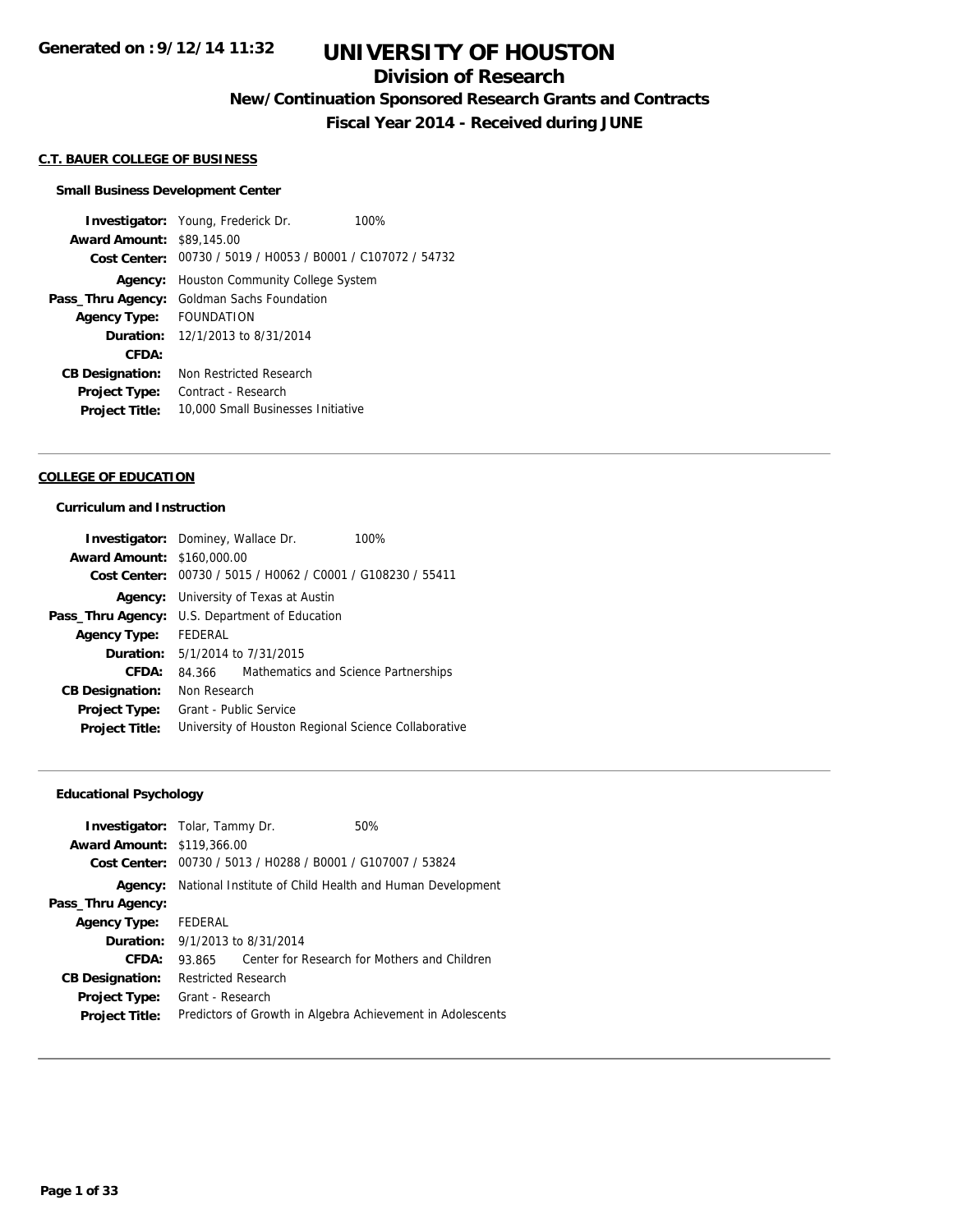## **Division of Research**

**New/Continuation Sponsored Research Grants and Contracts**

**Fiscal Year 2014 - Received during JUNE**

#### **COLLEGE OF EDUCATION**

### **Educational Psychology**

|                                  | <b>Investigator:</b> Reitzel, Lorraine Dr.<br>100%                                                                              |
|----------------------------------|---------------------------------------------------------------------------------------------------------------------------------|
| <b>Award Amount: \$55,533.00</b> |                                                                                                                                 |
|                                  | Cost Center: 00730 / 5018 / H0064 / B0001 / G107626 / 55317                                                                     |
|                                  | <b>Agency:</b> University of Texas MD Anderson Cancer Center                                                                    |
|                                  | <b>Pass_Thru Agency:</b> Cancer Prevention and Research Institute of Texas                                                      |
| <b>Agency Type:</b>              | <b>STATE</b>                                                                                                                    |
|                                  | <b>Duration:</b> 12/1/2013 to 11/30/2014                                                                                        |
| CFDA:                            |                                                                                                                                 |
| <b>CB Designation:</b>           | Non Restricted Research                                                                                                         |
| <b>Project Type:</b>             | Grant - Research                                                                                                                |
| <b>Project Title:</b>            | Taking Texas Tobacco-Free: Expanding the Integral Care Campus and Community Model into a Statewide Cancer<br>Prevention Program |

#### **COLLEGE OF LIBERAL ARTS AND SOCIAL SCIENCES**

### **African-American Studies**

|                                 | <b>Investigator:</b> Conyers, James Dr.                                              | 100% |  |
|---------------------------------|--------------------------------------------------------------------------------------|------|--|
| <b>Award Amount: \$4,000.00</b> |                                                                                      |      |  |
|                                 | Cost Center: 00730 / 5021 / H0094 / B0100 / G107146 / 54499                          |      |  |
| Agency:                         | The Houston Arts Alliance                                                            |      |  |
| Pass_Thru Agency:               |                                                                                      |      |  |
| <b>Agency Type:</b>             | NON PROFIT                                                                           |      |  |
|                                 | <b>Duration:</b> 10/1/2013 to 6/16/2014                                              |      |  |
| CFDA:                           |                                                                                      |      |  |
| <b>CB Designation:</b>          | Non Restricted Research                                                              |      |  |
| <b>Project Type:</b>            | Grant - Research                                                                     |      |  |
| <b>Project Title:</b>           | 2013 Black Images in the Media Film and Arts Conference: From Mammy, Momma to Madea" |      |  |

### **Arte Publico Press**

| <b>Award Amount: \$25,000.00</b> | <b>Investigator:</b> Kanellos, Nicolas Dr.<br>100%          |
|----------------------------------|-------------------------------------------------------------|
|                                  | Cost Center: 00730 / 5021 / H0093 / B0100 / C108508 / 55478 |
|                                  | <b>Agency:</b> Sierra Health Foundation                     |
| Pass_Thru Agency:                |                                                             |
| Agency Type: FOUNDATION          |                                                             |
|                                  | <b>Duration:</b> $6/1/2014$ to $5/31/2015$                  |
| CFDA:                            |                                                             |
| <b>CB Designation:</b>           | Non Restricted Research                                     |
| <b>Project Type:</b>             | Grant - Research                                            |
| <b>Project Title:</b>            | Youth Pathway to Health - Latino Men and Boys Project       |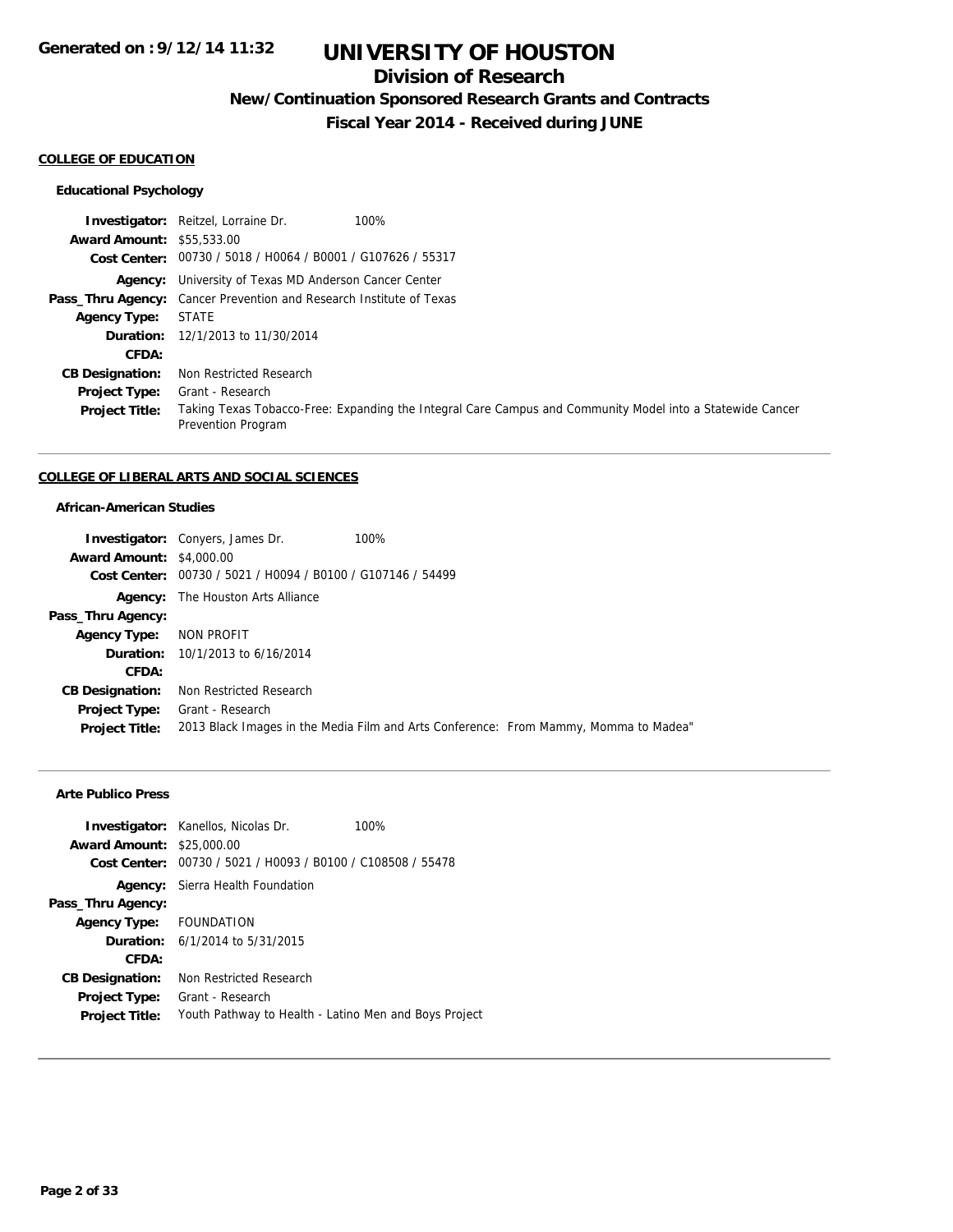## **Division of Research**

**New/Continuation Sponsored Research Grants and Contracts**

**Fiscal Year 2014 - Received during JUNE**

#### **COLLEGE OF LIBERAL ARTS AND SOCIAL SCIENCES**

### **Center for Public History**

|                                  | <b>Investigator:</b> Perales, Monica Dr.<br>45%                                               |
|----------------------------------|-----------------------------------------------------------------------------------------------|
| <b>Award Amount: \$45,000.00</b> |                                                                                               |
|                                  | Cost Center: 00730 / 5013 / H0517 / B0100 / G107094 / 54729                                   |
|                                  | <b>Agency:</b> National Endowment for the Humanities                                          |
| Pass_Thru Agency:                |                                                                                               |
| Agency Type:                     | FEDERAL                                                                                       |
|                                  | <b>Duration:</b> 3/1/2014 to 12/31/2016                                                       |
| <b>CFDA:</b>                     | 45.162 Promotion of the Humanities_Teaching and Learning Resources and Curriculum Development |
| <b>CB Designation:</b>           | Non Restricted Research                                                                       |
| <b>Project Type:</b>             | Grant - Research                                                                              |
| <b>Project Title:</b>            | The History of Food Production and Consumption in the U.S. Gulf Coast Region                  |

|                                  | <b>Investigator:</b> Romero, R. Todd Dr.<br>45%                                                               |
|----------------------------------|---------------------------------------------------------------------------------------------------------------|
| <b>Award Amount: \$45,000.00</b> |                                                                                                               |
|                                  | Cost Center: 00730 / 5013 / H0517 / B0100 / G107094 / 54729                                                   |
|                                  | <b>Agency:</b> National Endowment for the Humanities                                                          |
| Pass_Thru Agency:                |                                                                                                               |
| Agency Type:                     | FEDERAL                                                                                                       |
|                                  | <b>Duration:</b> 3/1/2014 to 12/31/2016                                                                       |
|                                  | Promotion of the Humanities_Teaching and Learning Resources and Curriculum Development<br><b>CFDA:</b> 45.162 |
| <b>CB Designation:</b>           | Non Restricted Research                                                                                       |
|                                  | <b>Project Type:</b> Grant - Research                                                                         |
| <b>Project Title:</b>            | The History of Food Production and Consumption in the U.S. Gulf Coast Region                                  |

#### **Communication Disorders**

|                                 | <b>Investigator:</b> Joshi, Ashwini Dr.        | 100%                                                                |
|---------------------------------|------------------------------------------------|---------------------------------------------------------------------|
| <b>Award Amount: \$1,880.00</b> |                                                |                                                                     |
| Cost Center:                    | 00730 / 5021 / H0087 / B0001 / C108260 / 55246 |                                                                     |
| Agency:                         | Texas Speech-Language-Hearing Foundation       |                                                                     |
| Pass_Thru Agency:               |                                                |                                                                     |
| Agency Type: FOUNDATION         |                                                |                                                                     |
|                                 | <b>Duration:</b> 12/1/2013 to 11/30/2014       |                                                                     |
| CFDA:                           |                                                |                                                                     |
| <b>CB Designation:</b>          | <b>Restricted Research</b>                     |                                                                     |
| <b>Project Type:</b>            | Grant - Research                               |                                                                     |
| <b>Project Title:</b>           |                                                | The Effects of Voice Therapy on Student Teachers in Music Education |
|                                 |                                                |                                                                     |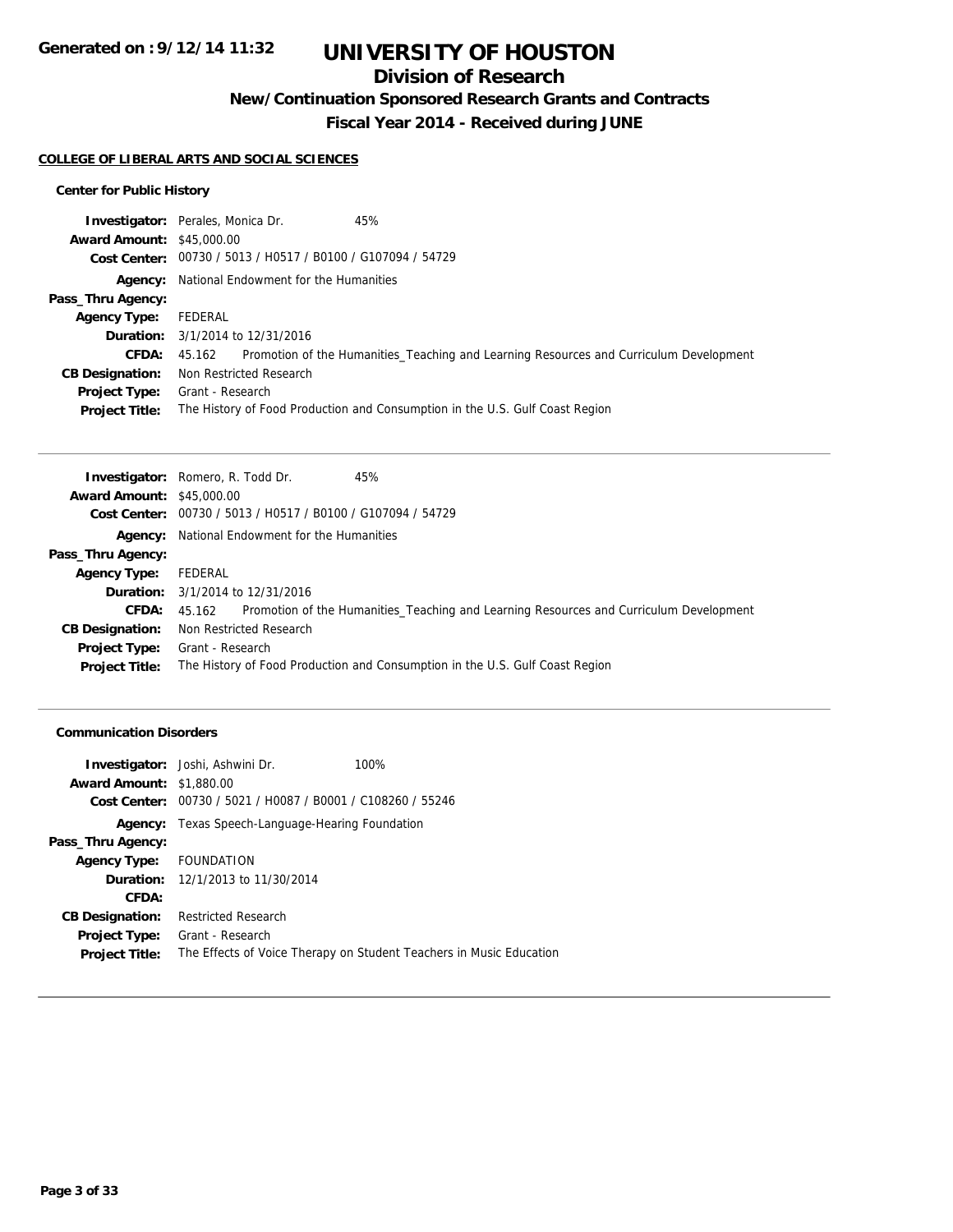## **Division of Research**

**New/Continuation Sponsored Research Grants and Contracts**

**Fiscal Year 2014 - Received during JUNE**

#### **COLLEGE OF LIBERAL ARTS AND SOCIAL SCIENCES**

#### **Communication Disorders**

**Investigator:** Maher, Lynn Dr. 100% **Award Amount:** \$154,250.00 **Cost Center:** 00730 / 5021 / H0087 / C0001 / C107774 / 54542 **Agency:** United Way of Greater Houston **Pass\_Thru Agency: Agency Type:** NON PROFIT **Duration:** 1/1/2014 to 12/31/2014 **CFDA: CB Designation:** Non Research **Project Type:** Grant - Public Service **Project Title:** United Way Support for Services:2014

### **Cynthia Woods Mitchell Center for the Arts**

| <b>Award Amount: \$6,063,33</b> | <b>Investigator:</b> Farber, Karen Ms.<br>Cost Center: 00730 / 5021 / H0473 / C0001 / C106723 / 55414 | 100% |
|---------------------------------|-------------------------------------------------------------------------------------------------------|------|
|                                 | <b>Agency:</b> The Houston Arts Alliance                                                              |      |
| Pass_Thru Agency:               |                                                                                                       |      |
| Agency Type: NON PROFIT         |                                                                                                       |      |
|                                 | <b>Duration:</b> $7/1/2013$ to $6/30/2014$                                                            |      |
| CFDA:                           |                                                                                                       |      |
| <b>CB Designation:</b>          | Non Research                                                                                          |      |
| <b>Project Type:</b>            | Grant - Public Service                                                                                |      |
| <b>Project Title:</b>           | Sound and Vision                                                                                      |      |
|                                 |                                                                                                       |      |

|                               | <b>Investigator:</b> Farber, Karen Ms.                      | 100% |
|-------------------------------|-------------------------------------------------------------|------|
| <b>Award Amount: \$440.86</b> |                                                             |      |
|                               | Cost Center: 00730 / 5021 / H0473 / C0001 / C108499 / 55378 |      |
|                               | <b>Agency:</b> PuSh International Performing Arts Festival  |      |
| Pass_Thru Agency:             |                                                             |      |
| Agency Type: NON PROFIT       |                                                             |      |
|                               | <b>Duration:</b> 1/1/2014 to 12/31/2014                     |      |
| CFDA:                         |                                                             |      |
| <b>CB Designation:</b>        | Non Research                                                |      |
| <b>Project Type:</b>          | Grant - Public Service                                      |      |
| <b>Project Title:</b>         | PuSH International Performing Arts Festival 2014            |      |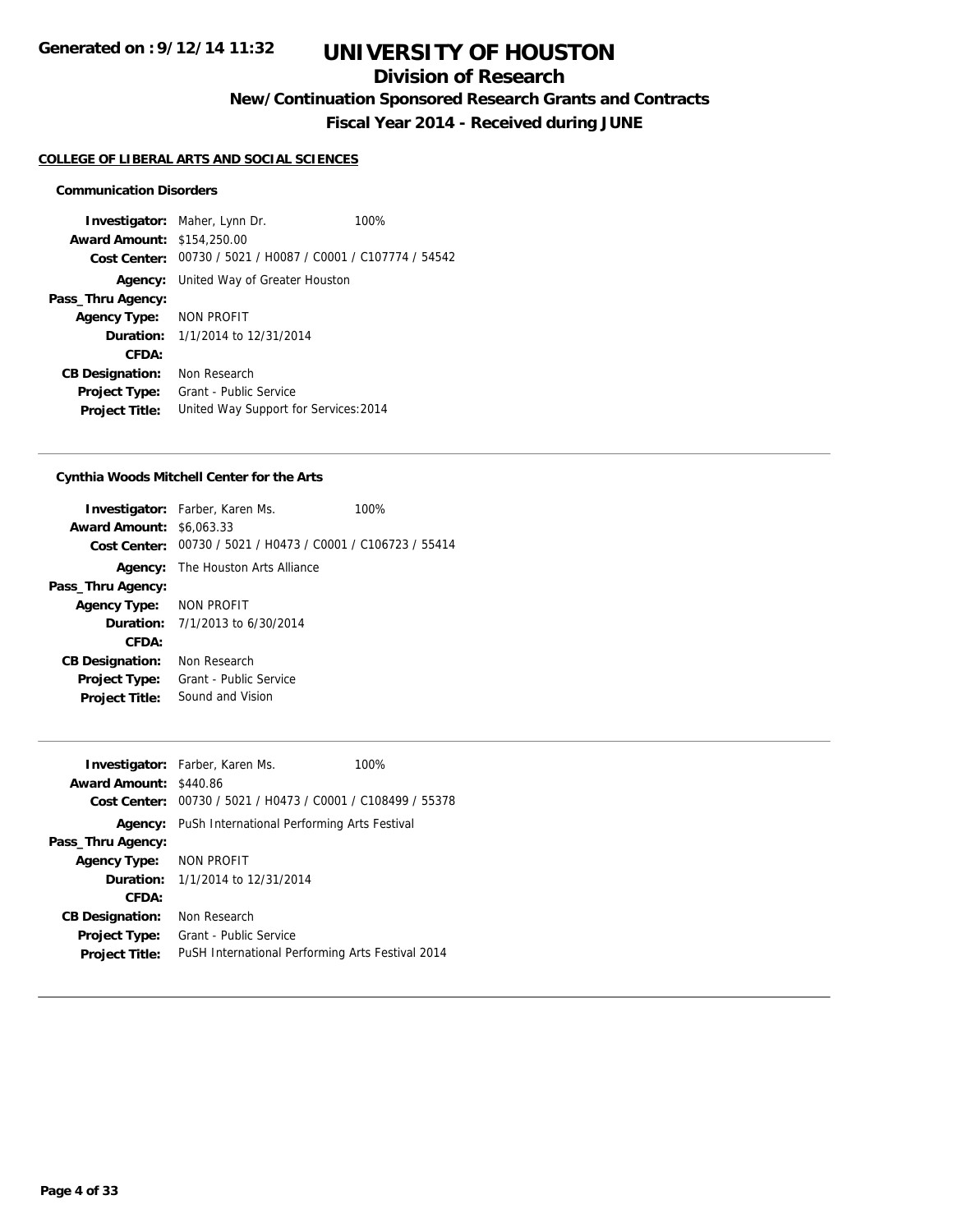## **Division of Research**

**New/Continuation Sponsored Research Grants and Contracts**

**Fiscal Year 2014 - Received during JUNE**

#### **COLLEGE OF LIBERAL ARTS AND SOCIAL SCIENCES**

#### **Cynthia Woods Mitchell Center for the Arts**

**Investigator:** Farber, Karen Ms. 100% **Award Amount:** \$15,000.00 **Cost Center:** 00730 / 5021 / H0473 / B0100 / C106715 / 55382 **Agency:** New England Foundation for the Arts **Pass\_Thru Agency: Agency Type:** FOUNDATION **Duration:** 4/9/2014 to 4/11/2014 **CFDA: CB Designation:** Non Restricted Research **Project Type:** Grant - Research **Project Title:** ECLIPSE

#### **Health and Human Performance**

|                                  | <b>Investigator:</b> Layne, Charles S. Dr. | 100%                                                                                |
|----------------------------------|--------------------------------------------|-------------------------------------------------------------------------------------|
| <b>Award Amount: \$19,997.00</b> |                                            |                                                                                     |
|                                  |                                            | Cost Center: 00730 / 5013 / H0065 / B0001 / G105384 / 52168                         |
|                                  |                                            | Agency: NASA - National Aeronautics and Space Administration - Johnson Space Center |
| Pass_Thru Agency:                |                                            |                                                                                     |
| Agency Type:                     | FEDERAL                                    |                                                                                     |
|                                  | <b>Duration:</b> 7/31/2012 to 7/30/2015    |                                                                                     |
| <b>CFDA:</b>                     | 43.003                                     | Basic Research, Educational Outreach, or Training in the area of Exploration        |
| <b>CB Designation:</b>           | <b>Restricted Research</b>                 |                                                                                     |
| <b>Project Type:</b>             | Grant - Research                           |                                                                                     |
| <b>Project Title:</b>            |                                            | University of Houston SLS Graduate Research Stipend (ST-II)                         |
|                                  |                                            |                                                                                     |

| <b>Award Amount: \$66.517.00</b><br>Cost Center: 00730 / 5043 / H0065 / B0001 / G108400 / 55267<br><b>Agency:</b> WYLE Laboratories<br><b>Pass_Thru Agency:</b> NASA - National Aeronautics and Space Administration - Johnson Space Center<br>FEDERAL<br>Agency Type:<br><b>Duration:</b> 3/1/2014 to 9/30/2014<br>Aerospace Education Services Program<br><b>CFDA:</b><br>43.001<br><b>Restricted Research</b><br><b>CB Designation:</b><br><b>Project Type:</b> Contract - Research<br>Enhanced Development of the Office of Scientific Data Review and Dissemination - Shona Robin Elgart<br><b>Project Title:</b> | 100%<br><b>Investigator:</b> Layne, Charles S. Dr. |
|------------------------------------------------------------------------------------------------------------------------------------------------------------------------------------------------------------------------------------------------------------------------------------------------------------------------------------------------------------------------------------------------------------------------------------------------------------------------------------------------------------------------------------------------------------------------------------------------------------------------|----------------------------------------------------|
|                                                                                                                                                                                                                                                                                                                                                                                                                                                                                                                                                                                                                        |                                                    |
|                                                                                                                                                                                                                                                                                                                                                                                                                                                                                                                                                                                                                        |                                                    |
|                                                                                                                                                                                                                                                                                                                                                                                                                                                                                                                                                                                                                        |                                                    |
|                                                                                                                                                                                                                                                                                                                                                                                                                                                                                                                                                                                                                        |                                                    |
|                                                                                                                                                                                                                                                                                                                                                                                                                                                                                                                                                                                                                        |                                                    |
|                                                                                                                                                                                                                                                                                                                                                                                                                                                                                                                                                                                                                        |                                                    |
|                                                                                                                                                                                                                                                                                                                                                                                                                                                                                                                                                                                                                        |                                                    |
|                                                                                                                                                                                                                                                                                                                                                                                                                                                                                                                                                                                                                        |                                                    |
|                                                                                                                                                                                                                                                                                                                                                                                                                                                                                                                                                                                                                        |                                                    |
|                                                                                                                                                                                                                                                                                                                                                                                                                                                                                                                                                                                                                        |                                                    |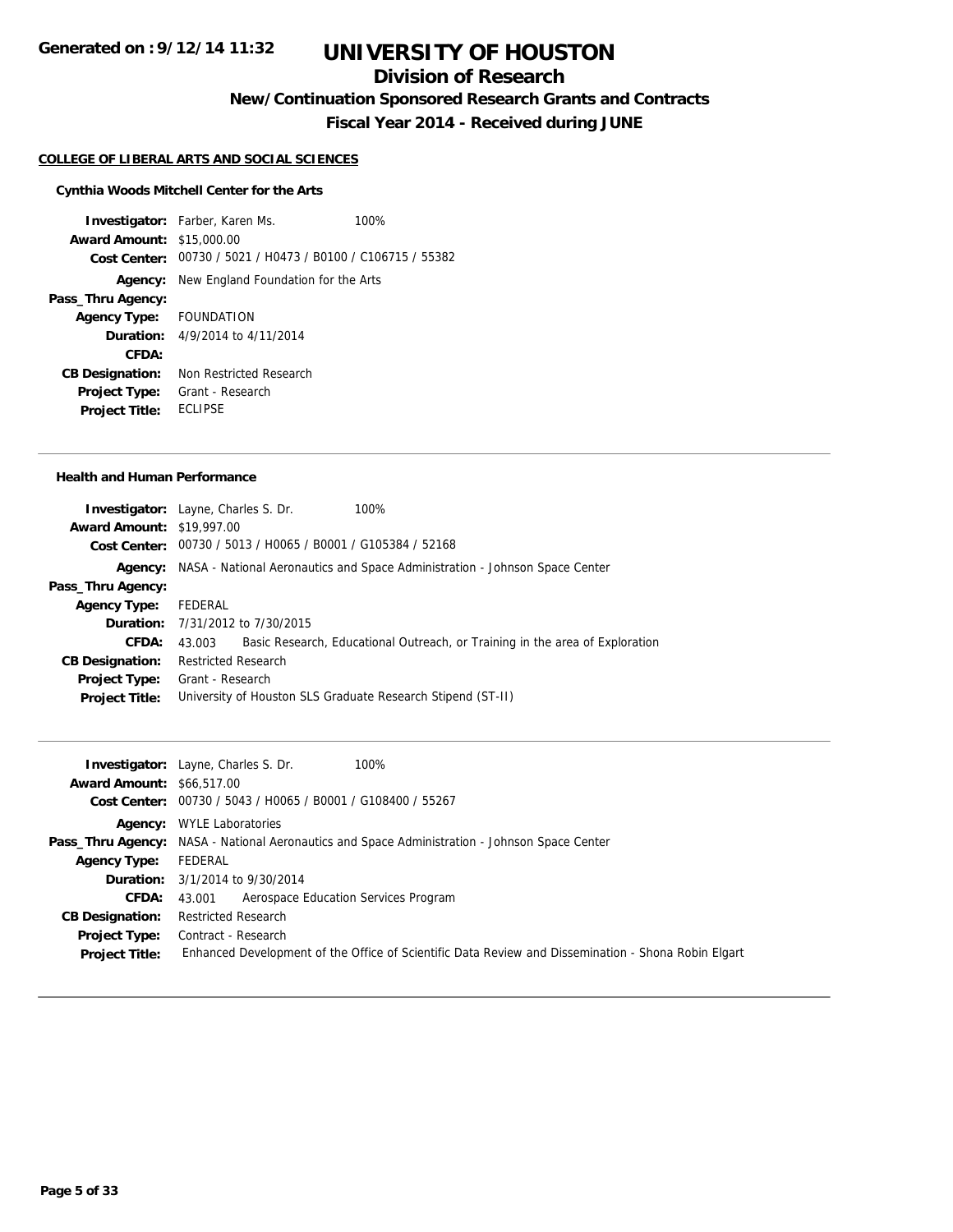## **Division of Research**

**New/Continuation Sponsored Research Grants and Contracts**

**Fiscal Year 2014 - Received during JUNE**

#### **COLLEGE OF LIBERAL ARTS AND SOCIAL SCIENCES**

#### **Health and Human Performance**

|                                 | <b>Investigator:</b> Layne, Charles S. Dr.<br>100%                                                                              |
|---------------------------------|---------------------------------------------------------------------------------------------------------------------------------|
| <b>Award Amount: \$7,216.00</b> |                                                                                                                                 |
|                                 | Cost Center: 00730 / 5013 / H0065 / B0001 / G108462 / 55430                                                                     |
|                                 | <b>Agency:</b> Universities Space Research Association                                                                          |
|                                 | <b>Pass_Thru Agency:</b> NASA - National Aeronautics and Space Administration - Johnson Space Center                            |
| <b>Agency Type:</b>             | FEDERAL                                                                                                                         |
|                                 | <b>Duration:</b> $6/1/2014$ to $8/15/2014$                                                                                      |
| <b>CFDA:</b>                    | Aerospace Education Services Program<br>43.001                                                                                  |
| <b>CB Designation:</b>          | <b>Restricted Research</b>                                                                                                      |
| <b>Project Type:</b>            | Grant - Research                                                                                                                |
| <b>Project Title:</b>           | Summer student support for Developing Predictive Measures of Sensorimotor Adaptability to Produce Customized<br>Countermeasures |

#### **History**

|                                 | <b>Investigator:</b> Perales, Monica Dr.<br>5%                                                |
|---------------------------------|-----------------------------------------------------------------------------------------------|
| <b>Award Amount: \$5,000.00</b> |                                                                                               |
|                                 | Cost Center: 00730 / 5013 / H0517 / B0100 / G107094 / 54729                                   |
|                                 | <b>Agency:</b> National Endowment for the Humanities                                          |
| Pass_Thru Agency:               |                                                                                               |
| <b>Agency Type:</b>             | FEDERAL                                                                                       |
|                                 | <b>Duration:</b> 3/1/2014 to 12/31/2016                                                       |
| <b>CFDA:</b>                    | 45.162 Promotion of the Humanities_Teaching and Learning Resources and Curriculum Development |
| <b>CB Designation:</b>          | Non Restricted Research                                                                       |
| Project Type:                   | Grant - Research                                                                              |
| <b>Project Title:</b>           | The History of Food Production and Consumption in the U.S. Gulf Coast Region                  |

| <b>Award Amount: \$5,000.00</b> | 5%<br><b>Investigator:</b> Romero, R. Todd Dr.<br>Cost Center: 00730 / 5013 / H0517 / B0100 / G107094 / 54729         |
|---------------------------------|-----------------------------------------------------------------------------------------------------------------------|
|                                 | <b>Agency:</b> National Endowment for the Humanities                                                                  |
| Pass_Thru Agency:               |                                                                                                                       |
| <b>Agency Type:</b> FEDERAL     |                                                                                                                       |
|                                 | <b>Duration:</b> 3/1/2014 to 12/31/2016                                                                               |
| <b>CFDA:</b>                    | 45.162 Promotion of the Humanities_Teaching and Learning Resources and Curriculum Development                         |
| <b>CB Designation:</b>          | Non Restricted Research                                                                                               |
| <b>Project Title:</b>           | <b>Project Type:</b> Grant - Research<br>The History of Food Production and Consumption in the U.S. Gulf Coast Region |
|                                 |                                                                                                                       |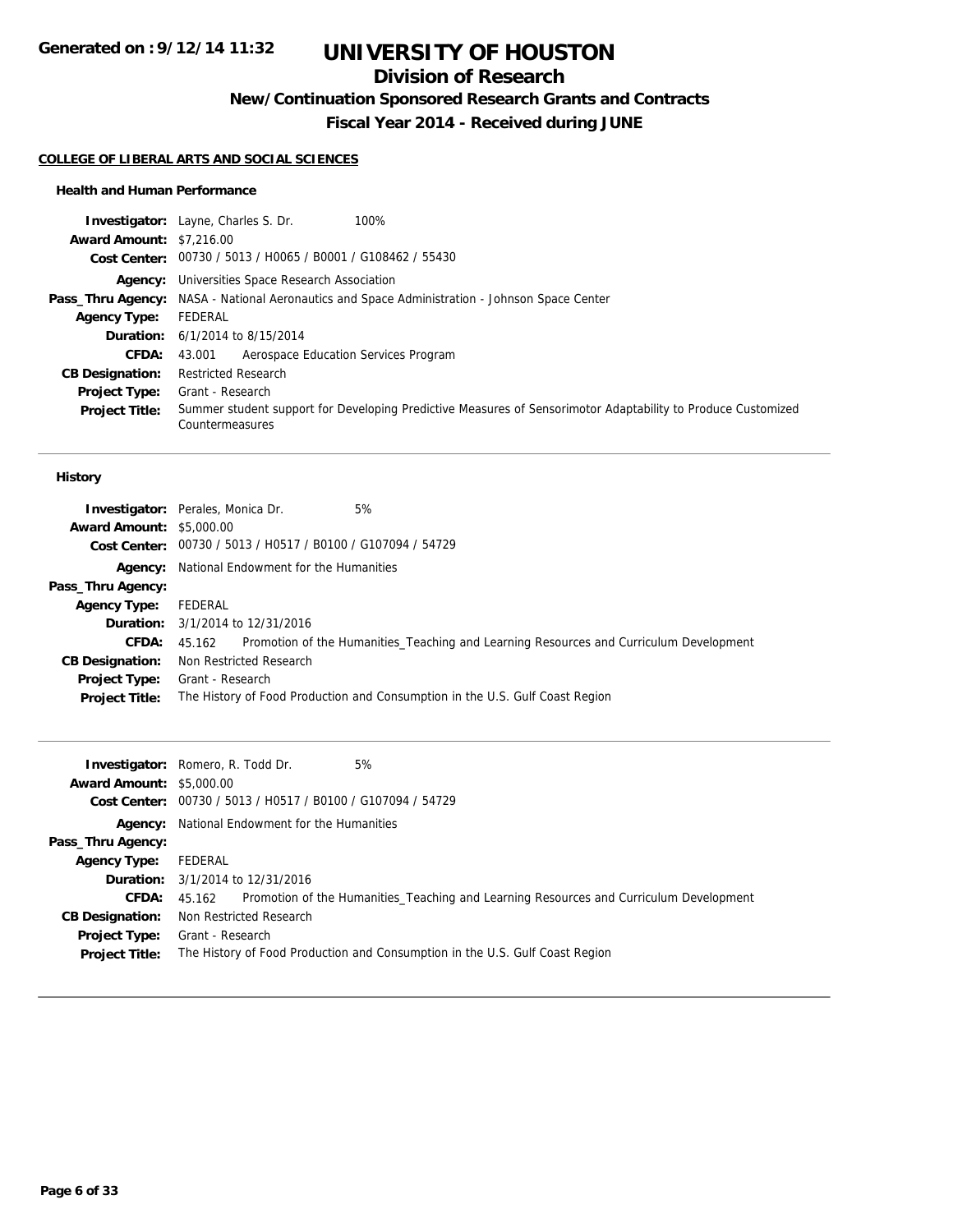# **UNIVERSITY OF HOUSTON**

## **Division of Research**

**New/Continuation Sponsored Research Grants and Contracts**

**Fiscal Year 2014 - Received during JUNE**

## **COLLEGE OF LIBERAL ARTS AND SOCIAL SCIENCES**

| <b>Award Amount: \$17,457.50</b>              | <b>Investigator:</b> Norton, Peter Dr.             | 50%<br>Cost Center: 00730 / 5013 / H0125 / B0001 / G105782 / 53189 |
|-----------------------------------------------|----------------------------------------------------|--------------------------------------------------------------------|
|                                               | <b>Agency:</b> National Institute of Mental Health |                                                                    |
| Pass_Thru Agency:                             |                                                    |                                                                    |
| <b>Agency Type:</b>                           | FEDERAL                                            |                                                                    |
|                                               | <b>Duration:</b> $6/1/2013$ to $5/31/2015$         |                                                                    |
| CFDA:                                         | 93.242                                             | Mental Health Research Grants                                      |
| <b>CB Designation:</b>                        | <b>Restricted Research</b>                         |                                                                    |
| <b>Project Type:</b><br><b>Project Title:</b> | Grant - Research                                   | Anxiety Reduction Treatment for HIV+ Individuals                   |

| <b>Investigator:</b> Francis, David Dr. |                            |                                                | 10%                                                                          |
|-----------------------------------------|----------------------------|------------------------------------------------|------------------------------------------------------------------------------|
| <b>Award Amount: \$118,874.90</b>       |                            |                                                |                                                                              |
| Cost Center:                            |                            | 00730 / 5013 / H0288 / B0001 / G101918 / 48510 |                                                                              |
| Agency:                                 |                            | Institute of Educational Sciences              |                                                                              |
| Pass_Thru Agency:                       |                            |                                                |                                                                              |
| <b>Agency Type:</b>                     | FEDERAL                    |                                                |                                                                              |
|                                         |                            | <b>Duration:</b> 8/1/2011 to 7/31/2015         |                                                                              |
| CFDA:                                   | 84.305                     |                                                | National Institute on Student Achievement, Curriculum and Assessment         |
| <b>CB Designation:</b>                  | <b>Restricted Research</b> |                                                |                                                                              |
| <b>Project Type:</b>                    | Grant - Research           |                                                |                                                                              |
| <b>Project Title:</b>                   |                            |                                                | Scale-up Evaluation of Reading Intervention for First Grade English Learners |
|                                         |                            |                                                |                                                                              |

|                                 | 100%<br><b>Investigator:</b> Sharp, Carla Dr.                                                    |
|---------------------------------|--------------------------------------------------------------------------------------------------|
| <b>Award Amount: \$2,703.83</b> |                                                                                                  |
|                                 | Cost Center: 00730 / 5021 / H0125 / B0001 / G099469 / 45521                                      |
|                                 | <b>Agency:</b> National Alliance for Research on Schizophrenia & Depression (NARSAD)             |
| Pass_Thru Agency:               |                                                                                                  |
| Agency Type:                    | NON PROFIT                                                                                       |
|                                 | <b>Duration:</b> 1/1/2010 to 12/31/2014                                                          |
| <b>CFDA:</b>                    |                                                                                                  |
| <b>CB Designation:</b>          | <b>Restricted Research</b>                                                                       |
| <b>Project Type:</b>            | Grant - Research                                                                                 |
| <b>Project Title:</b>           | fMRI of Reward-Related Decision-Making in Adolescents at High Risk for Major Depressive Disorder |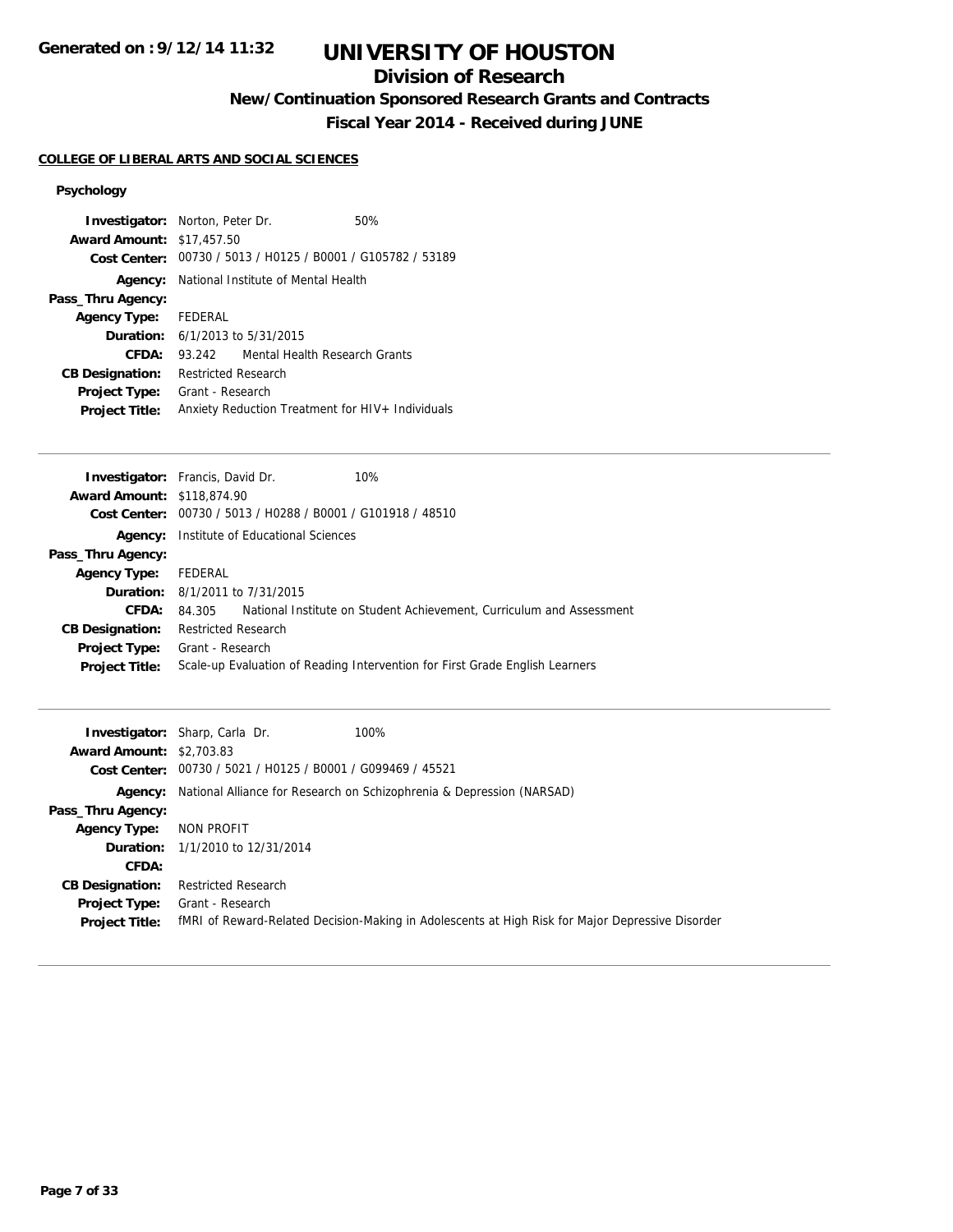# **UNIVERSITY OF HOUSTON**

## **Division of Research**

**New/Continuation Sponsored Research Grants and Contracts**

**Fiscal Year 2014 - Received during JUNE**

#### **COLLEGE OF LIBERAL ARTS AND SOCIAL SCIENCES**

| <b>Investigator:</b> Carlson, Coleen Dr.                    | 10%                                                                          |
|-------------------------------------------------------------|------------------------------------------------------------------------------|
| <b>Award Amount: \$118,874.90</b>                           |                                                                              |
| Cost Center: 00730 / 5013 / H0288 / B0001 / G101918 / 48510 |                                                                              |
| Institute of Educational Sciences                           |                                                                              |
|                                                             |                                                                              |
| FEDERAL                                                     |                                                                              |
| <b>Duration:</b> 8/1/2011 to 7/31/2015                      |                                                                              |
| 84.305                                                      | National Institute on Student Achievement, Curriculum and Assessment         |
| <b>Restricted Research</b>                                  |                                                                              |
| Grant - Research                                            |                                                                              |
|                                                             | Scale-up Evaluation of Reading Intervention for First Grade English Learners |
|                                                             |                                                                              |

|                                 | 20%<br><b>Investigator:</b> Mehta, Paras Dr.                                                |
|---------------------------------|---------------------------------------------------------------------------------------------|
| <b>Award Amount: \$1,200.00</b> |                                                                                             |
|                                 | Cost Center: 00730 / 5013 / H0288 / B0001 / G096157 / 42840                                 |
|                                 | <b>Agency:</b> Lehigh University                                                            |
|                                 | <b>Pass_Thru Agency:</b> U.S. Department of Education                                       |
| <b>Agency Type:</b>             | FEDERAL                                                                                     |
|                                 | <b>Duration:</b> 7/1/2008 to 6/30/2014                                                      |
|                                 | <b>Special Education Research</b><br>CFDA: 84.324                                           |
| <b>CB Designation:</b>          | <b>Restricted Research</b>                                                                  |
|                                 | Project Type: Grant - Research                                                              |
| <b>Project Title:</b>           | National Research & Development Center on Serious Behavior Disorders at the Secondary Level |

| <b>Investigator:</b> Venta, Amanda Ms. |                                                    |                                                             | 100% |
|----------------------------------------|----------------------------------------------------|-------------------------------------------------------------|------|
| <b>Award Amount: \$3,296.00</b>        |                                                    |                                                             |      |
|                                        |                                                    | Cost Center: 00730 / 5013 / H0125 / B0001 / G105729 / 53741 |      |
|                                        | <b>Agency:</b> National Institute of Mental Health |                                                             |      |
| Pass_Thru Agency:                      |                                                    |                                                             |      |
| Agency Type: FEDERAL                   |                                                    |                                                             |      |
|                                        |                                                    | <b>Duration:</b> $8/1/2013$ to $7/31/2015$                  |      |
| CFDA:                                  | 93 242                                             | Mental Health Research Grants                               |      |
| <b>CB Designation:</b>                 | <b>Restricted Research</b>                         |                                                             |      |
| <b>Project Type:</b>                   | Grant - Research                                   |                                                             |      |
| <b>Project Title:</b>                  |                                                    | Oxytocin and Social Engagement                              |      |
|                                        |                                                    |                                                             |      |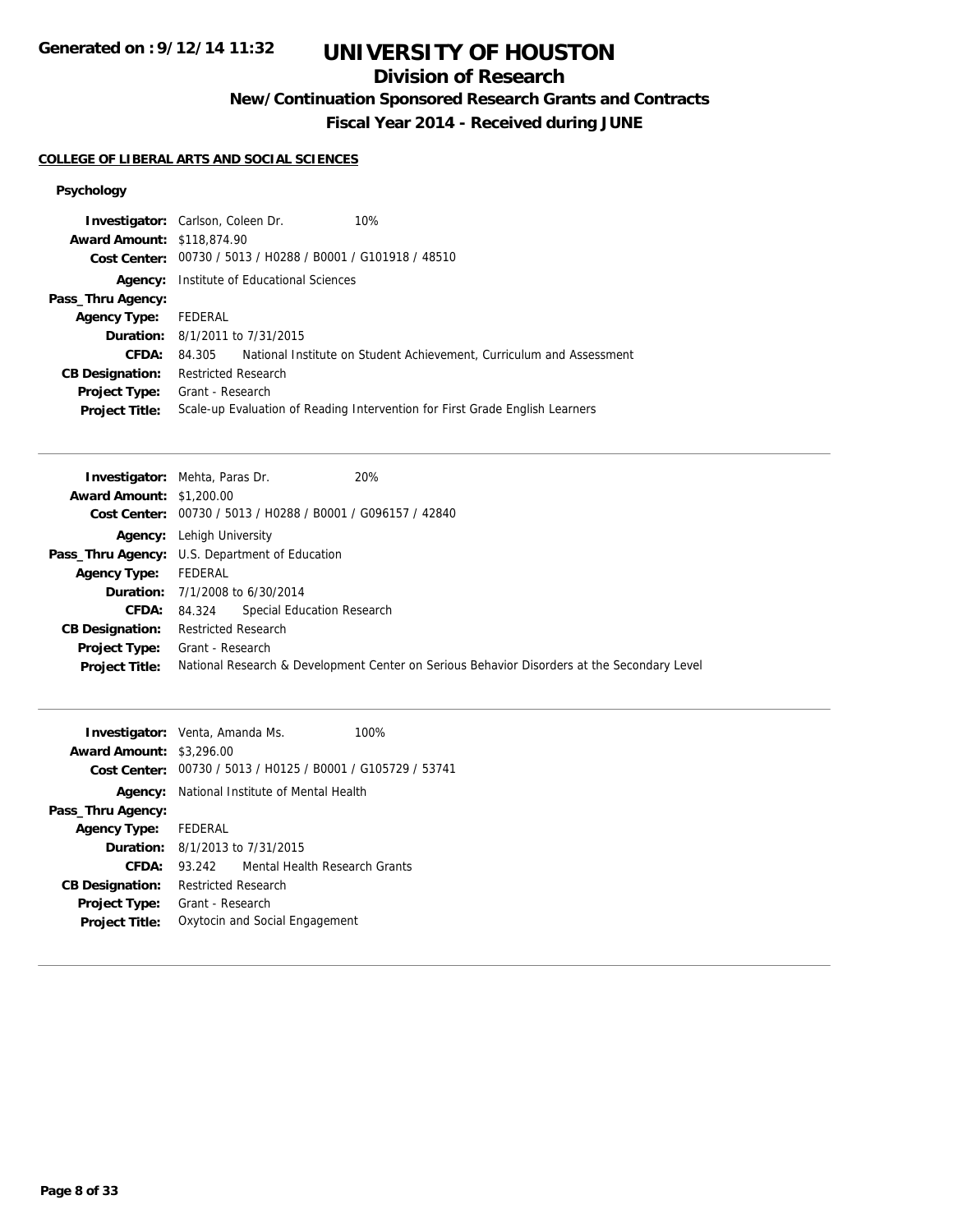# **UNIVERSITY OF HOUSTON**

## **Division of Research**

**New/Continuation Sponsored Research Grants and Contracts**

**Fiscal Year 2014 - Received during JUNE**

#### **COLLEGE OF LIBERAL ARTS AND SOCIAL SCIENCES**

|                                  | 100%<br><b>Investigator:</b> Spitzmueller, Christiane Dr.                   |
|----------------------------------|-----------------------------------------------------------------------------|
| <b>Award Amount: \$24,000.00</b> |                                                                             |
|                                  | Cost Center: 00730 / 5022 / H0125 / B0100 / C108063 / 54844                 |
|                                  | <b>Agency:</b> ExxonMobil Exploration Company                               |
| Pass_Thru Agency:                |                                                                             |
| <b>Agency Type:</b>              | PROFIT                                                                      |
|                                  | <b>Duration:</b> $2/1/2014$ to $12/31/2014$                                 |
| CFDA:                            |                                                                             |
| <b>CB Designation:</b>           | Non Restricted Research                                                     |
| <b>Project Type:</b>             | Grant - Research                                                            |
| <b>Project Title:</b>            | DEVELOPING COMMERCIAL DESIGN SKILLS THROUGH TRAINING NEEDS AND GAP ANALYSIS |

|                                   | <b>Investigator:</b> Alfano, Candice Dr.<br>100%                          |
|-----------------------------------|---------------------------------------------------------------------------|
| <b>Award Amount: \$207,080.00</b> |                                                                           |
|                                   | Cost Center: 00730 / 5013 / H0125 / B0001 / G106660 / 55111               |
|                                   | <b>Agency:</b> National Institute of Mental Health                        |
| Pass_Thru Agency:                 |                                                                           |
| <b>Agency Type:</b>               | FEDERAL                                                                   |
|                                   | <b>Duration:</b> $4/1/2014$ to $3/31/2015$                                |
| CFDA:                             | 93.242 Mental Health Research Grants                                      |
| <b>CB Designation:</b>            | <b>Restricted Research</b>                                                |
| <b>Project Type:</b>              | Grant - Research                                                          |
| <b>Project Title:</b>             | Sleep, Emotional Processing, and Risk for Affective Disorders in Children |
|                                   |                                                                           |

|                                  | 100%<br><b>Investigator:</b> Spitzmueller, Christiane Dr.                              |
|----------------------------------|----------------------------------------------------------------------------------------|
| <b>Award Amount: \$10,095.00</b> |                                                                                        |
|                                  | Cost Center: 00730 / 5013 / H0125 / B0100 / G108523 / 55562                            |
|                                  | <b>Agency:</b> Veterans Affairs Medical Center                                         |
| Pass_Thru Agency:                |                                                                                        |
| Agency Type:                     | FEDERAL                                                                                |
|                                  | <b>Duration:</b> 4/1/2014 to 9/30/2014                                                 |
| <b>CFDA:</b>                     | Intergovermental Personnel Act (IPA) Mobility Program<br>27.011                        |
| <b>CB Designation:</b>           | Non Restricted Research                                                                |
| <b>Project Type:</b>             | Grant - Research                                                                       |
| <b>Project Title:</b>            | IPA: Linking Clinician Interaction and Coordination to Clinical Performance in VA PACT |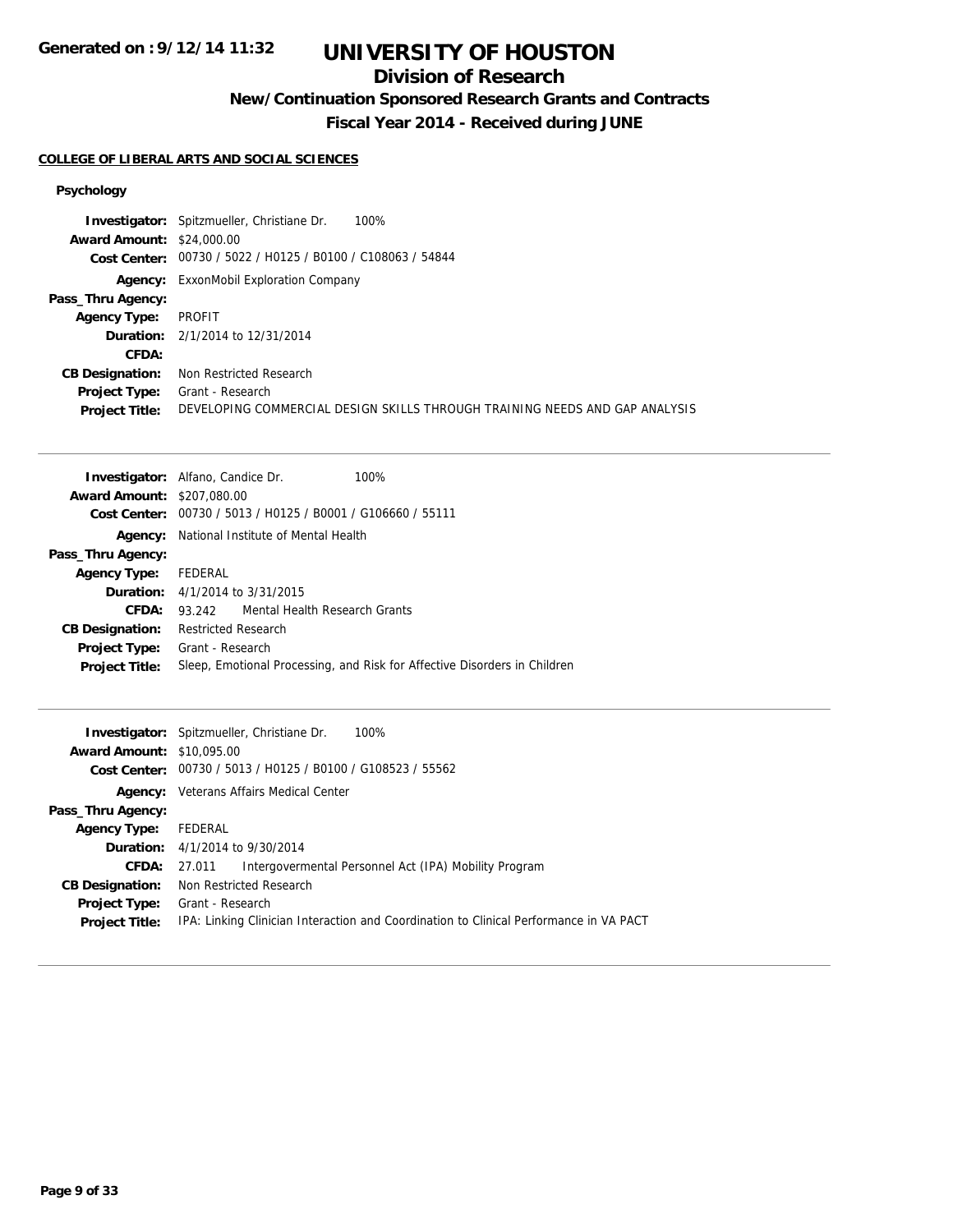## **Division of Research**

**New/Continuation Sponsored Research Grants and Contracts**

**Fiscal Year 2014 - Received during JUNE**

#### **COLLEGE OF LIBERAL ARTS AND SOCIAL SCIENCES**

| <b>Award Amount: \$17,457.50</b> | <b>Investigator:</b> Zvolensky, Michael Dr.<br>50%          |
|----------------------------------|-------------------------------------------------------------|
|                                  | Cost Center: 00730 / 5013 / H0125 / B0001 / G105782 / 53189 |
| Agency:                          | National Institute of Mental Health                         |
| Pass_Thru Agency:                |                                                             |
| <b>Agency Type:</b>              | FEDERAL                                                     |
|                                  | <b>Duration:</b> $6/1/2013$ to $5/31/2015$                  |
| CFDA:                            | Mental Health Research Grants<br>93.242                     |
| <b>CB Designation:</b>           | <b>Restricted Research</b>                                  |
| <b>Project Type:</b>             | Grant - Research                                            |
| <b>Project Title:</b>            | Anxiety Reduction Treatment for HIV+ Individuals            |

| <b>Award Amount: \$52,545.00</b>                                                    |  |
|-------------------------------------------------------------------------------------|--|
| Cost Center: 00730 / 5043 / H0125 / B0001 / G104161 / 49980                         |  |
| <b>Agency:</b> Stony Brook University                                               |  |
| <b>Pass_Thru Agency:</b> Centers for Disease Control                                |  |
| FEDERAL<br><b>Agency Type:</b>                                                      |  |
| <b>Duration:</b> 9/30/2011 to 9/29/2014                                             |  |
| <b>Tobacco Education and Prevention</b><br>CFDA:<br>93.000                          |  |
| <b>Restricted Research</b><br><b>CB Designation:</b>                                |  |
| Contract - Research<br><b>Project Type:</b>                                         |  |
| Enhanced Smoking Cessation Intervention for WTC Responders<br><b>Project Title:</b> |  |

| <b>Investigator:</b> Kosten, Therese Dr.<br><b>Award Amount: \$40,828.00</b> |                     | Cost Center: 00730 / 5015 / H0125 / B0001 / G107575 / 54840 | 100% |
|------------------------------------------------------------------------------|---------------------|-------------------------------------------------------------|------|
| Agency:                                                                      |                     | University of Texas MD Anderson Cancer Center               |      |
| Pass_Thru Agency:                                                            |                     | National Institutes of Health                               |      |
| <b>Agency Type:</b>                                                          | <b>FFDFRAL</b>      |                                                             |      |
|                                                                              |                     | <b>Duration:</b> 12/1/2013 to 11/30/2014                    |      |
| CFDA:                                                                        | 93.242              | Mental Health Research Grants                               |      |
| <b>CB Designation:</b>                                                       | Restricted Research |                                                             |      |
| <b>Project Type:</b><br><b>Project Title:</b>                                | Grant - Research    | Hypothalamic Neuronal Plasticity in Chronic Stress          |      |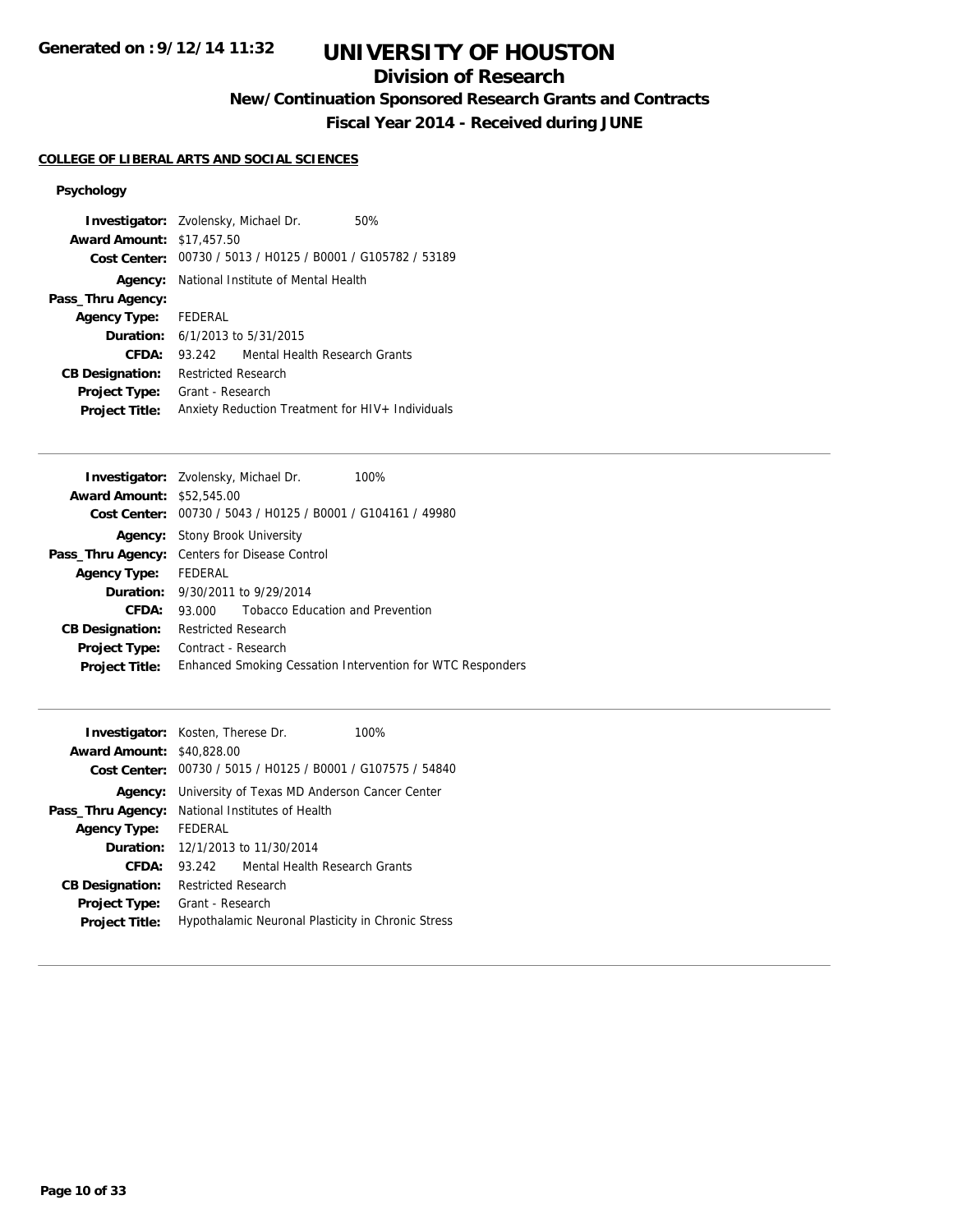## **Division of Research**

**New/Continuation Sponsored Research Grants and Contracts**

**Fiscal Year 2014 - Received during JUNE**

#### **COLLEGE OF LIBERAL ARTS AND SOCIAL SCIENCES**

#### **School of Communication**

**Investigator:** Vardeman-Winter, Jennifer Dr. 100% **Award Amount:** \$3,000.00 **Cost Center:** 00730 / 5021 / H0084 / B0100 / C107371 / 54623 **Agency:** Penn State University - The Arthur W. Page Center Research Center **Pass\_Thru Agency: Agency Type:** UNIVERSITY **Duration:** 11/5/2013 to 8/5/2014 **CFDA: CB Designation:** Non Restricted Research **Project Type:** Grant - Research **Project Title:** Ethics and Health Public Relations

#### **School of Music**

|                                 | <b>Investigator:</b> Austin, Alan Mr.                       | 100% |
|---------------------------------|-------------------------------------------------------------|------|
| <b>Award Amount: \$4,955.19</b> |                                                             |      |
|                                 | Cost Center: 00730 / 5021 / H0090 / A0001 / C106740 / 55415 |      |
|                                 | <b>Agency:</b> The Houston Arts Alliance                    |      |
| Pass_Thru Agency:               |                                                             |      |
| Agency Type: NON PROFIT         |                                                             |      |
|                                 | <b>Duration:</b> $7/1/2013$ to $6/30/2014$                  |      |
| CFDA:                           |                                                             |      |
| <b>CB Designation:</b>          | Non Research                                                |      |
| <b>Project Type:</b>            | Grant - Instruction                                         |      |
| <b>Project Title:</b>           | University of Houston, Texas Music Festival                 |      |

### **Sociology**

|                                  | 100%<br><b>Investigator:</b> Dworkin, Anthony Gary Dr.            |
|----------------------------------|-------------------------------------------------------------------|
| <b>Award Amount: \$31,200.00</b> |                                                                   |
|                                  | Cost Center: 00730 / 5019 / H0126 / B0001 / C108076 / 55222       |
| Agency:                          | Aldine Independent School District                                |
| Pass_Thru Agency:                |                                                                   |
| <b>Agency Type:</b>              | LOCAL                                                             |
|                                  | <b>Duration:</b> 4/1/2014 to 12/31/2014                           |
| <b>CFDA:</b>                     |                                                                   |
| <b>CB Designation:</b>           | <b>Restricted Research</b>                                        |
| <b>Project Type:</b>             | Grant - Research                                                  |
| <b>Project Title:</b>            | The Attitudinal Climate in the Aldine Independent School District |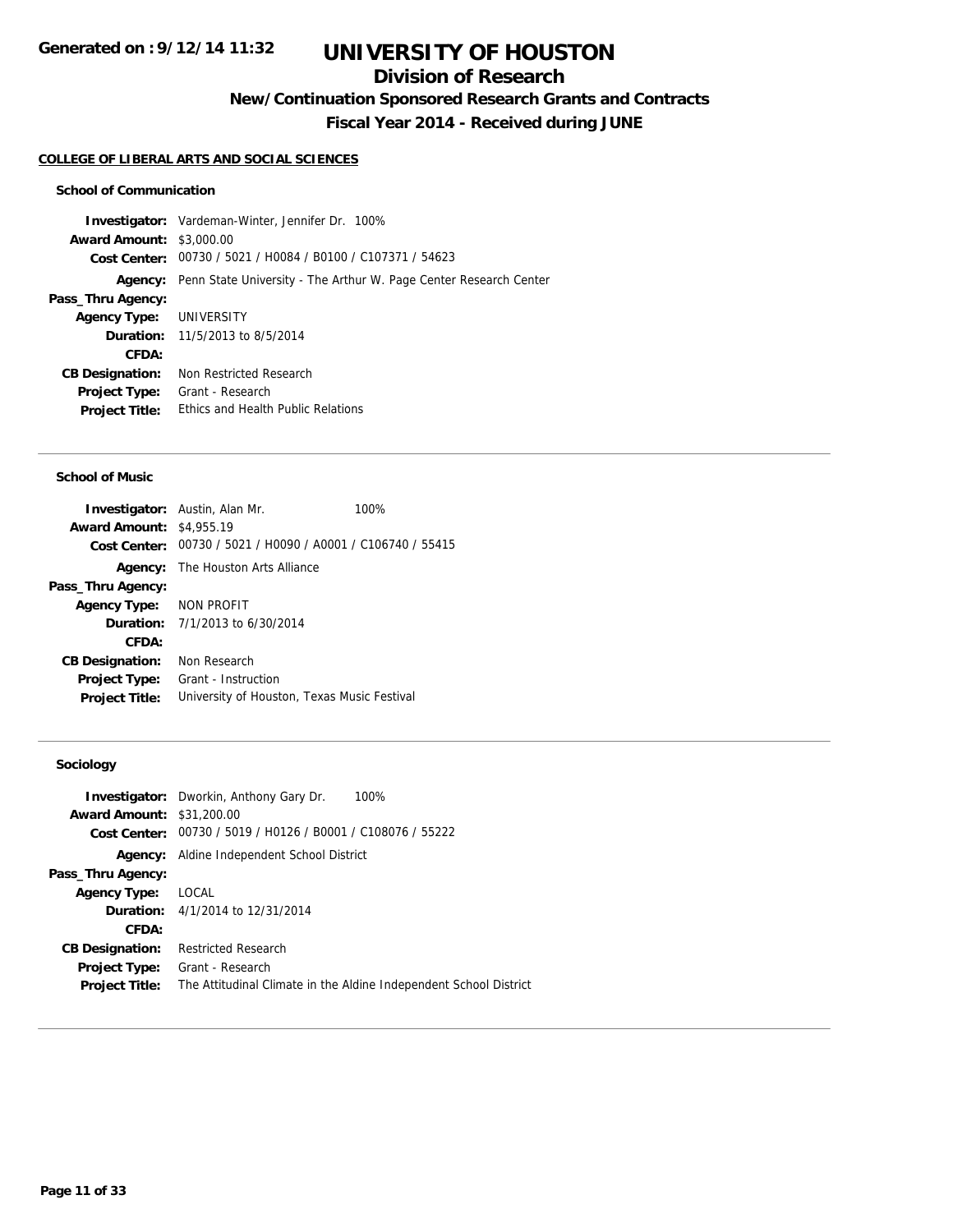## **Division of Research**

**New/Continuation Sponsored Research Grants and Contracts**

**Fiscal Year 2014 - Received during JUNE**

#### **COLLEGE OF NATURAL SCIENCES AND MATHEMATICS**

### **Chemistry**

|                                 | 30%<br><b>Investigator:</b> Meen, James Dr.                 |                                                                                                 |
|---------------------------------|-------------------------------------------------------------|-------------------------------------------------------------------------------------------------|
| <b>Award Amount: \$1,570.50</b> |                                                             |                                                                                                 |
|                                 | Cost Center: 00730 / 5013 / H0452 / B0001 / G108541 / 55540 |                                                                                                 |
|                                 | <b>Agency:</b> Houston Community College System             |                                                                                                 |
|                                 | Pass_Thru Agency: National Science Foundation               |                                                                                                 |
| <b>Agency Type:</b>             | FEDERAL                                                     |                                                                                                 |
|                                 | <b>Duration:</b> 6/2/2014 to 8/8/2014                       |                                                                                                 |
| CFDA:                           | 47.076 Education and Human Resources                        |                                                                                                 |
| <b>CB Designation:</b>          | Restricted Research                                         |                                                                                                 |
| <b>Project Type:</b>            | Co-Op Agreement - Research                                  |                                                                                                 |
| <b>Project Title:</b>           |                                                             | Characterization of Lunar Regolith through Electron Microscopy and X-Ray Diffraction Techniques |

#### **Computer Science**

| <b>Investigator:</b> Chapman, Barbara M. Dr.                | 50% |
|-------------------------------------------------------------|-----|
| <b>Award Amount: \$50,000.00</b>                            |     |
| Cost Center: 00730 / 5021 / H0246 / B0001 / G106248 / 53943 |     |
| <b>Agency:</b> UT-Battelle, LLC                             |     |
|                                                             |     |
| Agency Type: NON PROFIT                                     |     |
| <b>Duration:</b> 11/1/2012 to 9/30/2014                     |     |
|                                                             |     |
| <b>Restricted Research</b>                                  |     |
| Contract - Research                                         |     |
| OpenSHMEM Support                                           |     |
|                                                             |     |

| <b>Investigator:</b> Chapman, Barbara M. Dr.<br>100%                                             |
|--------------------------------------------------------------------------------------------------|
| <b>Award Amount: \$20,000.00</b>                                                                 |
| Cost Center: 00730 / 5022 / H0108 / B0001 / G105518 / 51920                                      |
| <b>Agency:</b> Shell International Exploration and Production Inc.                               |
|                                                                                                  |
| PROFIT                                                                                           |
| <b>Duration:</b> 10/1/2012 to 12/31/2014                                                         |
|                                                                                                  |
| <b>Restricted Research</b>                                                                       |
| Grant - Research                                                                                 |
| Novel algorithms and their implementations for heterogeneous computing in the Oil & Gas industry |
|                                                                                                  |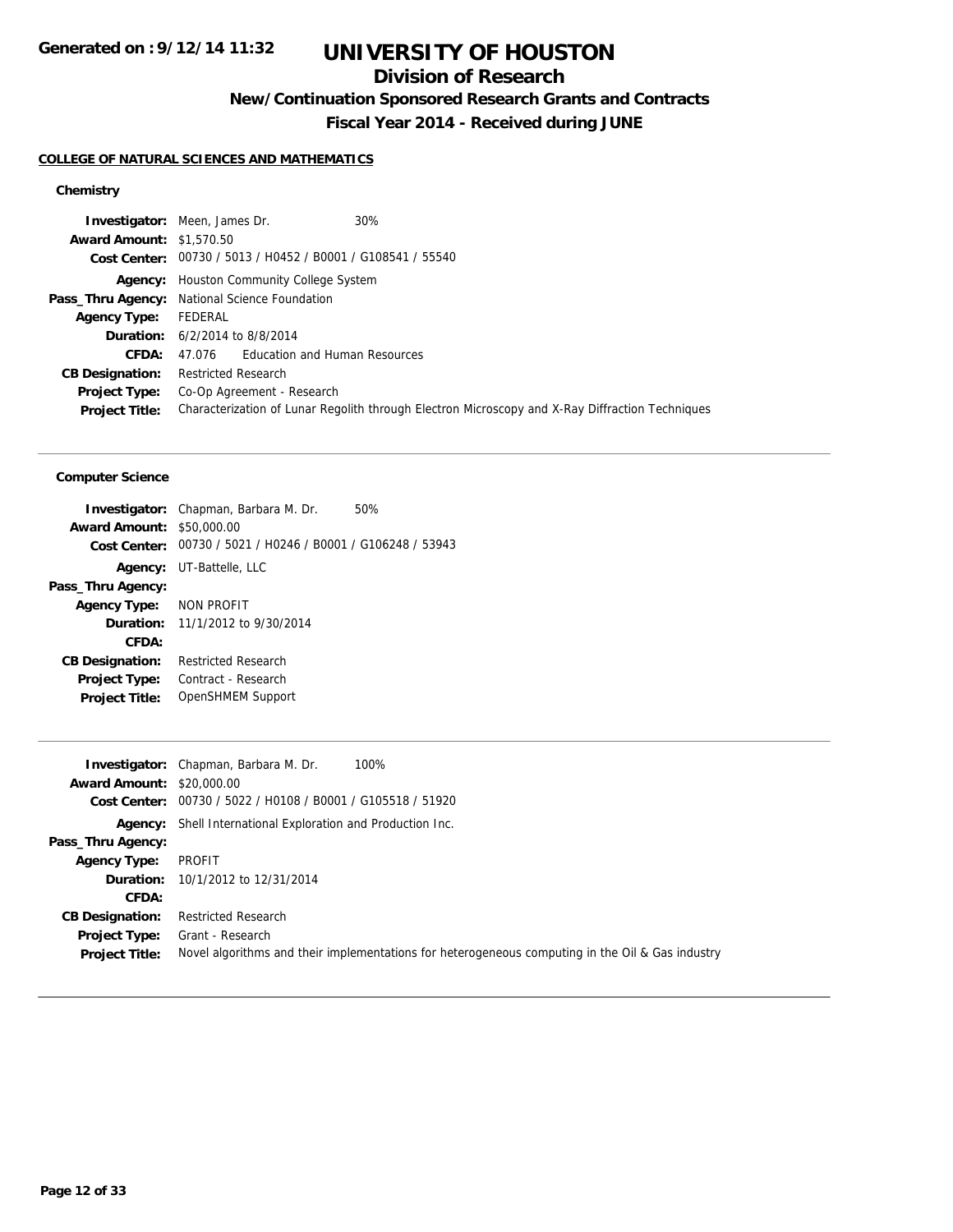## **Division of Research**

**New/Continuation Sponsored Research Grants and Contracts**

**Fiscal Year 2014 - Received during JUNE**

#### **COLLEGE OF NATURAL SCIENCES AND MATHEMATICS**

#### **Computer Science**

|                                  | 100%<br><b>Investigator:</b> Garbey, Marc Dr.                                                                                                    |  |
|----------------------------------|--------------------------------------------------------------------------------------------------------------------------------------------------|--|
| <b>Award Amount: \$50,000.00</b> |                                                                                                                                                  |  |
|                                  | Cost Center: 00730 / 5022 / H0108 / B0001 / C106511 / 52697                                                                                      |  |
| Agency:                          | Mixed Multi-Donors                                                                                                                               |  |
| Pass_Thru Agency:                |                                                                                                                                                  |  |
| <b>Agency Type:</b>              | PROFIT                                                                                                                                           |  |
|                                  | <b>Duration:</b> 2/1/2013 to 7/31/2014                                                                                                           |  |
| <b>CFDA:</b>                     |                                                                                                                                                  |  |
| <b>CB Designation:</b>           | <b>Restricted Research</b>                                                                                                                       |  |
| <b>Project Type:</b>             | Special Research Agreement - Research                                                                                                            |  |
| <b>Project Title:</b>            | Consortium Membership cost center - Industry Membership- Full Center Grant: I/UCRC for Cyber-Physical Systems<br>for the Hospital Operating Room |  |

#### **Earth & Atmospheric Sciences**

|                                   | <b>Investigator:</b> Han, De-Hua Dr.                        | 100% |
|-----------------------------------|-------------------------------------------------------------|------|
| <b>Award Amount: \$160,000.00</b> |                                                             |      |
|                                   | Cost Center: 00730 / 5022 / H0109 / B0001 / C106965 / 53599 |      |
|                                   | <b>Agency:</b> Various Private Profit Agencies              |      |
| Pass_Thru Agency:                 |                                                             |      |
| <b>Agency Type:</b>               | PROFIT                                                      |      |
|                                   | <b>Duration:</b> 5/30/2013 to 12/31/2020                    |      |
| CFDA:                             |                                                             |      |
| <b>CB Designation:</b>            | <b>Restricted Research</b>                                  |      |
| <b>Project Type:</b>              | Contract - Research                                         |      |
| <b>Project Title:</b>             | Fluid & Rock Properties and Seismic Hydrocarbon Indicators  |      |

| <b>Award Amount: \$33,694.08</b><br>Cost Center: | <b>Investigator:</b> Lefer, Barry Dr.<br>00730 / 5021 / H0429 / B0001 / G106085 / 53151 | 48%                                                            |
|--------------------------------------------------|-----------------------------------------------------------------------------------------|----------------------------------------------------------------|
| Agency:                                          | <b>Rice University</b>                                                                  |                                                                |
| Pass_Thru Agency:                                | Houston Endowment, Inc.                                                                 |                                                                |
| <b>Agency Type:</b>                              | <b>FOUNDATION</b>                                                                       |                                                                |
|                                                  | <b>Duration:</b> 4/3/2013 to 5/31/2015                                                  |                                                                |
| CFDA:                                            |                                                                                         |                                                                |
| <b>CB Designation:</b>                           | <b>Restricted Research</b>                                                              |                                                                |
| <b>Project Type:</b>                             | Grant - Research                                                                        |                                                                |
| <b>Project Title:</b>                            |                                                                                         | Houston Aerosol Characterization and Health Experiment (HACHE) |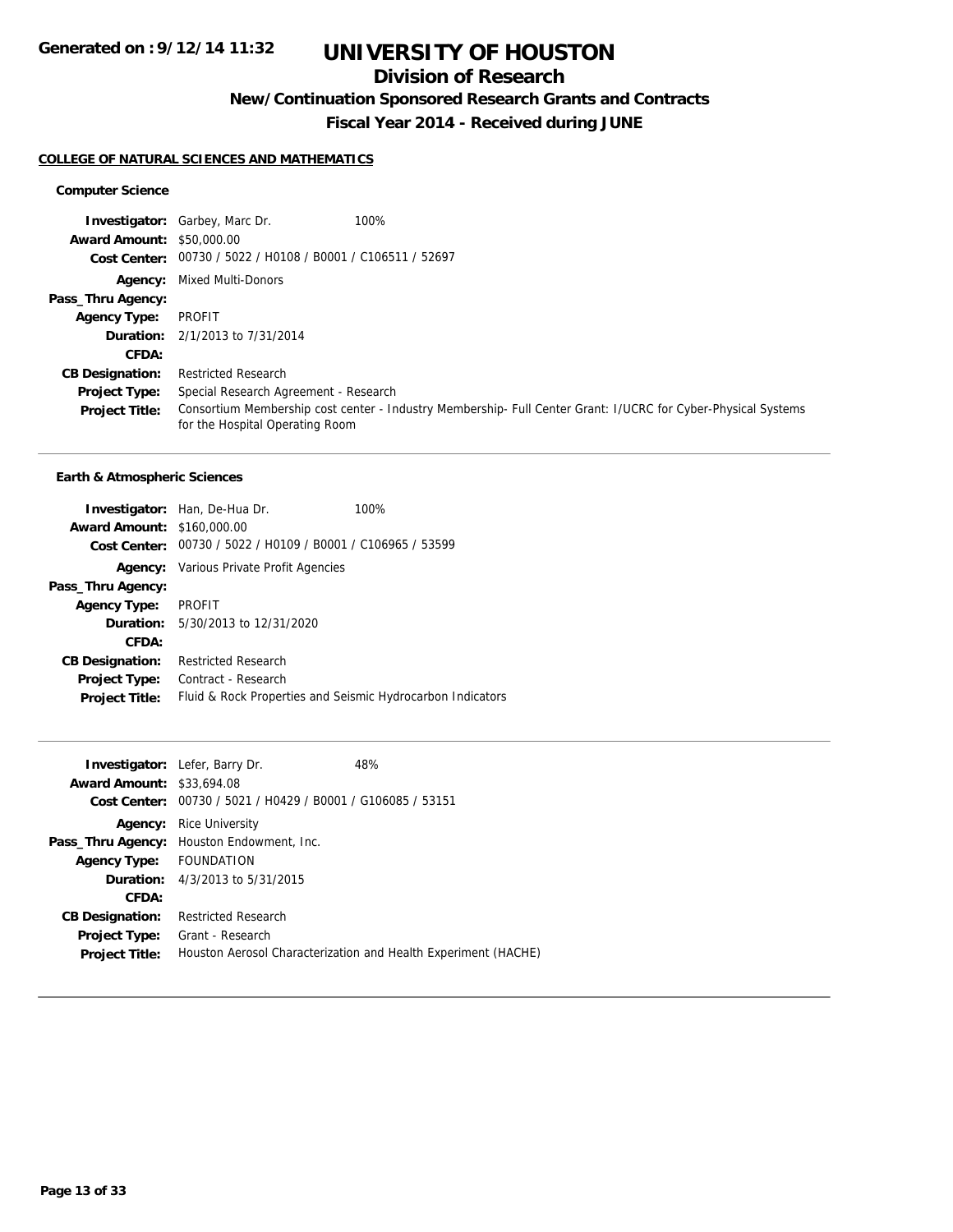## **Division of Research**

**New/Continuation Sponsored Research Grants and Contracts**

**Fiscal Year 2014 - Received during JUNE**

#### **COLLEGE OF NATURAL SCIENCES AND MATHEMATICS**

### **Institute for Climate and Atmospheric Science**

|                                  | <b>Investigator:</b> Lefer, Barry Dr.                       | 48%                                                            |
|----------------------------------|-------------------------------------------------------------|----------------------------------------------------------------|
| <b>Award Amount: \$33,694.08</b> |                                                             |                                                                |
|                                  | Cost Center: 00730 / 5021 / H0429 / B0001 / G106085 / 53151 |                                                                |
| Agency:                          | <b>Rice University</b>                                      |                                                                |
|                                  | Pass_Thru Agency: Houston Endowment, Inc.                   |                                                                |
| <b>Agency Type:</b>              | <b>FOUNDATION</b>                                           |                                                                |
|                                  | <b>Duration:</b> 4/3/2013 to 5/31/2015                      |                                                                |
| CFDA:                            |                                                             |                                                                |
| <b>CB Designation:</b>           | <b>Restricted Research</b>                                  |                                                                |
| <b>Project Type:</b>             | Grant - Research                                            |                                                                |
| <b>Project Title:</b>            |                                                             | Houston Aerosol Characterization and Health Experiment (HACHE) |

#### **Mathematics**

| <b>Investigator:</b> Qiu, Jingmei Dr.                       | 100%                                                                |
|-------------------------------------------------------------|---------------------------------------------------------------------|
| <b>Award Amount: \$120.017.00</b>                           |                                                                     |
| Cost Center: 00730 / 5013 / H0110 / B0001 / G104165 / 51306 |                                                                     |
| <b>Agency:</b> U.S. Air Force Office of Scientific Research |                                                                     |
|                                                             |                                                                     |
| Agency Type: FEDERAL                                        |                                                                     |
| <b>Duration:</b> 8/1/2012 to 6/14/2015                      |                                                                     |
| 12.800 Air Force Defense Research Sciences Program          |                                                                     |
| Restricted Research                                         |                                                                     |
| Grant - Research                                            |                                                                     |
|                                                             | A High Order Multi-scale Numerical Approach for Kinetic Simulations |
|                                                             |                                                                     |

### **Physics**

| <b>Award Amount: \$3,881.50</b> | <b>Investigator:</b> Freundlich, Alexandre Dr.<br>50%<br>Cost Center: 00730 / 5013 / H0453 / B0001 / G105313 / 52153 |  |  |
|---------------------------------|----------------------------------------------------------------------------------------------------------------------|--|--|
|                                 |                                                                                                                      |  |  |
|                                 | <b>Agency:</b> U.S. Air Force Research Laboratory                                                                    |  |  |
| Pass_Thru Agency:               |                                                                                                                      |  |  |
| Agency Type: FEDERAL            |                                                                                                                      |  |  |
|                                 | <b>Duration:</b> 11/16/2012 to 6/30/2014                                                                             |  |  |
| CFDA:                           | 12.800 Air Force Defense Research Sciences Program                                                                   |  |  |
| <b>CB Designation:</b>          | <b>Restricted Research</b>                                                                                           |  |  |
| Project Type:                   | Grant - Research                                                                                                     |  |  |
| <b>Project Title:</b>           | Superlattice Intermediate Band Solar Cell on GaAs                                                                    |  |  |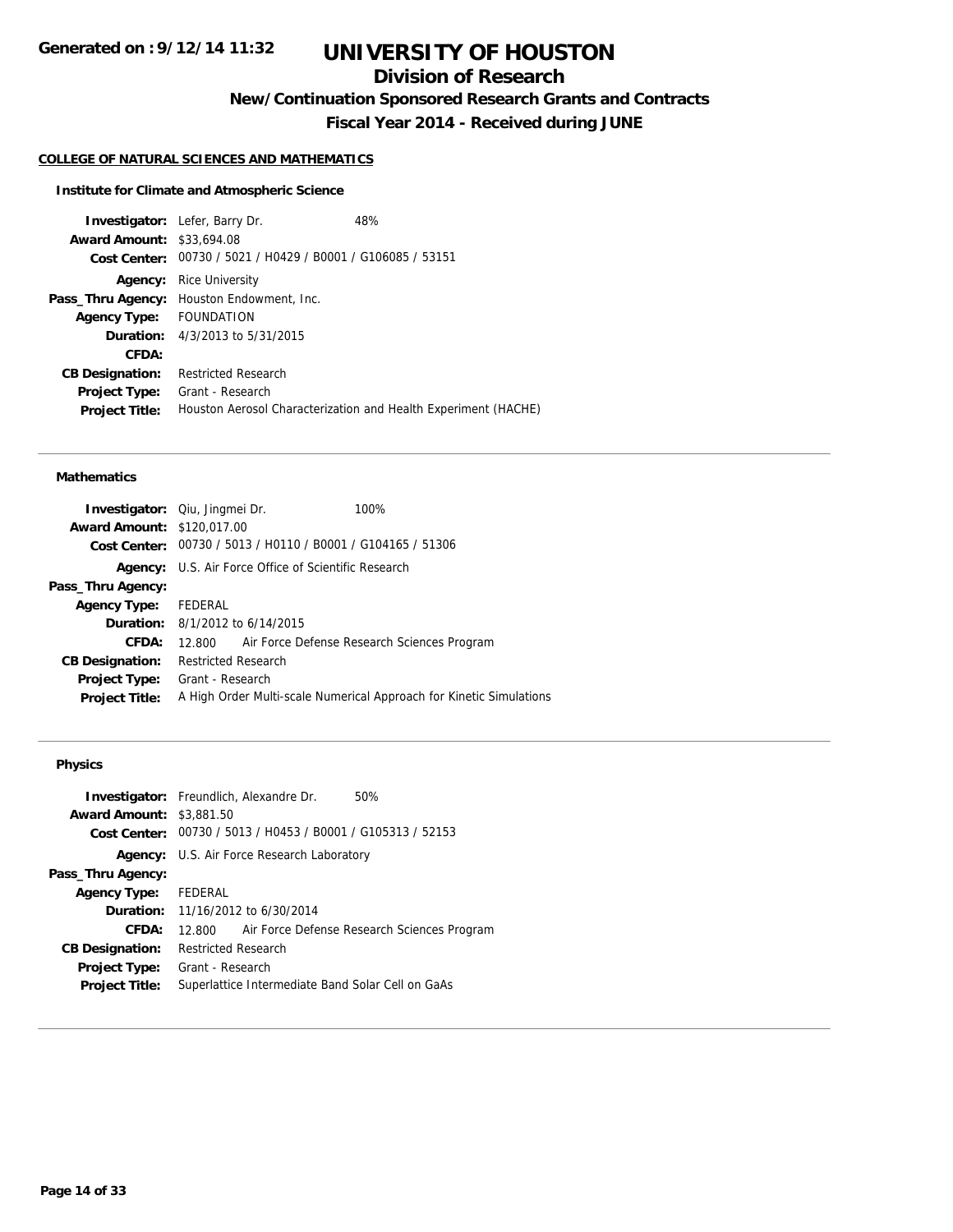# **UNIVERSITY OF HOUSTON**

## **Division of Research**

**New/Continuation Sponsored Research Grants and Contracts**

**Fiscal Year 2014 - Received during JUNE**

### **COLLEGE OF NATURAL SCIENCES AND MATHEMATICS**

#### **Physics**

|                                  | <b>Investigator:</b> Weglein, Arthur Dr.       | 100% |
|----------------------------------|------------------------------------------------|------|
| <b>Award Amount: \$49,700.00</b> |                                                |      |
| Cost Center:                     | 00730 / 5022 / H0112 / B0001 / C106694 / 52863 |      |
|                                  | <b>Agency:</b> Various Private Profit Agencies |      |
| Pass_Thru Agency:                |                                                |      |
| <b>Agency Type:</b>              | <b>PROFIT</b>                                  |      |
|                                  | <b>Duration:</b> $1/1/2013$ to $12/31/2014$    |      |
| CFDA:                            |                                                |      |
| <b>CB Designation:</b>           | <b>Restricted Research</b>                     |      |
| <b>Project Type:</b>             | Contract - Research                            |      |
| <b>Project Title:</b>            | Mission-Oriented Seismic Research Program      |      |
|                                  |                                                |      |

|                                  | 33%<br><b>Investigator:</b> Lan, Yucheng Dr.                                             |
|----------------------------------|------------------------------------------------------------------------------------------|
| <b>Award Amount: \$44,550.00</b> |                                                                                          |
| Cost Center:                     | 00730 / 5043 / H0452 / B0001 / G106483 / 52950                                           |
|                                  | <b>Agency:</b> U.S. Air Force Academy                                                    |
| Pass_Thru Agency:                |                                                                                          |
| <b>Agency Type:</b>              | FEDERAL                                                                                  |
|                                  | <b>Duration:</b> $5/1/2013$ to $4/30/2018$                                               |
| CFDA:                            | Air Force Defense Research Sciences Program<br>12.800                                    |
| <b>CB Designation:</b>           | <b>Restricted Research</b>                                                               |
|                                  | <b>Project Type:</b> Grant - Research                                                    |
| <b>Project Title:</b>            | Vibration Spectrometer for Detecting Single Atoms Using Carbon Nanotube Resonator Arrays |

| <b>Award Amount: \$22,950.00</b>       | 17%<br><b>Investigator:</b> Ren, Zhifeng Dr.<br>Cost Center: 00730 / 5043 / H0452 / B0001 / G106483 / 52950  |
|----------------------------------------|--------------------------------------------------------------------------------------------------------------|
|                                        | <b>Agency:</b> U.S. Air Force Academy                                                                        |
| Pass_Thru Agency:                      |                                                                                                              |
| <b>Agency Type:</b>                    | FEDERAL                                                                                                      |
|                                        | <b>Duration:</b> 5/1/2013 to 4/30/2018                                                                       |
| <b>CFDA:</b>                           | 12.800 Air Force Defense Research Sciences Program                                                           |
| <b>CB Designation:</b>                 | <b>Restricted Research</b>                                                                                   |
| Project Type:<br><b>Project Title:</b> | Grant - Research<br>Vibration Spectrometer for Detecting Single Atoms Using Carbon Nanotube Resonator Arrays |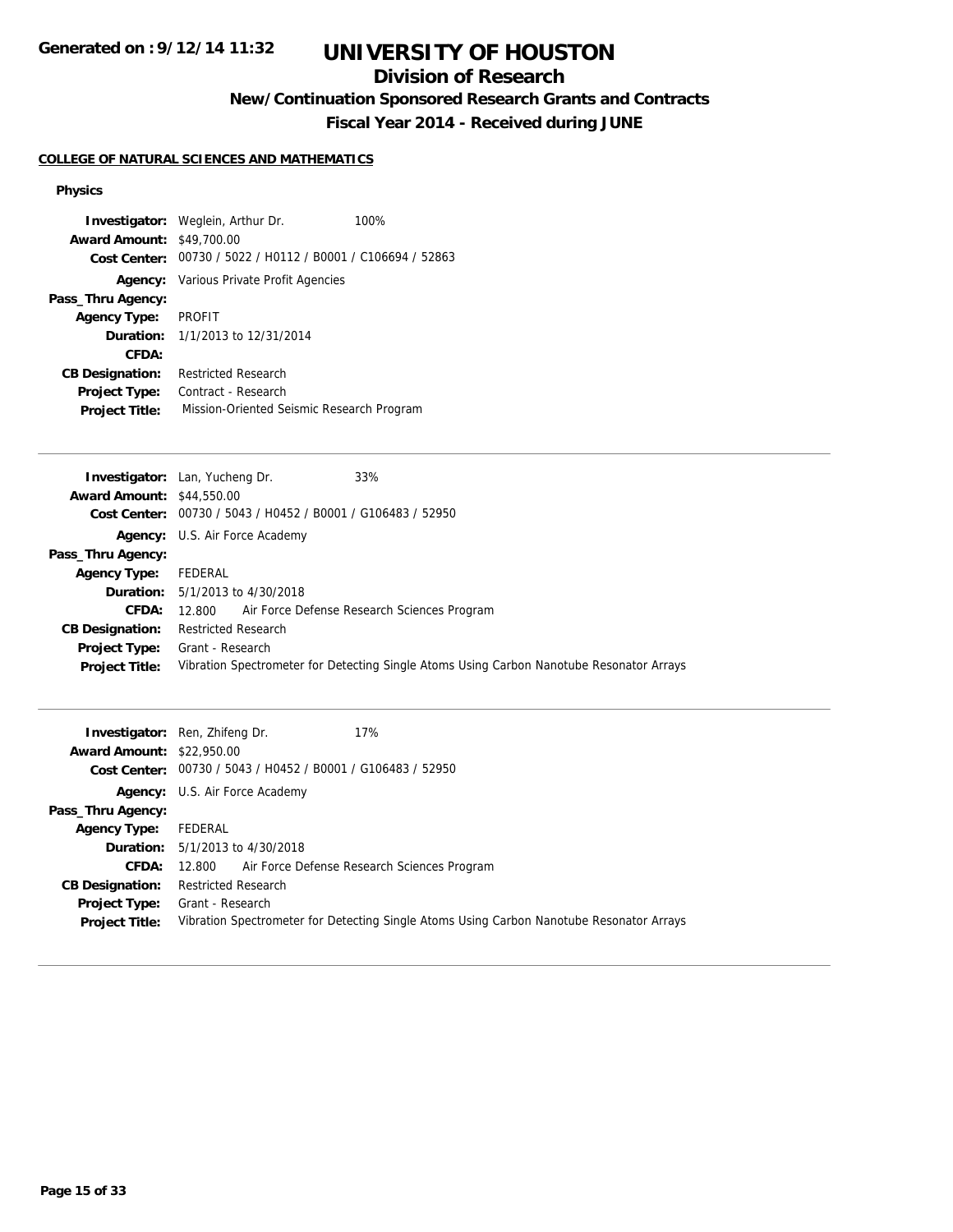# **UNIVERSITY OF HOUSTON**

## **Division of Research**

**New/Continuation Sponsored Research Grants and Contracts**

**Fiscal Year 2014 - Received during JUNE**

### **COLLEGE OF NATURAL SCIENCES AND MATHEMATICS**

#### **Physics**

|                                   | <b>Investigator:</b> Hungerford, Ed V. Dr.                  | 100%                                                                                 |
|-----------------------------------|-------------------------------------------------------------|--------------------------------------------------------------------------------------|
| <b>Award Amount: \$223,250.00</b> |                                                             |                                                                                      |
|                                   | Cost Center: 00730 / 5013 / H0112 / B0001 / G106423 / 55569 |                                                                                      |
|                                   | <b>Agency:</b> National Science Foundation                  |                                                                                      |
| Pass_Thru Agency:                 |                                                             |                                                                                      |
| <b>Agency Type:</b>               | FEDERAL                                                     |                                                                                      |
|                                   | <b>Duration:</b> 6/15/2014 to 5/31/2017                     |                                                                                      |
| <b>CFDA:</b>                      | 47.049 Mathematical and Physical Sciences                   |                                                                                      |
| <b>CB Designation:</b>            | <b>Restricted Research</b>                                  |                                                                                      |
| Project Type:                     | Grant - Research                                            |                                                                                      |
| <b>Project Title:</b>             |                                                             | Collaborative Research: Direct Search for Dark Matter with Underground Argon at LNGS |

|                                  | 33%<br><b>Investigator:</b> Chen, Shuo Dr.                  |                                                                                          |
|----------------------------------|-------------------------------------------------------------|------------------------------------------------------------------------------------------|
| <b>Award Amount: \$44,550.00</b> |                                                             |                                                                                          |
|                                  | Cost Center: 00730 / 5043 / H0452 / B0001 / G106483 / 52950 |                                                                                          |
|                                  | <b>Agency:</b> U.S. Air Force Academy                       |                                                                                          |
| Pass_Thru Agency:                |                                                             |                                                                                          |
| <b>Agency Type:</b>              | FEDERAL                                                     |                                                                                          |
|                                  | <b>Duration:</b> $5/1/2013$ to $4/30/2018$                  |                                                                                          |
| <b>CFDA:</b>                     | 12.800 Air Force Defense Research Sciences Program          |                                                                                          |
| <b>CB Designation:</b>           | <b>Restricted Research</b>                                  |                                                                                          |
|                                  | <b>Project Type:</b> Grant - Research                       |                                                                                          |
| <b>Project Title:</b>            |                                                             | Vibration Spectrometer for Detecting Single Atoms Using Carbon Nanotube Resonator Arrays |

|                                   | 50%<br><b>Investigator:</b> Pinsky, Lawrence S. Dr.                                                          |
|-----------------------------------|--------------------------------------------------------------------------------------------------------------|
| <b>Award Amount: \$126,020.07</b> |                                                                                                              |
|                                   | Cost Center: 00730 / 5043 / H0112 / B0001 / G104670 / 50110                                                  |
|                                   | <b>Agency:</b> Wyle Science Technology and Engineering Group                                                 |
|                                   | <b>Pass_Thru Agency:</b> NASA - National Aeronautics and Space Administration - Marshall Space Flight Center |
| <b>Agency Type:</b>               | FEDERAL                                                                                                      |
|                                   | <b>Duration:</b> 11/28/2011 to 9/30/2014                                                                     |
| <b>CFDA:</b>                      | National Aeronautics and Space Administration<br>43.000                                                      |
| <b>CB Designation:</b>            | <b>Restricted Research</b>                                                                                   |
| <b>Project Type:</b>              | Contract - Research                                                                                          |
| <b>Project Title:</b>             | Medipix 3 Collaboration and support for on orbit technology development and demonstration                    |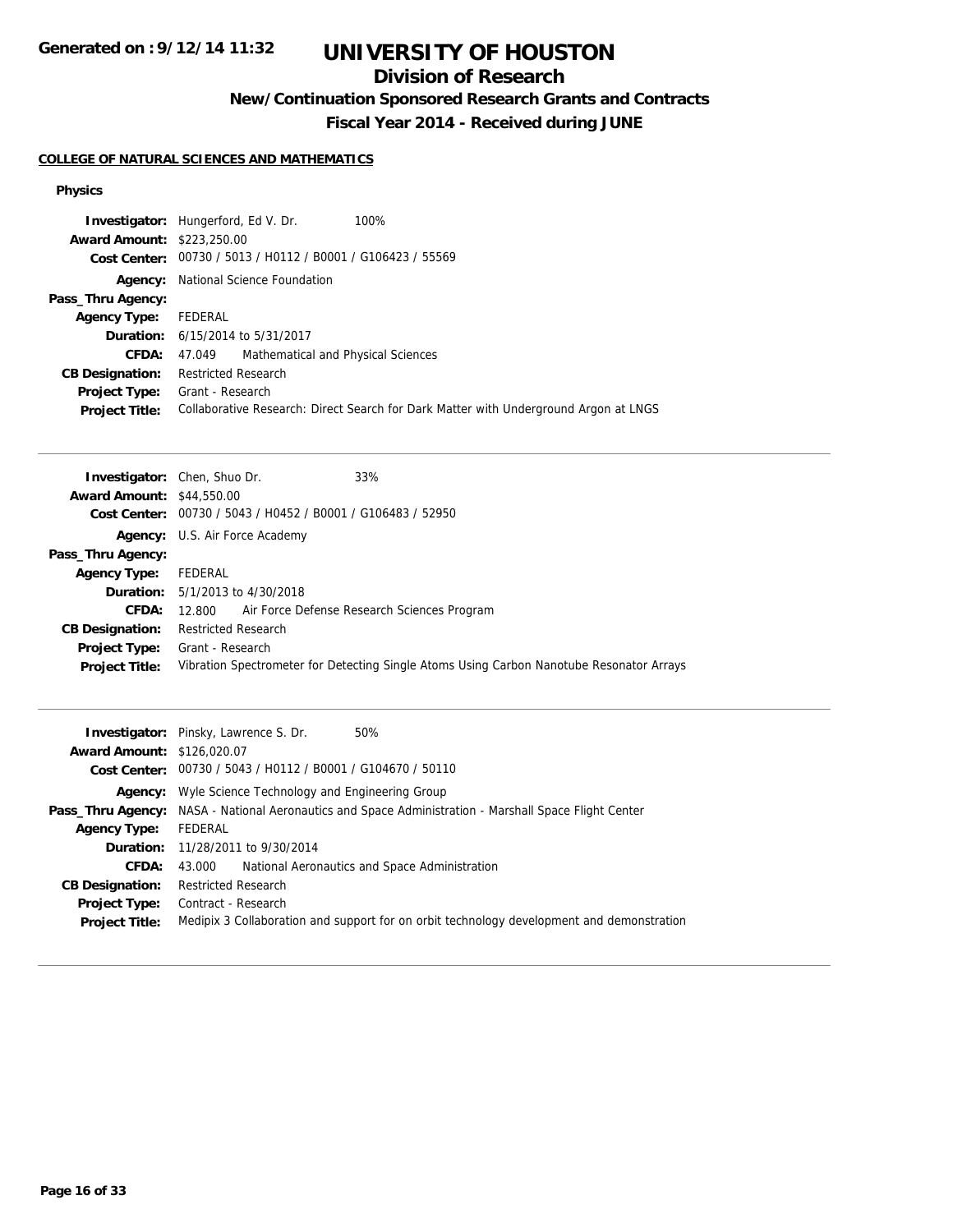## **Division of Research**

**New/Continuation Sponsored Research Grants and Contracts**

**Fiscal Year 2014 - Received during JUNE**

#### **COLLEGE OF OPTOMETRY**

### **Optometry, Community**

|                                  | 100%<br><b>Investigator:</b> Burns, Alan Dr.                                                                     |
|----------------------------------|------------------------------------------------------------------------------------------------------------------|
| <b>Award Amount: \$27,090.00</b> |                                                                                                                  |
|                                  | Cost Center: 00730 / 5013 / H0114 / B0001 / G108271 / 55197                                                      |
|                                  | <b>Agency:</b> University of Alabama at Birmingham                                                               |
|                                  | <b>Pass_Thru Agency:</b> NIH/National Center for Research Resources                                              |
| Agency Type:                     | FEDERAL                                                                                                          |
|                                  | <b>Duration:</b> $9/1/2013$ to $3/31/2015$                                                                       |
| <b>CFDA:</b>                     | Clinical Research Related to Neurological Disorders<br>93.853                                                    |
| <b>CB Designation:</b>           | <b>Restricted Research</b>                                                                                       |
| <b>Project Type:</b>             | Grant - Research                                                                                                 |
| <b>Project Title:</b>            | Testing and modification of various fixation strategies for preserving and imagining endothelial light junctions |

#### **COLLEGE OF PHARMACY**

#### **Heart and Kidney Institute**

|                                   | <b>Investigator:</b> Asghar, Mohammad Dr.<br>50%                                 |
|-----------------------------------|----------------------------------------------------------------------------------|
| <b>Award Amount: \$153,750.00</b> |                                                                                  |
|                                   | Cost Center: 00730 / 5013 / H0117 / B0001 / G103420 / 49540                      |
|                                   | <b>Agency:</b> National Institute on Aging                                       |
| Pass_Thru Agency:                 |                                                                                  |
| <b>Agency Type:</b>               | FEDERAL                                                                          |
|                                   | <b>Duration:</b> 9/15/2011 to 5/31/2015                                          |
| <b>CFDA:</b>                      | Aging Research<br>93.866                                                         |
| <b>CB Designation:</b>            | <b>Restricted Research</b>                                                       |
| Project Type:                     | Grant - Research                                                                 |
| <b>Project Title:</b>             | Renal Dopmaine and Angiotension II Receptor Function in Age-Related Hypertension |

### **Pharmacological and Pharmaceutical Sciences**

| <b>Investigator:</b> Asghar, Mohammad Dr.                   | 50%                                                                              |
|-------------------------------------------------------------|----------------------------------------------------------------------------------|
| <b>Award Amount: \$153,750.00</b>                           |                                                                                  |
| Cost Center: 00730 / 5013 / H0117 / B0001 / G103420 / 49540 |                                                                                  |
| National Institute on Aging                                 |                                                                                  |
|                                                             |                                                                                  |
| Agency Type: FEDERAL                                        |                                                                                  |
| <b>Duration:</b> 9/15/2011 to 5/31/2015                     |                                                                                  |
| Aging Research<br>93.866                                    |                                                                                  |
| <b>Restricted Research</b>                                  |                                                                                  |
| Grant - Research                                            |                                                                                  |
|                                                             | Renal Dopmaine and Angiotension II Receptor Function in Age-Related Hypertension |
|                                                             |                                                                                  |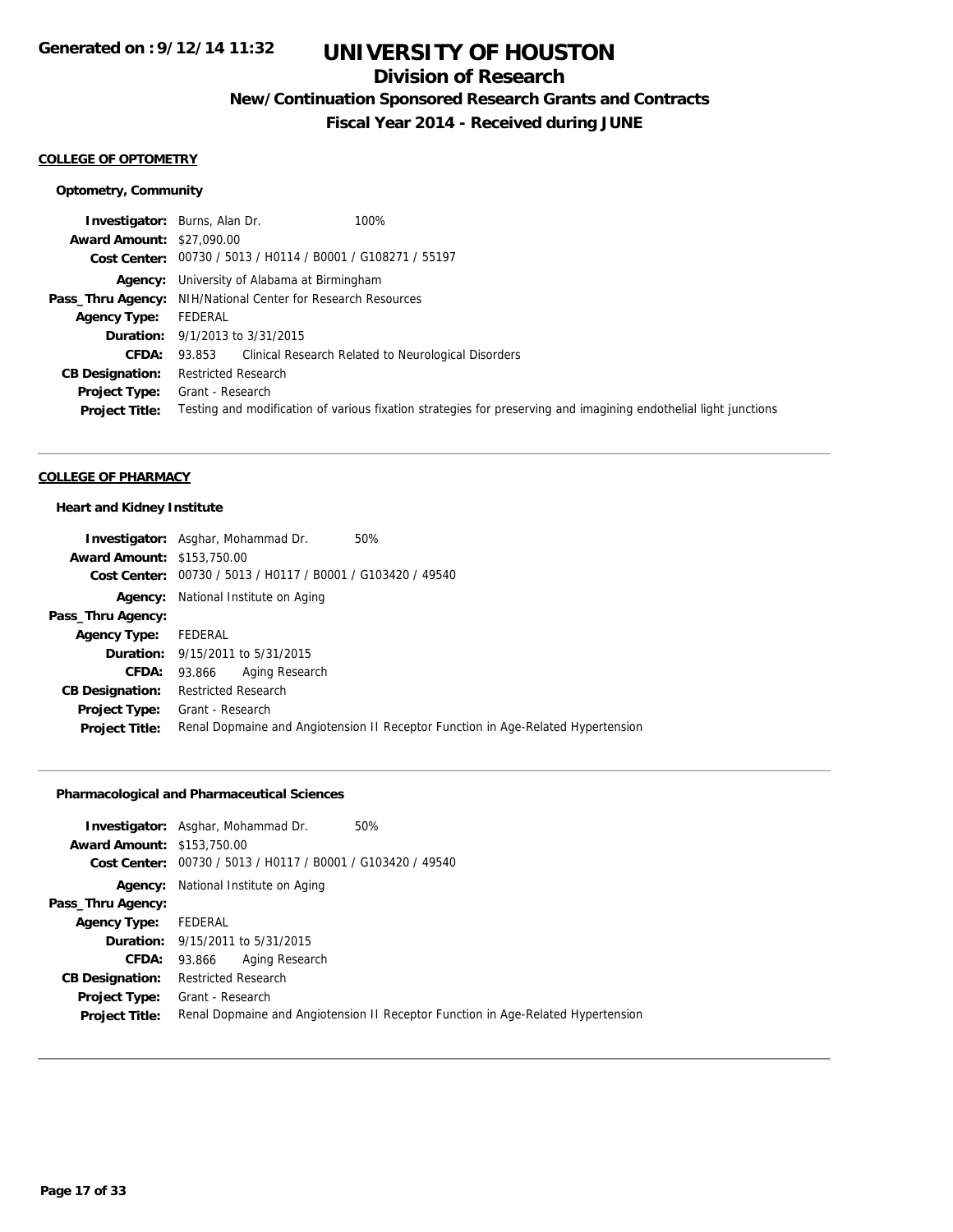## **Division of Research**

**New/Continuation Sponsored Research Grants and Contracts**

**Fiscal Year 2014 - Received during JUNE**

#### **COLLEGE OF PHARMACY**

#### **Pharmacological and Pharmaceutical Sciences**

|                                                             | 100%                                                                                                                 |  |
|-------------------------------------------------------------|----------------------------------------------------------------------------------------------------------------------|--|
|                                                             |                                                                                                                      |  |
| Cost Center: 00730 / 5013 / H0117 / B0001 / G105191 / 50789 |                                                                                                                      |  |
| <b>Brandels University</b>                                  |                                                                                                                      |  |
| National Institute of Allergy and Infectious Diseases       |                                                                                                                      |  |
| FEDERAL                                                     |                                                                                                                      |  |
|                                                             |                                                                                                                      |  |
| 93.855                                                      | Allergy, Immunology, and Transplantation Research                                                                    |  |
| <b>Restricted Research</b>                                  |                                                                                                                      |  |
| Grant - Research                                            |                                                                                                                      |  |
| IMPDH-targeted antibiotics for select agents                |                                                                                                                      |  |
|                                                             | <b>Investigator:</b> Cuny, Gregory Dr.<br><b>Award Amount: \$95,019.00</b><br><b>Duration:</b> 3/1/2012 to 5/31/2015 |  |

#### **COLLEGE OF TECHNOLOGY**

### **Center for Information Security, Research and Edu**

|                                  | <b>Investigator:</b> Conklin, William Dr.                   | 100% |
|----------------------------------|-------------------------------------------------------------|------|
| <b>Award Amount: \$52,500.00</b> |                                                             |      |
|                                  | Cost Center: 00730 / 5013 / H0554 / C0001 / G108498 / 55405 |      |
| Agency:                          | BayTech                                                     |      |
|                                  | <b>Pass_Thru Agency:</b> U.S. Department of Labor           |      |
| Agency Type:                     | <b>FEDERAL</b>                                              |      |
|                                  | <b>Duration:</b> $4/7/2014$ to $1/31/2015$                  |      |
| CFDA:                            | 17.207 Employment Service                                   |      |
| <b>CB Designation:</b>           | Non Research                                                |      |
| <b>Project Type:</b>             | Grant - Public Service                                      |      |
| <b>Project Title:</b>            | Wagner-Peyser BayTech subaward                              |      |
|                                  |                                                             |      |

| <b>Investigator:</b> Conklin, William Dr. |                                                   |                                                | 100% |
|-------------------------------------------|---------------------------------------------------|------------------------------------------------|------|
| <b>Award Amount: \$35,000.00</b>          |                                                   |                                                |      |
| <b>Cost Center:</b>                       |                                                   | 00730 / 5013 / H0554 / C0001 / C108338 / 55391 |      |
| <b>Agency: BayTech</b>                    |                                                   |                                                |      |
|                                           | <b>Pass_Thru Agency:</b> U.S. Department of Labor |                                                |      |
| <b>Agency Type:</b>                       | FEDERAL                                           |                                                |      |
|                                           | <b>Duration:</b> $4/7/2014$ to $1/31/2015$        |                                                |      |
| CFDA:                                     | 17.207                                            | <b>Employment Service</b>                      |      |
| <b>CB Designation:</b>                    | Non Research                                      |                                                |      |
| <b>Project Type:</b>                      | Grant - Research                                  |                                                |      |
| <b>Project Title:</b>                     | Wagner-Peyser BayTech subaward                    |                                                |      |
|                                           |                                                   |                                                |      |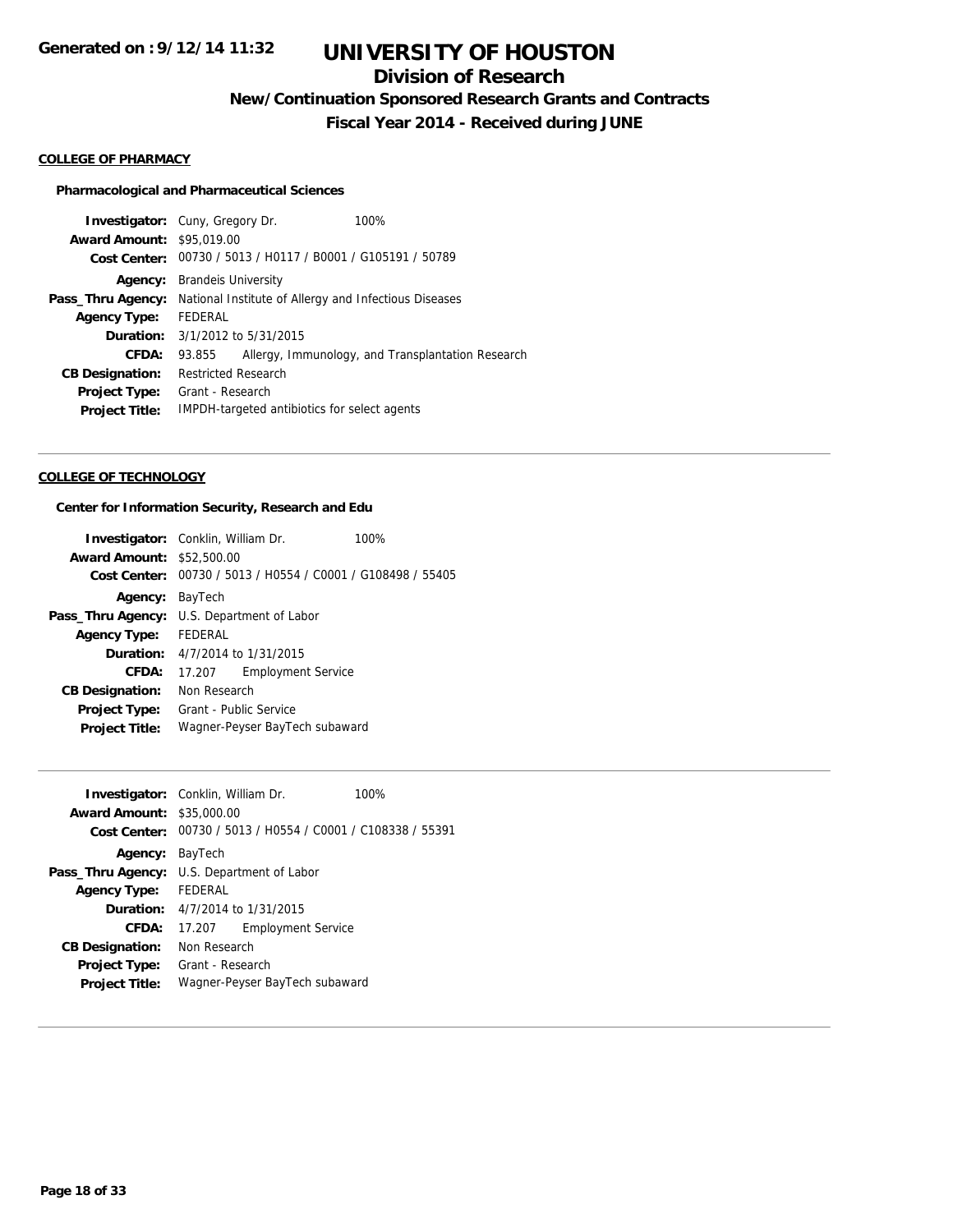## **Division of Research**

**New/Continuation Sponsored Research Grants and Contracts**

**Fiscal Year 2014 - Received during JUNE**

#### **COLLEGE OF TECHNOLOGY**

### **Center for Technology Literacy**

|                                  | 100%<br><b>Investigator:</b> Cline, Raymond Dr.                                                    |
|----------------------------------|----------------------------------------------------------------------------------------------------|
| <b>Award Amount: \$84,745.00</b> |                                                                                                    |
|                                  | Cost Center: 00730 / 5014 / H0423 / C0001 / G107598 / 54802                                        |
|                                  | <b>Agency:</b> Texas Workforce Commission                                                          |
|                                  | Pass_Thru Agency: U.S. Department of Labor                                                         |
| <b>Agency Type:</b>              | FEDERAL                                                                                            |
|                                  | <b>Duration:</b> 2/18/2014 to 12/31/2014                                                           |
|                                  | <b>CFDA:</b> 17.268 H-1B Job Training Grants                                                       |
| <b>CB Designation:</b>           | Non Research                                                                                       |
| <b>Project Type:</b>             | <b>Grant - Public Service</b>                                                                      |
| <b>Project Title:</b>            | E3 - Education, Entrepreneurship, and Energy: Governor's Science and Technology Champion's Academy |
|                                  |                                                                                                    |

#### **CULLEN COLLEGE OF ENGINEERING**

### **Biomedical Engineering**

| <b>Investigator:</b> Larin, Kirill Dr. |                                               | 100%                                                        |
|----------------------------------------|-----------------------------------------------|-------------------------------------------------------------|
| <b>Award Amount: \$110,250.00</b>      |                                               |                                                             |
|                                        |                                               | Cost Center: 00730 / 5013 / H0071 / B0001 / G105793 / 53861 |
| Agency:                                | Baylor College of Medicine                    |                                                             |
| Pass_Thru Agency:                      |                                               | National Heart, Lung, and Blood Institute                   |
| <b>Agency Type:</b>                    | FEDERAL                                       |                                                             |
|                                        | <b>Duration:</b> $7/1/2013$ to $6/30/2015$    |                                                             |
| CFDA:                                  | 93.837                                        | Heart and Vascular Diseases Research                        |
| <b>CB Designation:</b>                 | <b>Restricted Research</b>                    |                                                             |
| <b>Project Type:</b>                   | Grant - Research                              |                                                             |
| <b>Project Title:</b>                  | Biomechanics of early mammalian cardiogenesis |                                                             |

|                                   | <b>Investigator:</b> Mohan, Chandra Dr.                          | 100%                                            |
|-----------------------------------|------------------------------------------------------------------|-------------------------------------------------|
| <b>Award Amount: \$133,351.42</b> |                                                                  |                                                 |
| Cost Center:                      | 00730 / 5013 / H0071 / B0001 / G107639 / 54788                   |                                                 |
| Agency:                           | National Institute of Diabetes and Digestive and Kidney Diseases |                                                 |
| Pass_Thru Agency:                 |                                                                  |                                                 |
| <b>Agency Type:</b>               | FEDERAL                                                          |                                                 |
|                                   | <b>Duration:</b> $9/3/2013$ to $8/31/2015$                       |                                                 |
| CFDA:                             | 93.847                                                           | Diabetes, Endocrinology and Metabolism Research |
| <b>CB Designation:</b>            | <b>Restricted Research</b>                                       |                                                 |
| <b>Project Type:</b>              | Grant - Research                                                 |                                                 |
| <b>Project Title:</b>             | Foreboding Lupus Nephritis in Minority Woman                     |                                                 |
|                                   |                                                                  |                                                 |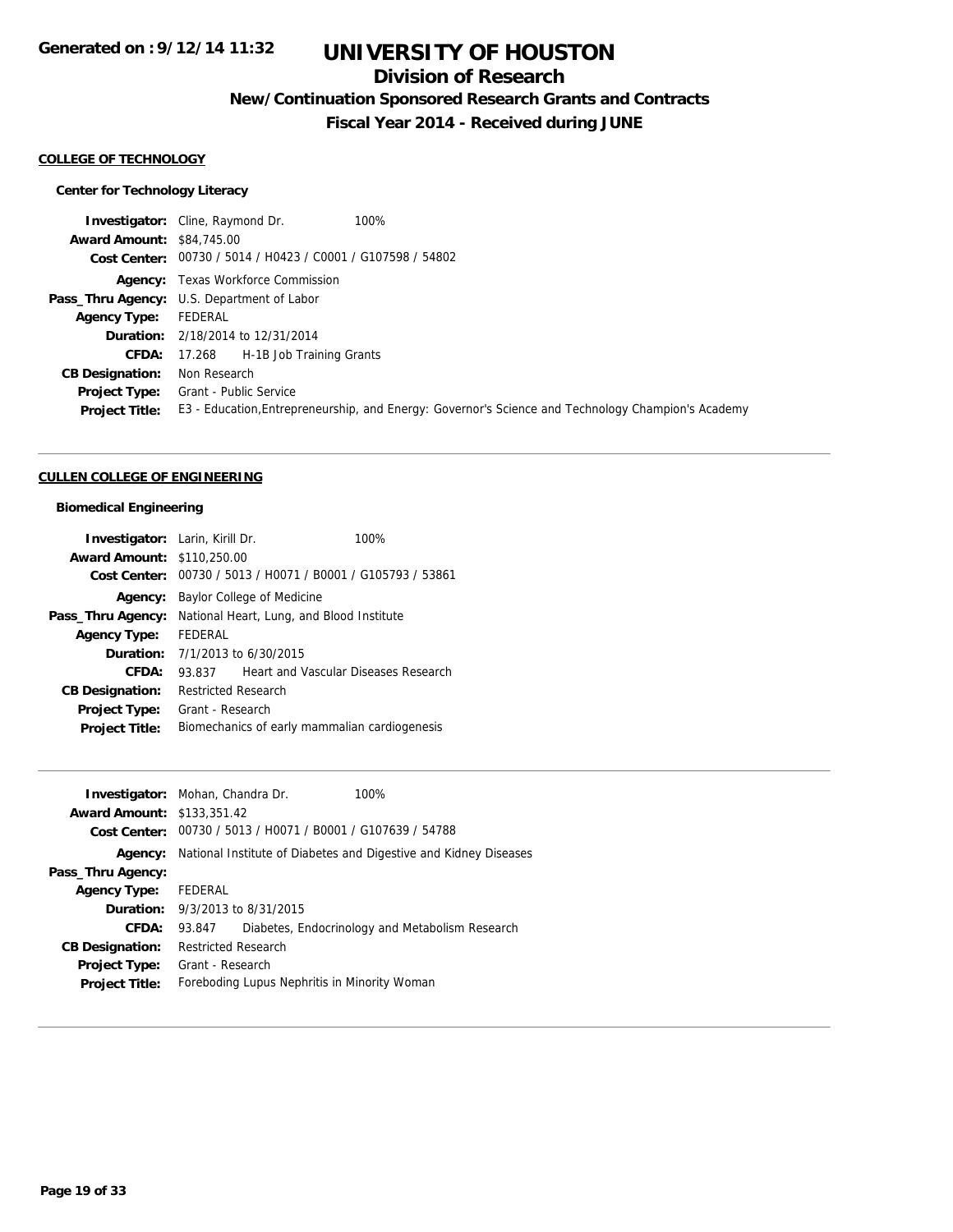## **Division of Research**

**New/Continuation Sponsored Research Grants and Contracts**

**Fiscal Year 2014 - Received during JUNE**

#### **CULLEN COLLEGE OF ENGINEERING**

### **Biomedical Engineering**

|                                   | <b>Investigator:</b> Shevkoplyas, Sergey Prof.<br>100% |  |  |
|-----------------------------------|--------------------------------------------------------|--|--|
| <b>Award Amount: \$169,625.16</b> |                                                        |  |  |
| Cost Center:                      | 00730 / 5013 / H0071 / B0001 / G107605 / 54523         |  |  |
| Agency:                           | National Heart, Lung, and Blood Institute              |  |  |
| Pass_Thru Agency:                 |                                                        |  |  |
| <b>Agency Type:</b>               | FEDERAL                                                |  |  |
|                                   | <b>Duration:</b> 9/1/2013 to 12/31/2017                |  |  |
| CFDA:                             | <b>Blood Diseases and Resources Research</b><br>93.839 |  |  |
| <b>CB Designation:</b>            | <b>Restricted Research</b>                             |  |  |
| <b>Project Type:</b>              | Grant - Research                                       |  |  |
| <b>Project Title:</b>             | Eliminating Mediators of Toxicity from Stored Blood    |  |  |

|                                 | <b>Investigator:</b> Mohan, Chandra Dr.        | 100%                                                                  |
|---------------------------------|------------------------------------------------|-----------------------------------------------------------------------|
| <b>Award Amount: \$2,809.55</b> |                                                |                                                                       |
| Cost Center:                    | 00730 / 5013 / H0071 / B0001 / G107503 / 54328 |                                                                       |
| Agency:                         |                                                | National Institute of Arthritis and Musculoskeletal and Skin Diseases |
| Pass_Thru Agency:               |                                                |                                                                       |
| <b>Agency Type:</b>             | FEDERAL                                        |                                                                       |
|                                 | <b>Duration:</b> $8/1/2013$ to $5/31/2015$     |                                                                       |
| CFDA:                           | 93.846                                         | Arthritis, Musculoskeletal and Skin Diseases Research                 |
| <b>CB Designation:</b>          | <b>Restricted Research</b>                     |                                                                       |
| <b>Project Type:</b>            | Grant - Research                               |                                                                       |
| <b>Project Title:</b>           | Immunogenetics of Antibody Induced Nephritis   |                                                                       |
|                                 |                                                |                                                                       |

### **Chemical Engineering**

|                                   | 90%<br><b>Investigator:</b> Varadarajan, Navin Dr.                                            |
|-----------------------------------|-----------------------------------------------------------------------------------------------|
| <b>Award Amount: \$528,990.30</b> |                                                                                               |
|                                   | Cost Center: 00730 / 5016 / H0067 / B0001 / G105369 / 54326                                   |
|                                   | <b>Agency:</b> Cancer Prevention and Research Institute of Texas                              |
| Pass_Thru Agency:                 |                                                                                               |
| <b>Agency Type:</b>               | STATE                                                                                         |
|                                   | <b>Duration:</b> 6/1/2013 to 9/30/2014                                                        |
| CFDA:                             |                                                                                               |
| <b>CB Designation:</b>            | <b>Restricted Research</b>                                                                    |
|                                   | <b>Project Type:</b> Grant - Research                                                         |
| <b>Project Title:</b>             | Single-Cell Biomarkers of Clinical-Grade T Cells and NK Cells to Optimize Tumor Immunotherapy |
|                                   |                                                                                               |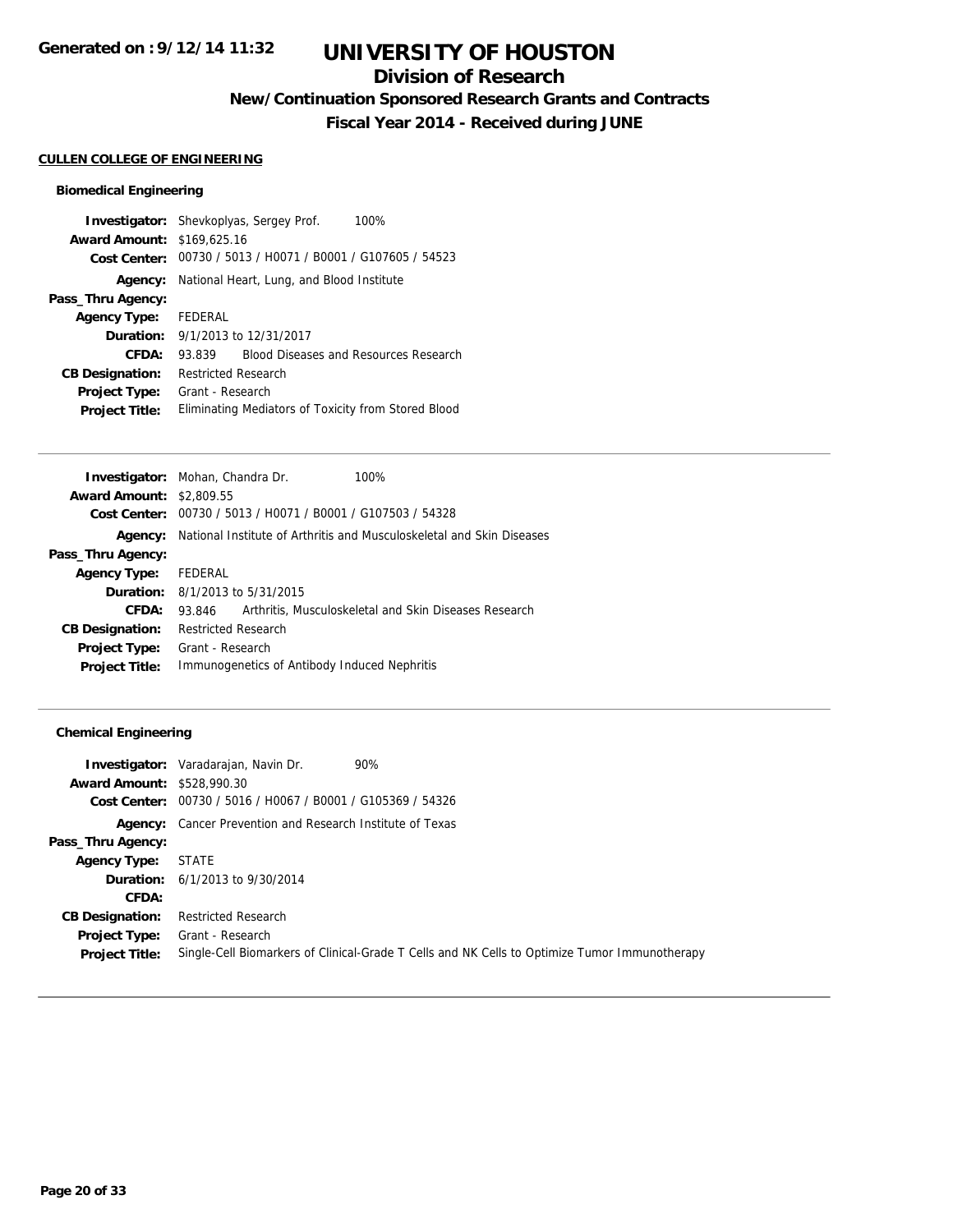## **Division of Research**

**New/Continuation Sponsored Research Grants and Contracts**

**Fiscal Year 2014 - Received during JUNE**

### **CULLEN COLLEGE OF ENGINEERING**

### **Chemical Engineering**

| <b>Investigator:</b> Stein, Gila Dr.                        | 100%                                                                                           |
|-------------------------------------------------------------|------------------------------------------------------------------------------------------------|
| <b>Award Amount: \$98,726.00</b>                            |                                                                                                |
| Cost Center: 00730 / 5013 / H0067 / B0001 / G108131 / 55546 |                                                                                                |
| National Science Foundation                                 |                                                                                                |
|                                                             |                                                                                                |
| FEDERAL                                                     |                                                                                                |
| <b>Duration:</b> 8/1/2014 to 7/31/2017                      |                                                                                                |
| <b>Engineering Grants</b><br>47.041                         |                                                                                                |
| <b>Restricted Research</b>                                  |                                                                                                |
| <b>Project Type:</b> Grant - Research                       |                                                                                                |
|                                                             | Predictive Semiconductor Lithography based on Theoretically-Informed Reaction-Diffusion Models |
|                                                             |                                                                                                |

|                                  | <b>Investigator:</b> Vekilov, Peter Dr.           | 100%                                                                                |
|----------------------------------|---------------------------------------------------|-------------------------------------------------------------------------------------|
| <b>Award Amount: \$50,000.00</b> |                                                   |                                                                                     |
| Cost Center:                     | 00730 / 5013 / H0067 / B0001 / G108045 / 55239    |                                                                                     |
| Agency:                          |                                                   | NASA - National Aeronautics and Space Administration - Marshall Space Flight Center |
| Pass_Thru Agency:                |                                                   |                                                                                     |
| <b>Agency Type:</b>              | FEDERAL                                           |                                                                                     |
|                                  | <b>Duration:</b> 3/3/2014 to 3/2/2015             |                                                                                     |
| CFDA:                            | Space Operations<br>43.007                        |                                                                                     |
| <b>CB Designation:</b>           | <b>Restricted Research</b>                        |                                                                                     |
| Project Type:                    | Grant - Research                                  |                                                                                     |
| <b>Project Title:</b>            | Formation Mechanisms of the Protein-Rich Clusters |                                                                                     |
|                                  |                                                   |                                                                                     |

|                                   | 100%<br><b>Investigator:</b> Rimer, Jeffrey Dr.                                                      |
|-----------------------------------|------------------------------------------------------------------------------------------------------|
| <b>Award Amount: \$100,000.00</b> |                                                                                                      |
|                                   | Cost Center: 00730 / 5013 / H0067 / B0001 / G104584 / 51554                                          |
|                                   | <b>Agency:</b> National Science Foundation                                                           |
| Pass_Thru Agency:                 |                                                                                                      |
| <b>Agency Type:</b>               | FEDERAL                                                                                              |
|                                   | <b>Duration:</b> $9/1/2012$ to $8/31/2015$                                                           |
| <b>CFDA:</b>                      | Mathematical and Physical Sciences<br>47.049                                                         |
| <b>CB Designation:</b>            | <b>Restricted Research</b>                                                                           |
|                                   | <b>Project Type:</b> Grant - Research                                                                |
| <b>Project Title:</b>             | Collaborative Research: Design of Peptide Crystal Growth Modifiers Using Experiments and Simulations |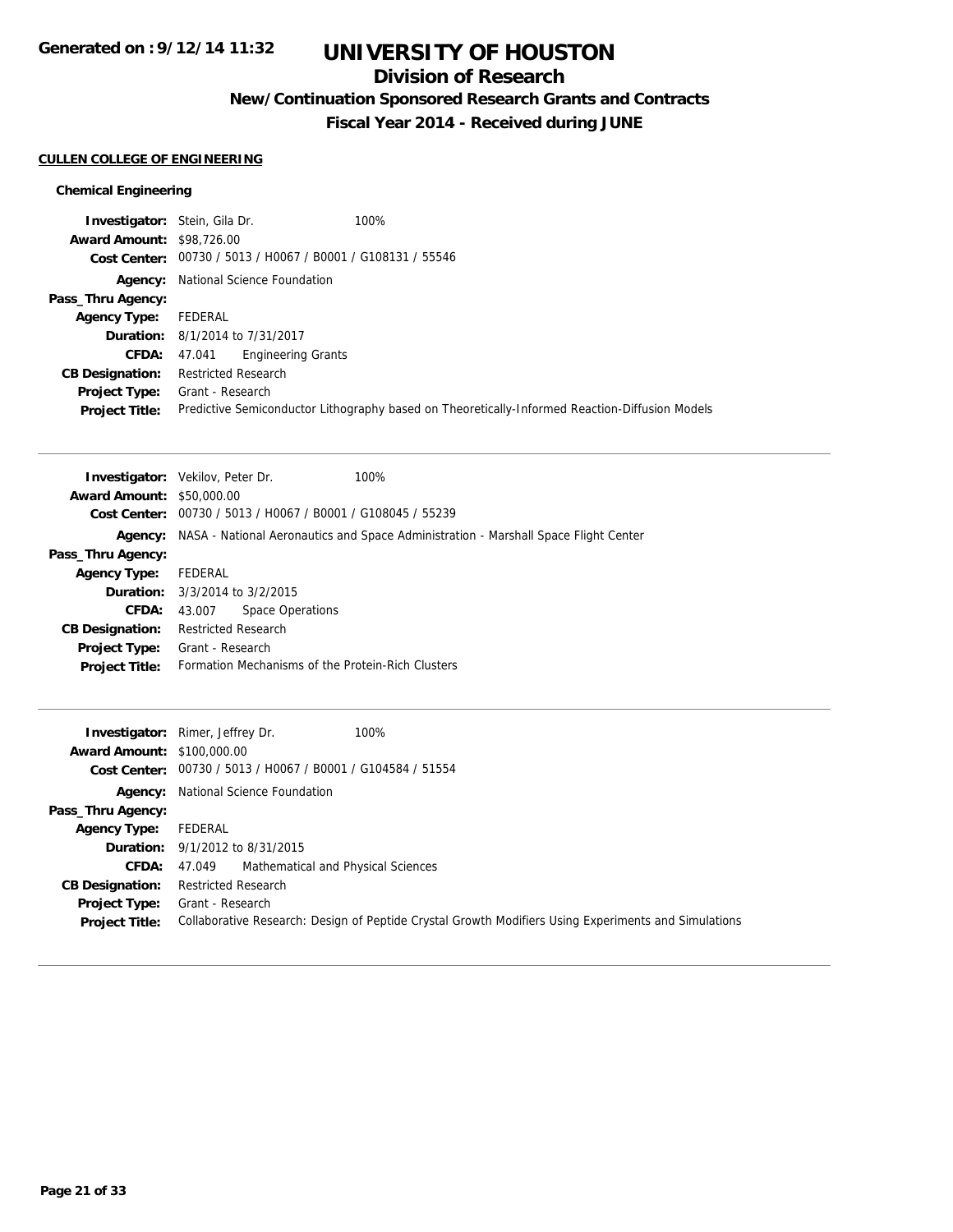## **Division of Research**

**New/Continuation Sponsored Research Grants and Contracts**

**Fiscal Year 2014 - Received during JUNE**

### **CULLEN COLLEGE OF ENGINEERING**

### **Civil Engineering**

|                                   | Investigator: Shrestha, Ramesh Dr.                          | 60%                                                                                                           |
|-----------------------------------|-------------------------------------------------------------|---------------------------------------------------------------------------------------------------------------|
| <b>Award Amount: \$428,846.40</b> | Cost Center: 00730 / 5013 / H0068 / B0001 / G106637 / 53710 |                                                                                                               |
|                                   | Agency: National Science Foundation                         |                                                                                                               |
| Pass_Thru Agency:                 |                                                             |                                                                                                               |
| <b>Agency Type:</b>               | <b>FEDERAL</b>                                              |                                                                                                               |
| <b>Duration:</b>                  | 8/1/2013 to 7/31/2018                                       |                                                                                                               |
| CFDA:                             | 47.050<br>Geosciences                                       |                                                                                                               |
| <b>CB Designation:</b>            | <b>Restricted Research</b>                                  |                                                                                                               |
| Project Type:                     | Grant - Research                                            |                                                                                                               |
| <b>Project Title:</b>             | (NCALM)                                                     | Collaborative Research: Facility Support to Renew Operation of the National Center for Airborne Laser Mapping |
|                                   | Investigator: Glennie, Craig Dr.                            | 20%                                                                                                           |
| <b>Award Amount: \$142,948.80</b> |                                                             |                                                                                                               |
|                                   | Cost Center: 00730 / 5013 / H0068 / B0001 / G106637 / 53710 |                                                                                                               |
| Agency:                           | <b>National Science Foundation</b>                          |                                                                                                               |
| Pass_Thru Agency:                 |                                                             |                                                                                                               |
| <b>Agency Type:</b>               | <b>FEDERAL</b>                                              |                                                                                                               |
| Duration:                         | 8/1/2013 to 7/31/2018                                       |                                                                                                               |
| <b>CFDA:</b>                      | 47.050<br>Geosciences                                       |                                                                                                               |
| <b>CB Designation:</b>            | <b>Restricted Research</b>                                  |                                                                                                               |
| Project Type:                     | Grant - Research                                            | Collaborative Research: Facility Support to Renew Operation of the National Center for Airborne Laser Mapping |
| <b>Project Title:</b>             | (NCALM)                                                     |                                                                                                               |
|                                   | Investigator: Carter, William Dr.                           | 20%                                                                                                           |
| <b>Award Amount: \$142,948.80</b> |                                                             |                                                                                                               |
|                                   | Cost Center: 00730 / 5013 / H0068 / B0001 / G106637 / 53710 |                                                                                                               |
|                                   | Agency: National Science Foundation                         |                                                                                                               |
| Pass_Thru Agency:                 |                                                             |                                                                                                               |
| <b>Agency Type:</b>               | <b>FEDERAL</b>                                              |                                                                                                               |
| <b>Duration:</b>                  | 8/1/2013 to 7/31/2018                                       |                                                                                                               |
| <b>CFDA:</b>                      | 47.050<br>Geosciences                                       |                                                                                                               |
| <b>CB Designation:</b>            | <b>Restricted Research</b>                                  |                                                                                                               |
| Project Type:                     | Grant - Research                                            |                                                                                                               |
| <b>Project Title:</b>             | (NCALM)                                                     | Collaborative Research: Facility Support to Renew Operation of the National Center for Airborne Laser Mapping |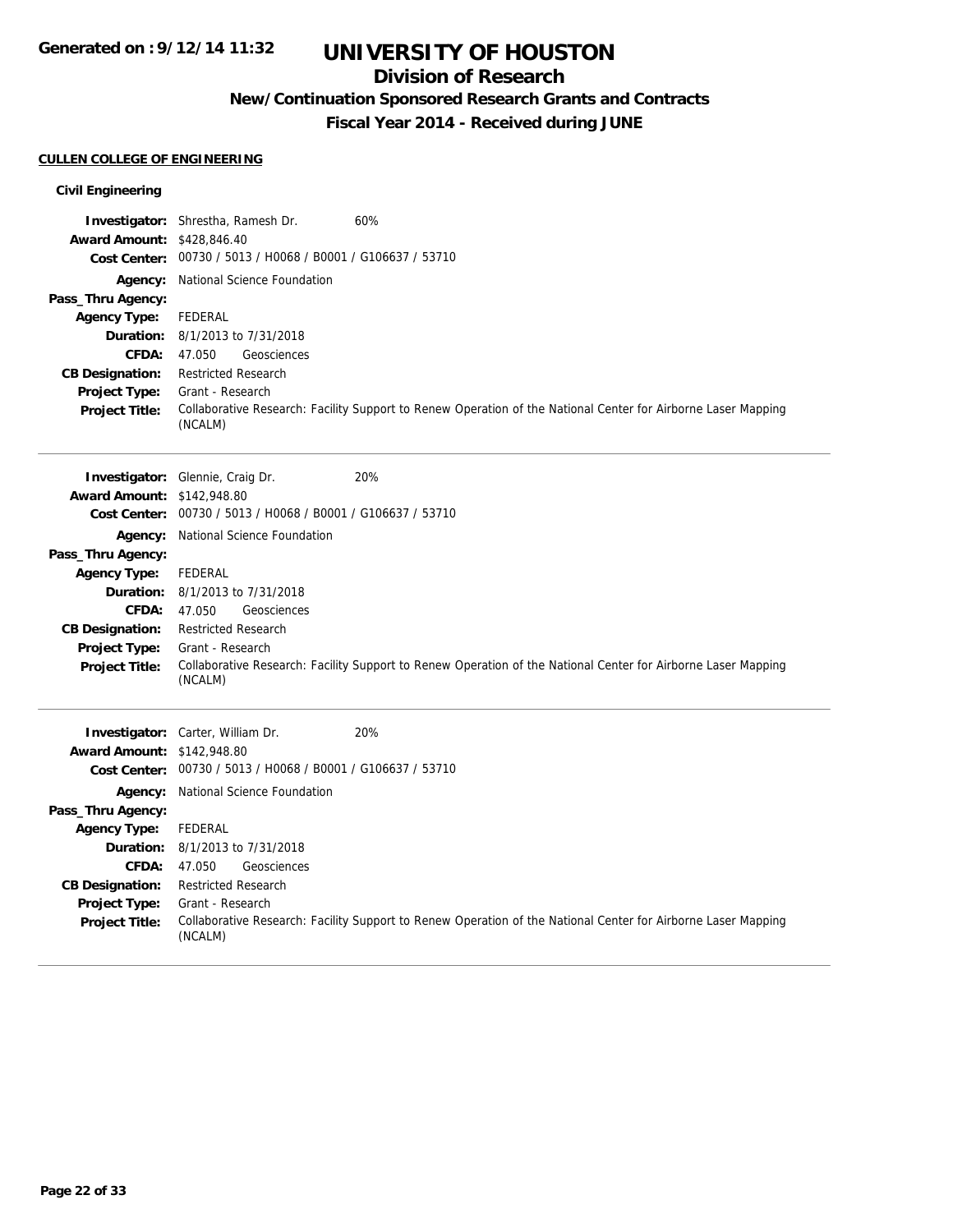## **Division of Research**

**New/Continuation Sponsored Research Grants and Contracts**

**Fiscal Year 2014 - Received during JUNE**

## **CULLEN COLLEGE OF ENGINEERING**

### **Civil Engineering**

| <b>Award Amount: \$10,000.00</b><br>Cost Center: 00730 / 5013 / H0068 / B0100 / G108162 / 55465<br><b>Agency:</b> National Science Foundation<br>Pass_Thru Agency:<br>Agency Type:<br>FEDERAL<br><b>Duration:</b> $6/1/2014$ to $5/31/2015$<br>47.041 Engineering Grants<br><b>CFDA:</b><br>Non Restricted Research<br><b>CB Designation:</b><br><b>Project Type:</b><br>Grant - Research<br><b>Project Title:</b> | 100%<br><b>Investigator:</b> Chellam, Shankar Dr.                                     |
|--------------------------------------------------------------------------------------------------------------------------------------------------------------------------------------------------------------------------------------------------------------------------------------------------------------------------------------------------------------------------------------------------------------------|---------------------------------------------------------------------------------------|
|                                                                                                                                                                                                                                                                                                                                                                                                                    |                                                                                       |
|                                                                                                                                                                                                                                                                                                                                                                                                                    |                                                                                       |
|                                                                                                                                                                                                                                                                                                                                                                                                                    |                                                                                       |
|                                                                                                                                                                                                                                                                                                                                                                                                                    |                                                                                       |
|                                                                                                                                                                                                                                                                                                                                                                                                                    |                                                                                       |
|                                                                                                                                                                                                                                                                                                                                                                                                                    |                                                                                       |
|                                                                                                                                                                                                                                                                                                                                                                                                                    |                                                                                       |
|                                                                                                                                                                                                                                                                                                                                                                                                                    |                                                                                       |
|                                                                                                                                                                                                                                                                                                                                                                                                                    |                                                                                       |
|                                                                                                                                                                                                                                                                                                                                                                                                                    | Student Travel Support for the North American Membrane Society 2014 Annual Conference |

| <b>Investigator:</b> Glennie, Craig Dr. |                                                    |                                                | 20%                                       |
|-----------------------------------------|----------------------------------------------------|------------------------------------------------|-------------------------------------------|
| <b>Award Amount: \$12,626.40</b>        |                                                    |                                                |                                           |
| Cost Center:                            |                                                    | 00730 / 5013 / H0068 / B0001 / G107417 / 55553 |                                           |
| Agency:                                 |                                                    | University of Kentucky                         |                                           |
|                                         | Pass_Thru Agency: National Science Foundation      |                                                |                                           |
| <b>Agency Type:</b>                     | FEDERAL                                            |                                                |                                           |
|                                         |                                                    | <b>Duration:</b> $9/1/2013$ to $8/31/2014$     |                                           |
| CFDA:                                   | 47.075                                             |                                                | Social, Behavioral, and Economic Sciences |
| <b>CB Designation:</b>                  | <b>Restricted Research</b>                         |                                                |                                           |
| <b>Project Type:</b>                    | Grant - Research                                   |                                                |                                           |
| <b>Project Title:</b>                   | The Political Landscape of the Tres Zapotes Region |                                                |                                           |

| <b>Investigator:</b> Carter, William Dr.      |                            |                                       | 20%                                                         |
|-----------------------------------------------|----------------------------|---------------------------------------|-------------------------------------------------------------|
| <b>Award Amount: \$12,626.40</b>              |                            |                                       |                                                             |
|                                               |                            |                                       | Cost Center: 00730 / 5013 / H0068 / B0001 / G107417 / 55553 |
|                                               |                            | <b>Agency:</b> University of Kentucky |                                                             |
| Pass_Thru Agency: National Science Foundation |                            |                                       |                                                             |
| <b>Agency Type:</b>                           | <b>FEDERAL</b>             |                                       |                                                             |
| Duration:                                     |                            | 9/1/2013 to 8/31/2014                 |                                                             |
| CFDA:                                         | 47.075                     |                                       | Social, Behavioral, and Economic Sciences                   |
| <b>CB Designation:</b>                        | <b>Restricted Research</b> |                                       |                                                             |
| <b>Project Type:</b>                          | Grant - Research           |                                       |                                                             |
| <b>Project Title:</b>                         |                            |                                       | The Political Landscape of the Tres Zapotes Region          |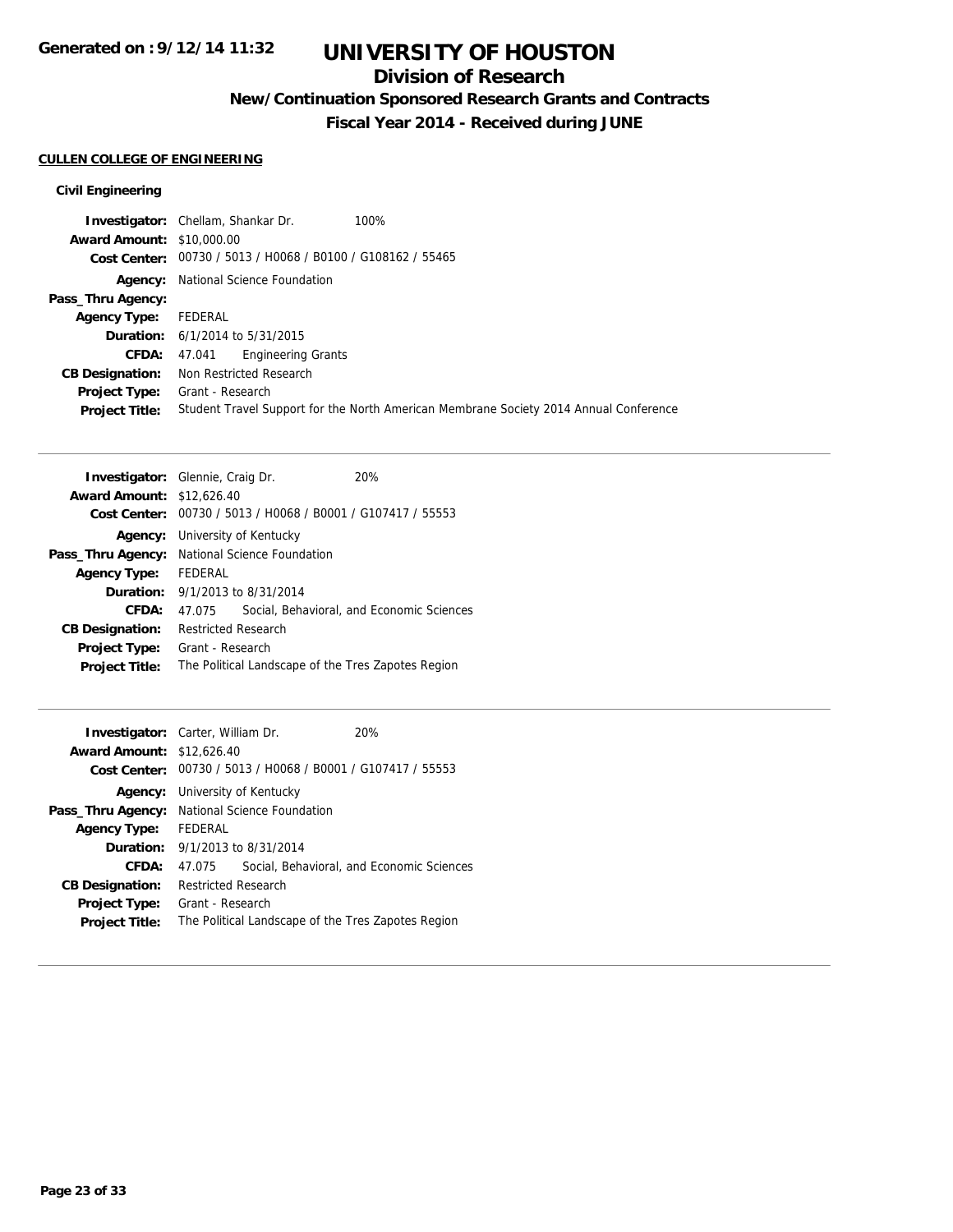## **Division of Research**

**New/Continuation Sponsored Research Grants and Contracts**

**Fiscal Year 2014 - Received during JUNE**

### **CULLEN COLLEGE OF ENGINEERING**

### **Civil Engineering**

| <b>Investigator:</b> Shrestha, Ramesh Dr.     |                                        | 60%                                                         |
|-----------------------------------------------|----------------------------------------|-------------------------------------------------------------|
| <b>Award Amount: \$37,879.20</b>              |                                        |                                                             |
|                                               |                                        | Cost Center: 00730 / 5013 / H0068 / B0001 / G107417 / 55553 |
|                                               | <b>Agency:</b> University of Kentucky  |                                                             |
| Pass_Thru Agency: National Science Foundation |                                        |                                                             |
| <b>Agency Type:</b>                           | FEDERAL                                |                                                             |
|                                               | <b>Duration:</b> 9/1/2013 to 8/31/2014 |                                                             |
| CFDA:                                         | 47.075                                 | Social, Behavioral, and Economic Sciences                   |
| <b>CB Designation:</b>                        | <b>Restricted Research</b>             |                                                             |
| Project Type:                                 | Grant - Research                       |                                                             |
| <b>Project Title:</b>                         |                                        | The Political Landscape of the Tres Zapotes Region          |

### **Electrical & Computer Engineering**

|                                   | <b>Investigator:</b> Contreras-Vidal, Jose Dr.<br>100%                         |
|-----------------------------------|--------------------------------------------------------------------------------|
| <b>Award Amount: \$143,846.00</b> |                                                                                |
|                                   | Cost Center: 00730 / 5013 / H0070 / B0001 / G105902 / 53310                    |
| Agency:                           | National Science Foundation                                                    |
| Pass_Thru Agency:                 |                                                                                |
| <b>Agency Type:</b>               | FEDERAL                                                                        |
|                                   | <b>Duration:</b> 5/1/2013 to 5/31/2017                                         |
| <b>CFDA:</b>                      | Computer and Information Science and Engineering (CISE)<br>47.070              |
| <b>CB Designation:</b>            | <b>Restricted Research</b>                                                     |
| <b>Project Type:</b>              | Grant - Research                                                               |
| <b>Project Title:</b>             | HCC: Medium: Collaborative Research: Neural control of powered artificial legs |
|                                   |                                                                                |

|                                  | <b>Investigator:</b> Jansen, Ben H. Dr.        | 50%                                                                            |  |
|----------------------------------|------------------------------------------------|--------------------------------------------------------------------------------|--|
| <b>Award Amount: \$31,096.00</b> |                                                |                                                                                |  |
| <b>Cost Center:</b>              | 00730 / 5013 / H0070 / B0001 / G104462 / 51676 |                                                                                |  |
| Agency:                          | University of Georgia                          |                                                                                |  |
| Pass_Thru Agency:                | National Institute of General Medical Sciences |                                                                                |  |
| <b>Agency Type:</b>              | FEDERAL                                        |                                                                                |  |
|                                  | <b>Duration:</b> 8/15/2012 to 4/30/2015        |                                                                                |  |
| CFDA:                            | 93.859                                         | Pharmacology, Physiology, and Biological Chemistry Research                    |  |
| <b>CB Designation:</b>           | <b>Restricted Research</b>                     |                                                                                |  |
| <b>Project Type:</b>             | Grant - Research                               |                                                                                |  |
| <b>Project Title:</b>            |                                                | Integrated Cell Enrichment Microfluidic Chip for Low Resource Cancer Screening |  |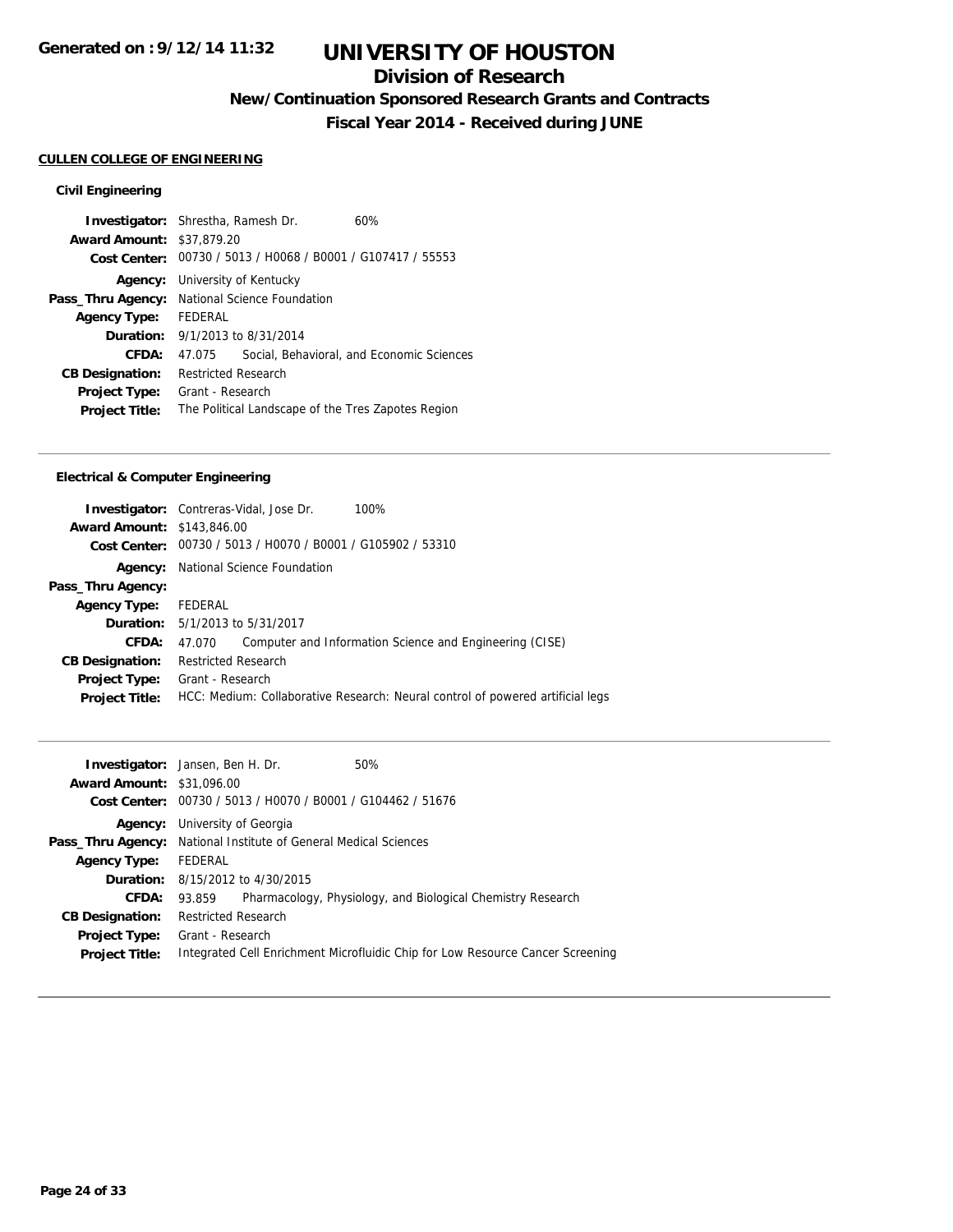# **UNIVERSITY OF HOUSTON**

## **Division of Research**

**New/Continuation Sponsored Research Grants and Contracts**

**Fiscal Year 2014 - Received during JUNE**

### **CULLEN COLLEGE OF ENGINEERING**

### **Electrical & Computer Engineering**

| <b>Investigator:</b> Chen, Ji Dr.                                       |                       |                                                             | 50%                                                                            |
|-------------------------------------------------------------------------|-----------------------|-------------------------------------------------------------|--------------------------------------------------------------------------------|
| <b>Award Amount: \$31,096.00</b>                                        |                       |                                                             |                                                                                |
|                                                                         |                       | Cost Center: 00730 / 5013 / H0070 / B0001 / G104462 / 51676 |                                                                                |
| Agency:                                                                 | University of Georgia |                                                             |                                                                                |
| <b>Pass_Thru Agency:</b> National Institute of General Medical Sciences |                       |                                                             |                                                                                |
| <b>Agency Type:</b>                                                     | FEDERAL               |                                                             |                                                                                |
|                                                                         |                       | <b>Duration:</b> 8/15/2012 to 4/30/2015                     |                                                                                |
| <b>CFDA:</b>                                                            | 93.859                |                                                             | Pharmacology, Physiology, and Biological Chemistry Research                    |
| <b>CB Designation:</b>                                                  | Restricted Research   |                                                             |                                                                                |
| Project Type:                                                           | Grant - Research      |                                                             |                                                                                |
| <b>Project Title:</b>                                                   |                       |                                                             | Integrated Cell Enrichment Microfluidic Chip for Low Resource Cancer Screening |

|                                 | <b>Investigator:</b> Kayali, Mohammad Dr.                   | 20%                                                            |
|---------------------------------|-------------------------------------------------------------|----------------------------------------------------------------|
| <b>Award Amount: \$3,000.00</b> |                                                             |                                                                |
|                                 | Cost Center: 00730 / 5022 / H0070 / B0001 / C106693 / 52848 |                                                                |
|                                 | <b>Agency:</b> Various Private Profit Agencies              |                                                                |
| Pass_Thru Agency:               |                                                             |                                                                |
| <b>Agency Type:</b>             | <b>PROFIT</b>                                               |                                                                |
|                                 | <b>Duration:</b> $2/1/2013$ to $1/31/2020$                  |                                                                |
| CFDA:                           |                                                             |                                                                |
| <b>CB Designation:</b>          | <b>Restricted Research</b>                                  |                                                                |
| <b>Project Type:</b>            | Contract - Research                                         |                                                                |
| <b>Project Title:</b>           |                                                             | Membership - Center for Electromagnetic compatibility Research |
|                                 |                                                             |                                                                |

| <b>Investigator:</b> Chen, Ji Dr. |                                                             | 80%                                                            |
|-----------------------------------|-------------------------------------------------------------|----------------------------------------------------------------|
| <b>Award Amount: \$12,000.00</b>  |                                                             |                                                                |
|                                   | Cost Center: 00730 / 5022 / H0070 / B0001 / C106693 / 52848 |                                                                |
|                                   | <b>Agency:</b> Various Private Profit Agencies              |                                                                |
| Pass_Thru Agency:                 |                                                             |                                                                |
| <b>Agency Type:</b>               | <b>PROFIT</b>                                               |                                                                |
|                                   | <b>Duration:</b> 2/1/2013 to 1/31/2020                      |                                                                |
| CFDA:                             |                                                             |                                                                |
| <b>CB Designation:</b>            | <b>Restricted Research</b>                                  |                                                                |
| Project Type:                     | Contract - Research                                         |                                                                |
| <b>Project Title:</b>             |                                                             | Membership - Center for Electromagnetic compatibility Research |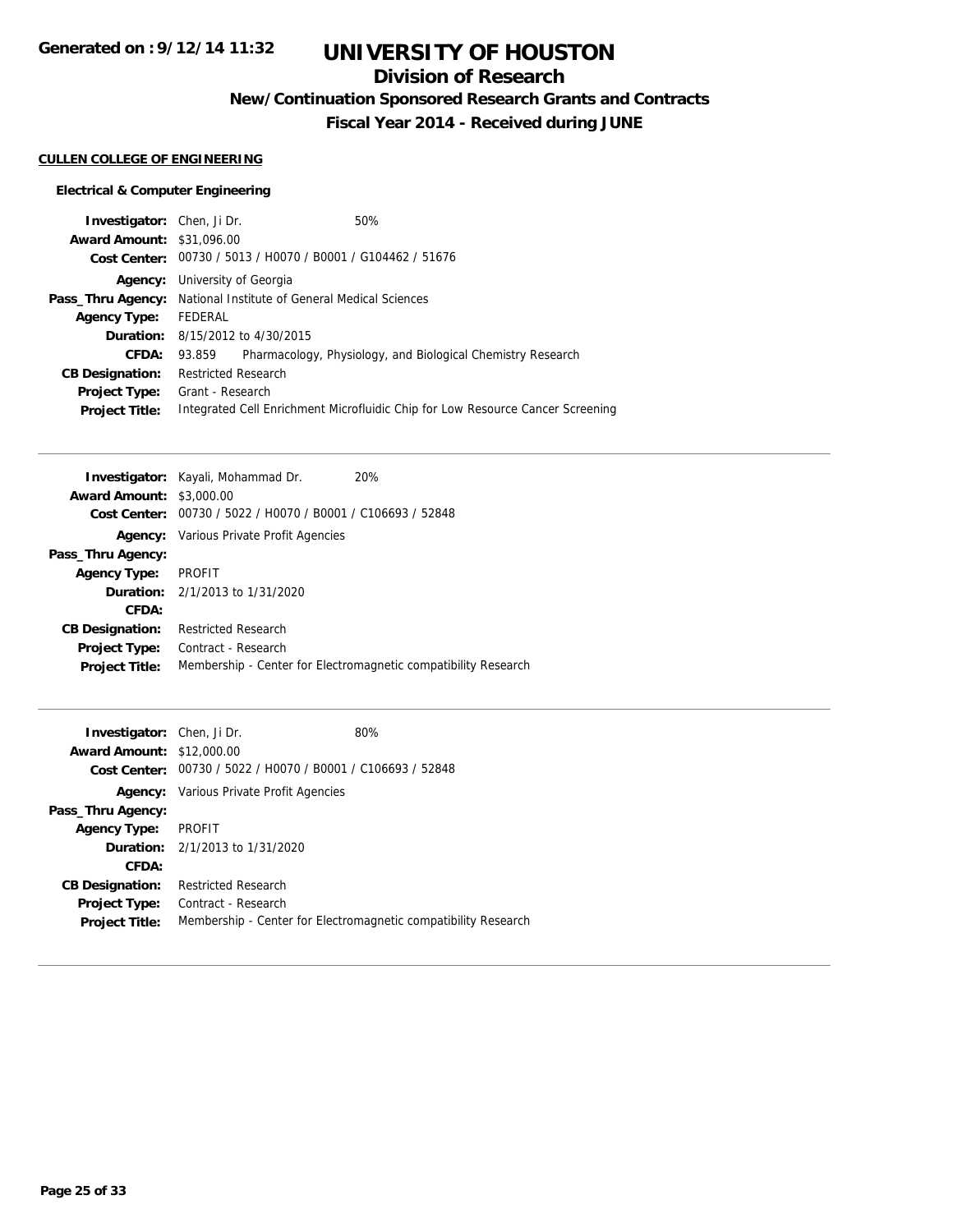# **UNIVERSITY OF HOUSTON**

## **Division of Research**

**New/Continuation Sponsored Research Grants and Contracts**

**Fiscal Year 2014 - Received during JUNE**

### **CULLEN COLLEGE OF ENGINEERING**

### **Electrical & Computer Engineering**

|                                  | <b>Investigator:</b> Roysam, Badrinath Dr.<br>10%                                             |
|----------------------------------|-----------------------------------------------------------------------------------------------|
| <b>Award Amount: \$58,776.70</b> |                                                                                               |
|                                  | Cost Center: 00730 / 5016 / H0067 / B0001 / G105369 / 54326                                   |
|                                  | <b>Agency:</b> Cancer Prevention and Research Institute of Texas                              |
| Pass_Thru Agency:                |                                                                                               |
| <b>Agency Type:</b>              | STATE                                                                                         |
|                                  | <b>Duration:</b> $6/1/2013$ to $9/30/2014$                                                    |
| CFDA:                            |                                                                                               |
| <b>CB Designation:</b>           | <b>Restricted Research</b>                                                                    |
| <b>Project Type:</b>             | Grant - Research                                                                              |
| <b>Project Title:</b>            | Single-Cell Biomarkers of Clinical-Grade T Cells and NK Cells to Optimize Tumor Immunotherapy |

|                                   | <b>Investigator:</b> Contreras-Vidal, Jose Dr.<br>100%        |
|-----------------------------------|---------------------------------------------------------------|
| <b>Award Amount: \$292,708.00</b> |                                                               |
| Cost Center:                      | 00730 / 5013 / H0070 / B0001 / G105004 / 50465                |
| Agency:                           | National Institute of Neurological Disorders and Stroke       |
| Pass_Thru Agency:                 |                                                               |
| <b>Agency Type:</b>               | FEDERAL                                                       |
|                                   | <b>Duration:</b> 11/1/2011 to 6/30/2015                       |
| CFDA:                             | Clinical Research Related to Neurological Disorders<br>93.853 |
| <b>CB Designation:</b>            | <b>Restricted Research</b>                                    |
| <b>Project Type:</b>              | Grant - Research                                              |
| <b>Project Title:</b>             | Noninvasive Neural Decoding of Walking                        |

| <b>Investigator:</b> Chen, Ji Dr. |                                                             | 100% |
|-----------------------------------|-------------------------------------------------------------|------|
| <b>Award Amount: \$100,000.00</b> |                                                             |      |
|                                   | Cost Center: 00730 / 5022 / H0070 / B0001 / G096630 / 42373 |      |
|                                   | <b>Agency:</b> St. Jude Medical Cardiac Rhythm Management   |      |
| Pass_Thru Agency:                 |                                                             |      |
| <b>Agency Type:</b>               | <b>PROFIT</b>                                               |      |
|                                   | <b>Duration:</b> 1/1/2008 to 12/31/2014                     |      |
| CFDA:                             |                                                             |      |
| <b>CB Designation:</b>            | Restricted Research                                         |      |
| <b>Project Type:</b>              | Grant - Research                                            |      |
| <b>Project Title:</b>             | NUMERICAL MODELING STUDY                                    |      |
|                                   |                                                             |      |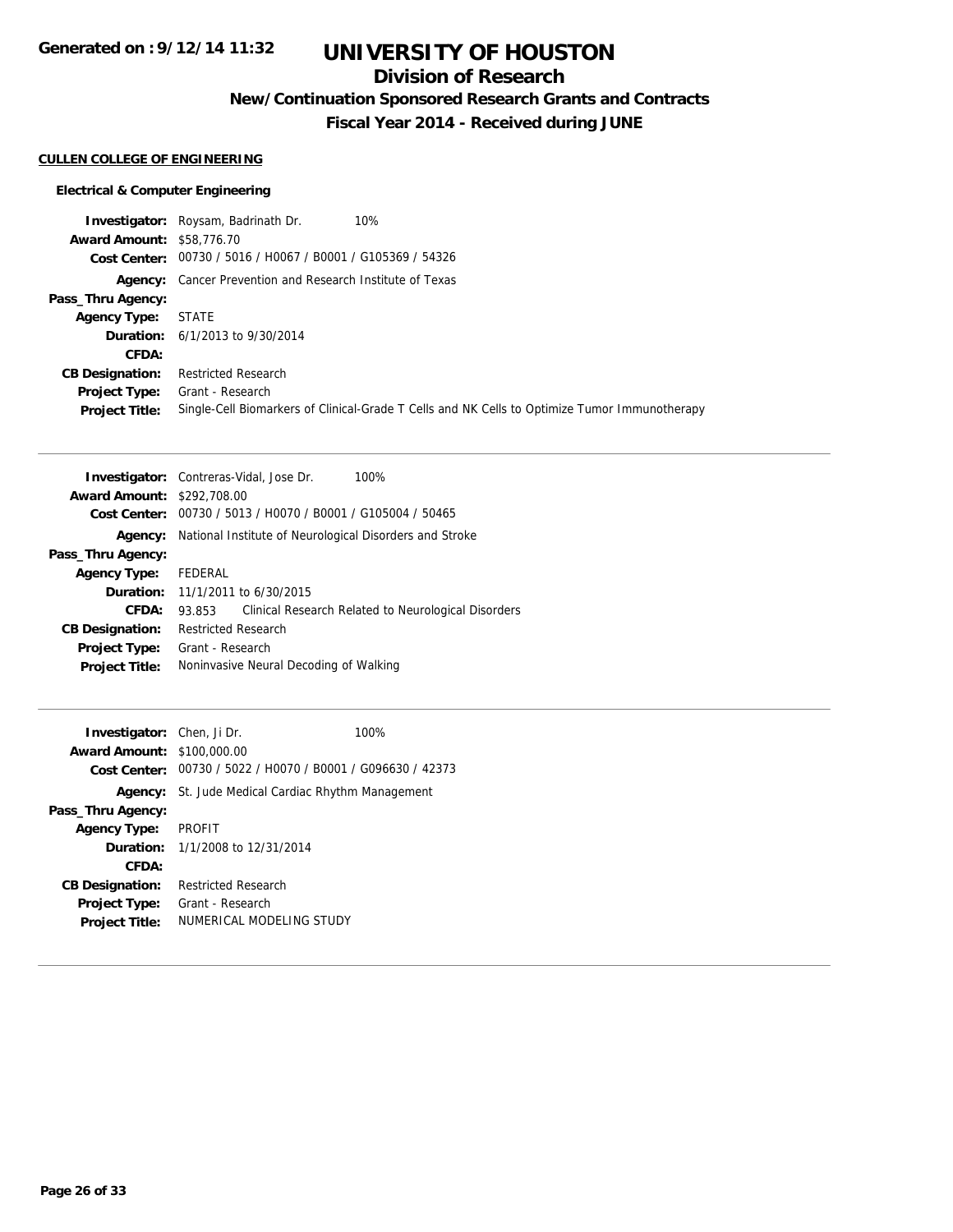## **Division of Research**

**New/Continuation Sponsored Research Grants and Contracts**

**Fiscal Year 2014 - Received during JUNE**

#### **CULLEN COLLEGE OF ENGINEERING**

#### **Industrial Engineering**

**Investigator:** Chen, Thomas Dr. 100% **Award Amount:** \$5,422.00 **Cost Center:** 00730 / 5016 / H0072 / B0100 / G108415 / 55366 **Agency:** University of Texas Health Science Center at Houston **Pass\_Thru Agency: Agency Type:** STATE **Duration:** 4/1/2014 to 6/30/2014 **CFDA: CB Designation:** Non Restricted Research **Project Type:** Grant - Research **Project Title:** Patient Flow in Emergency Department (Anish Goyal)

#### **DIVISION OF RESEARCH**

#### **Center for Advanced Computing and Data Systems**

|                         | <b>Investigator:</b> Chapman, Barbara M. Dr.<br>50%         |
|-------------------------|-------------------------------------------------------------|
| <b>Award Amount:</b>    | \$50,000.00                                                 |
|                         | Cost Center: 00730 / 5021 / H0246 / B0001 / G106248 / 53943 |
|                         | <b>Agency:</b> UT-Battelle, LLC                             |
| Pass_Thru Agency:       |                                                             |
| Agency Type: NON PROFIT |                                                             |
|                         | <b>Duration:</b> 11/1/2012 to $9/30/2014$                   |
| CFDA:                   |                                                             |
| <b>CB Designation:</b>  | <b>Restricted Research</b>                                  |
| <b>Project Type:</b>    | Contract - Research                                         |
| <b>Project Title:</b>   | OpenSHMEM Support                                           |
|                         |                                                             |

|                                   | 50%<br><b>Investigator:</b> Pinsky, Lawrence S. Dr.                                                          |
|-----------------------------------|--------------------------------------------------------------------------------------------------------------|
| <b>Award Amount: \$126,020.07</b> |                                                                                                              |
|                                   | Cost Center: 00730 / 5043 / H0112 / B0001 / G104670 / 50110                                                  |
|                                   | <b>Agency:</b> Wyle Science Technology and Engineering Group                                                 |
|                                   | <b>Pass_Thru Agency:</b> NASA - National Aeronautics and Space Administration - Marshall Space Flight Center |
| <b>Agency Type:</b>               | FEDERAL                                                                                                      |
|                                   | <b>Duration:</b> 11/28/2011 to 9/30/2014                                                                     |
| <b>CFDA:</b>                      | National Aeronautics and Space Administration<br>43.000                                                      |
| <b>CB Designation:</b>            | <b>Restricted Research</b>                                                                                   |
| <b>Project Type:</b>              | Contract - Research                                                                                          |
| <b>Project Title:</b>             | Medipix 3 Collaboration and support for on orbit technology development and demonstration                    |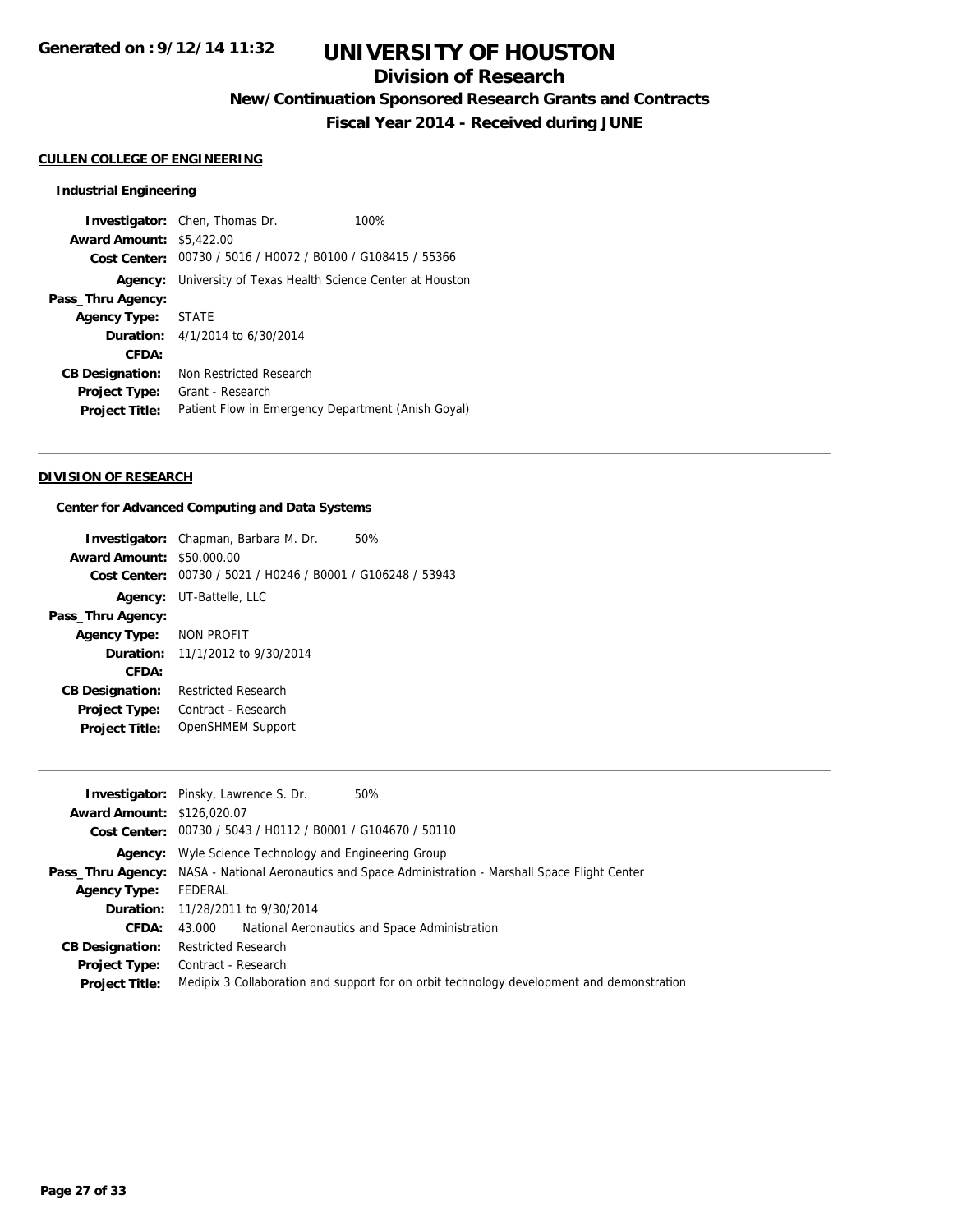## **Division of Research**

**New/Continuation Sponsored Research Grants and Contracts**

**Fiscal Year 2014 - Received during JUNE**

#### **DIVISION OF RESEARCH**

### **Center for Advanced Computing and Data Systems**

|                                 | <b>Investigator:</b> Ebalunode, Jerry Mr.                   | 100%                                                                                |
|---------------------------------|-------------------------------------------------------------|-------------------------------------------------------------------------------------|
| <b>Award Amount: \$6,999.00</b> |                                                             |                                                                                     |
|                                 | Cost Center: 00730 / 5013 / H0246 / B0001 / G107175 / 53957 |                                                                                     |
| Agency:                         | University of South Carolina                                |                                                                                     |
|                                 | Pass_Thru Agency: National Science Foundation               |                                                                                     |
| <b>Agency Type:</b>             | FEDERAL                                                     |                                                                                     |
|                                 | <b>Duration:</b> 9/1/2013 to 8/31/2015                      |                                                                                     |
| CFDA:                           | Mathematical and Physical Sciences<br>47.049                |                                                                                     |
| <b>CB Designation:</b>          | <b>Restricted Research</b>                                  |                                                                                     |
| <b>Project Type:</b>            | Grant - Research                                            |                                                                                     |
| <b>Project Title:</b>           |                                                             | Computational modeling of mechanism of action of antimicrobial cationic resin acids |
|                                 |                                                             |                                                                                     |

| <b>Investigator:</b> Mehta, Paras Dr.                       | 10%                                                                                         |
|-------------------------------------------------------------|---------------------------------------------------------------------------------------------|
| <b>Award Amount: \$600.00</b>                               |                                                                                             |
| Cost Center: 00730 / 5013 / H0288 / B0001 / G096157 / 42840 |                                                                                             |
| <b>Agency:</b> Lehigh University                            |                                                                                             |
| <b>Pass_Thru Agency:</b> U.S. Department of Education       |                                                                                             |
| FEDERAL                                                     |                                                                                             |
| <b>Duration:</b> 7/1/2008 to 6/30/2014                      |                                                                                             |
| 84.324                                                      |                                                                                             |
| Restricted Research                                         |                                                                                             |
| <b>Project Type:</b> Grant - Research                       |                                                                                             |
|                                                             | National Research & Development Center on Serious Behavior Disorders at the Secondary Level |
|                                                             | Special Education Research                                                                  |

#### **Center for Advanced Materials**

| <b>Award Amount: \$25,000.00</b> | <b>Investigator:</b> Ignatiev, Alex Dr.                     | 100% |
|----------------------------------|-------------------------------------------------------------|------|
|                                  |                                                             |      |
|                                  | Cost Center: 00730 / 5022 / H0453 / B0001 / C106966 / 53976 |      |
|                                  | <b>Agency:</b> Various Private Profit Agencies              |      |
| Pass_Thru Agency:                |                                                             |      |
| <b>Agency Type:</b>              | PROFIT                                                      |      |
|                                  | <b>Duration:</b> $9/1/2013$ to $8/30/2015$                  |      |
| CFDA:                            |                                                             |      |
| <b>CB Designation:</b>           | <b>Restricted Research</b>                                  |      |
| <b>Project Type:</b>             | Grant - Research                                            |      |
| <b>Project Title:</b>            | <b>CAM Consortium Memberships</b>                           |      |
|                                  |                                                             |      |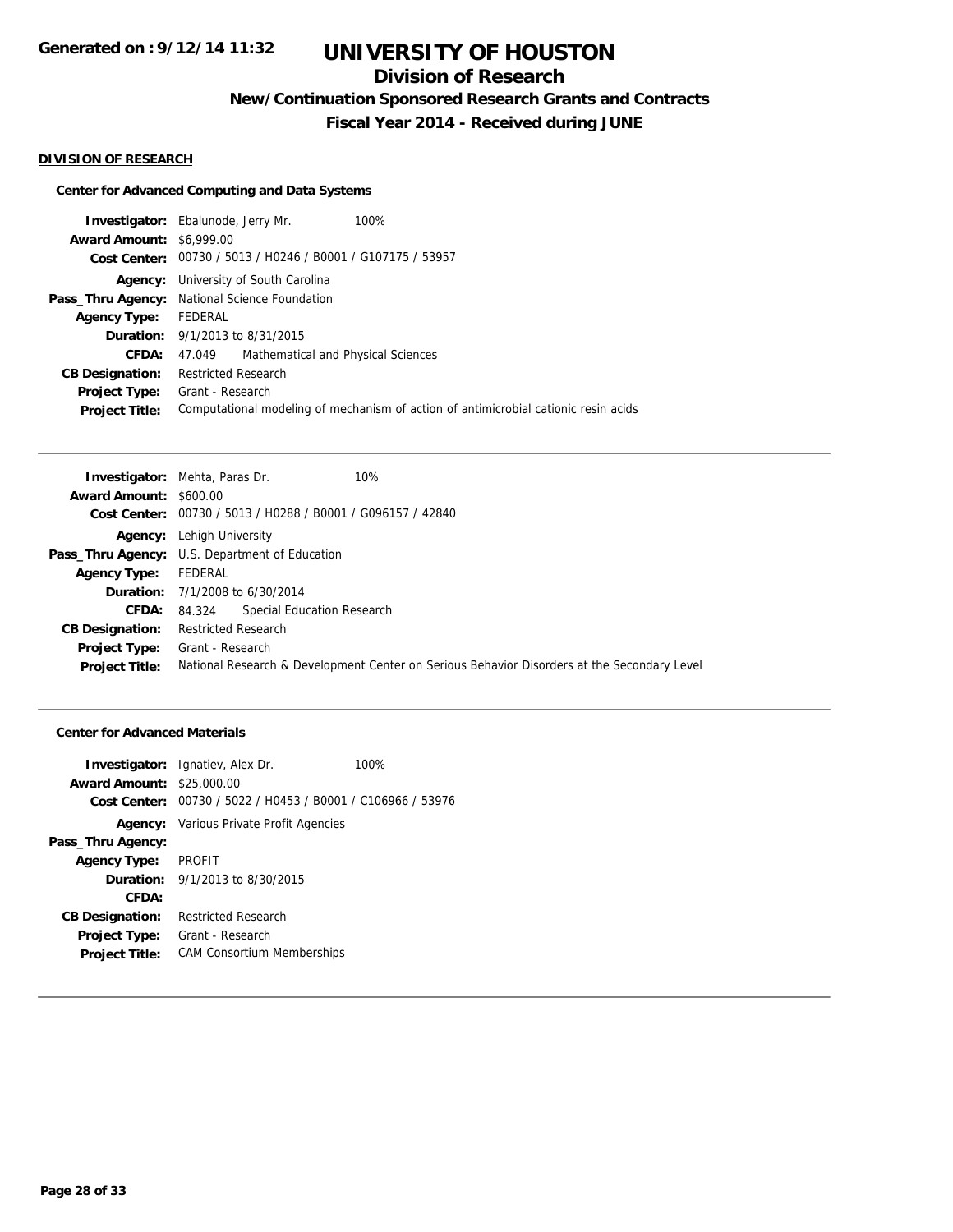## **Division of Research**

**New/Continuation Sponsored Research Grants and Contracts**

**Fiscal Year 2014 - Received during JUNE**

#### **DIVISION OF RESEARCH**

#### **Center for Advanced Materials**

**Investigator:** Freundlich, Alexandre Dr. 50% **Award Amount:** \$3,881.50 **Cost Center:** 00730 / 5013 / H0453 / B0001 / G105313 / 52153 **Agency:** U.S. Air Force Research Laboratory **Pass\_Thru Agency: Agency Type:** FEDERAL **Duration:** 11/16/2012 to 6/30/2014 **CFDA:** 12.800 Air Force Defense Research Sciences Program **CB Designation:** Restricted Research **Project Type:** Grant - Research **Project Title:** Superlattice Intermediate Band Solar Cell on GaAs

#### **TcSUH**

|                                 | <b>Investigator:</b> Meen, James Dr.<br>70%                                                     |
|---------------------------------|-------------------------------------------------------------------------------------------------|
| <b>Award Amount: \$3,664.50</b> |                                                                                                 |
|                                 | Cost Center: 00730 / 5013 / H0452 / B0001 / G108541 / 55540                                     |
|                                 | <b>Agency:</b> Houston Community College System                                                 |
|                                 | Pass_Thru Agency: National Science Foundation                                                   |
| <b>Agency Type:</b>             | FEDERAL                                                                                         |
|                                 | <b>Duration:</b> 6/2/2014 to 8/8/2014                                                           |
| CFDA:                           | 47.076 Education and Human Resources                                                            |
| <b>CB Designation:</b>          | <b>Restricted Research</b>                                                                      |
| <b>Project Type:</b>            | Co-Op Agreement - Research                                                                      |
| <b>Project Title:</b>           | Characterization of Lunar Regolith through Electron Microscopy and X-Ray Diffraction Techniques |

|                                  | <b>Investigator:</b> Ren, Zhifeng Dr.<br>17%                                             |
|----------------------------------|------------------------------------------------------------------------------------------|
| <b>Award Amount: \$22,950.00</b> |                                                                                          |
|                                  | Cost Center: 00730 / 5043 / H0452 / B0001 / G106483 / 52950                              |
|                                  | <b>Agency:</b> U.S. Air Force Academy                                                    |
| Pass_Thru Agency:                |                                                                                          |
| <b>Agency Type:</b>              | FEDERAL                                                                                  |
|                                  | <b>Duration:</b> 5/1/2013 to 4/30/2018                                                   |
| <b>CFDA:</b>                     | 12.800 Air Force Defense Research Sciences Program                                       |
| <b>CB Designation:</b>           | <b>Restricted Research</b>                                                               |
| <b>Project Type:</b>             | Grant - Research                                                                         |
| <b>Project Title:</b>            | Vibration Spectrometer for Detecting Single Atoms Using Carbon Nanotube Resonator Arrays |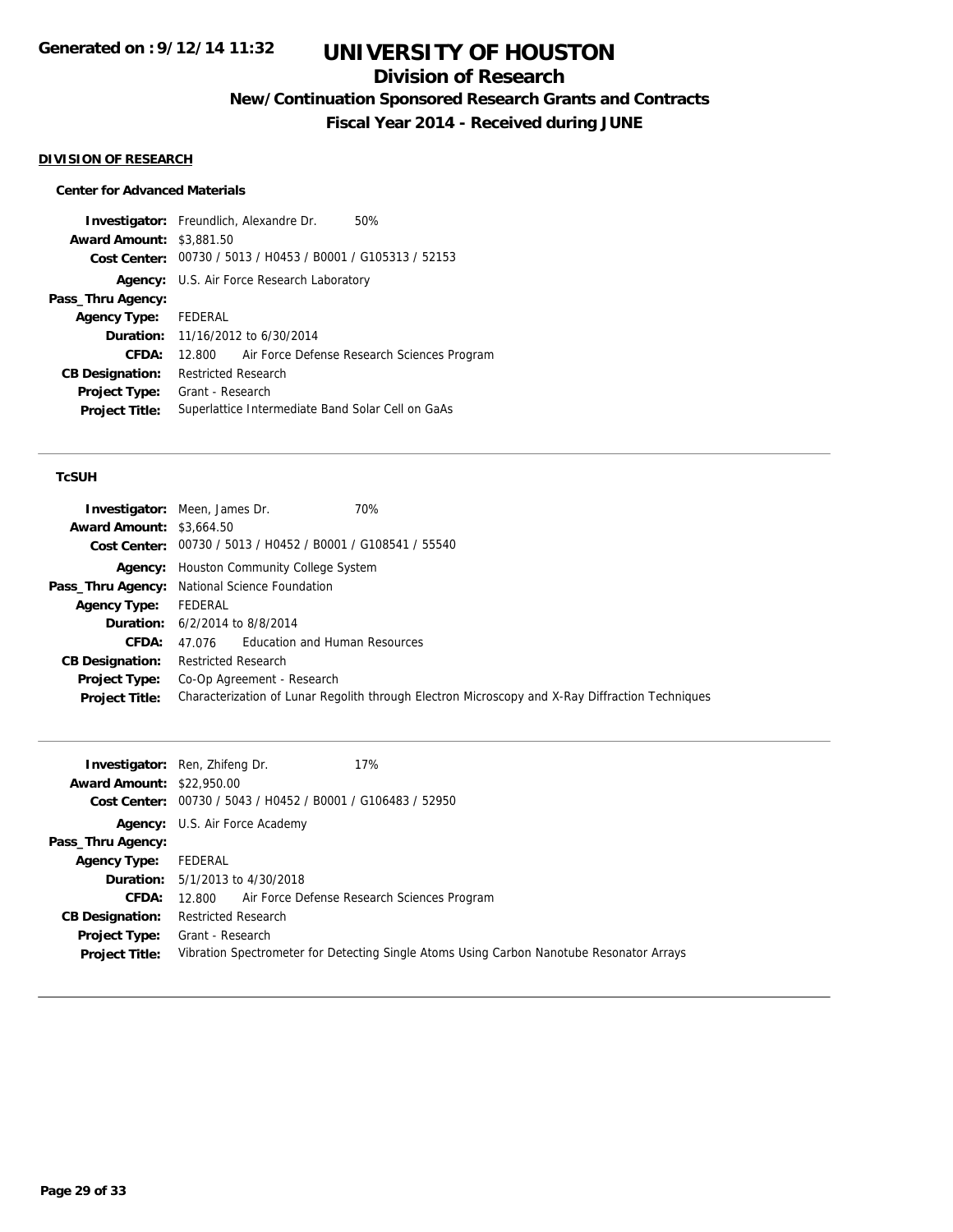## **Division of Research**

**New/Continuation Sponsored Research Grants and Contracts**

**Fiscal Year 2014 - Received during JUNE**

#### **DIVISION OF RESEARCH**

## **TIMES**

| <b>Investigator:</b> Tolar, Tammy Dr.  |                            |                                                             | 50%                                                        |
|----------------------------------------|----------------------------|-------------------------------------------------------------|------------------------------------------------------------|
| <b>Award Amount: \$119,366.00</b>      |                            |                                                             |                                                            |
|                                        |                            | Cost Center: 00730 / 5013 / H0288 / B0001 / G107007 / 53824 |                                                            |
| Agency:                                |                            |                                                             | National Institute of Child Health and Human Development   |
| Pass_Thru Agency:                      |                            |                                                             |                                                            |
| Agency Type: FEDERAL                   |                            |                                                             |                                                            |
| <b>Duration:</b> 9/1/2013 to 8/31/2014 |                            |                                                             |                                                            |
| CFDA:                                  | 93.865                     |                                                             | Center for Research for Mothers and Children               |
| <b>CB Designation:</b>                 | <b>Restricted Research</b> |                                                             |                                                            |
| <b>Project Type:</b>                   | Grant - Research           |                                                             |                                                            |
| <b>Project Title:</b>                  |                            |                                                             | Predictors of Growth in Algebra Achievement in Adolescents |

|                                 | 70%<br><b>Investigator:</b> Mehta, Paras Dr.                                                |
|---------------------------------|---------------------------------------------------------------------------------------------|
| <b>Award Amount: \$4,200.00</b> |                                                                                             |
|                                 | Cost Center: 00730 / 5013 / H0288 / B0001 / G096157 / 42840                                 |
|                                 | <b>Agency:</b> Lehigh University                                                            |
|                                 | <b>Pass_Thru Agency:</b> U.S. Department of Education                                       |
| <b>Agency Type:</b>             | FEDERAL                                                                                     |
|                                 | <b>Duration:</b> $7/1/2008$ to $6/30/2014$                                                  |
|                                 | Special Education Research<br>CFDA: 84.324                                                  |
| <b>CB Designation:</b>          | <b>Restricted Research</b>                                                                  |
| <b>Project Type:</b>            | Grant - Research                                                                            |
| <b>Project Title:</b>           | National Research & Development Center on Serious Behavior Disorders at the Secondary Level |

|                                   | <b>Investigator:</b> Francis, David Dr.<br>40%                               |                                                                             |
|-----------------------------------|------------------------------------------------------------------------------|-----------------------------------------------------------------------------|
| <b>Award Amount: \$475,499.60</b> |                                                                              |                                                                             |
|                                   | Cost Center: 00730 / 5013 / H0288 / B0001 / G101918 / 48510                  |                                                                             |
| Agency:                           | Institute of Educational Sciences                                            |                                                                             |
| Pass_Thru Agency:                 |                                                                              |                                                                             |
| <b>Agency Type:</b>               | FEDERAL                                                                      |                                                                             |
|                                   | <b>Duration:</b> 8/1/2011 to 7/31/2015                                       |                                                                             |
| CFDA:                             |                                                                              | 84.305 National Institute on Student Achievement, Curriculum and Assessment |
| <b>CB Designation:</b>            | <b>Restricted Research</b>                                                   |                                                                             |
|                                   | <b>Project Type:</b> Grant - Research                                        |                                                                             |
| <b>Project Title:</b>             | Scale-up Evaluation of Reading Intervention for First Grade English Learners |                                                                             |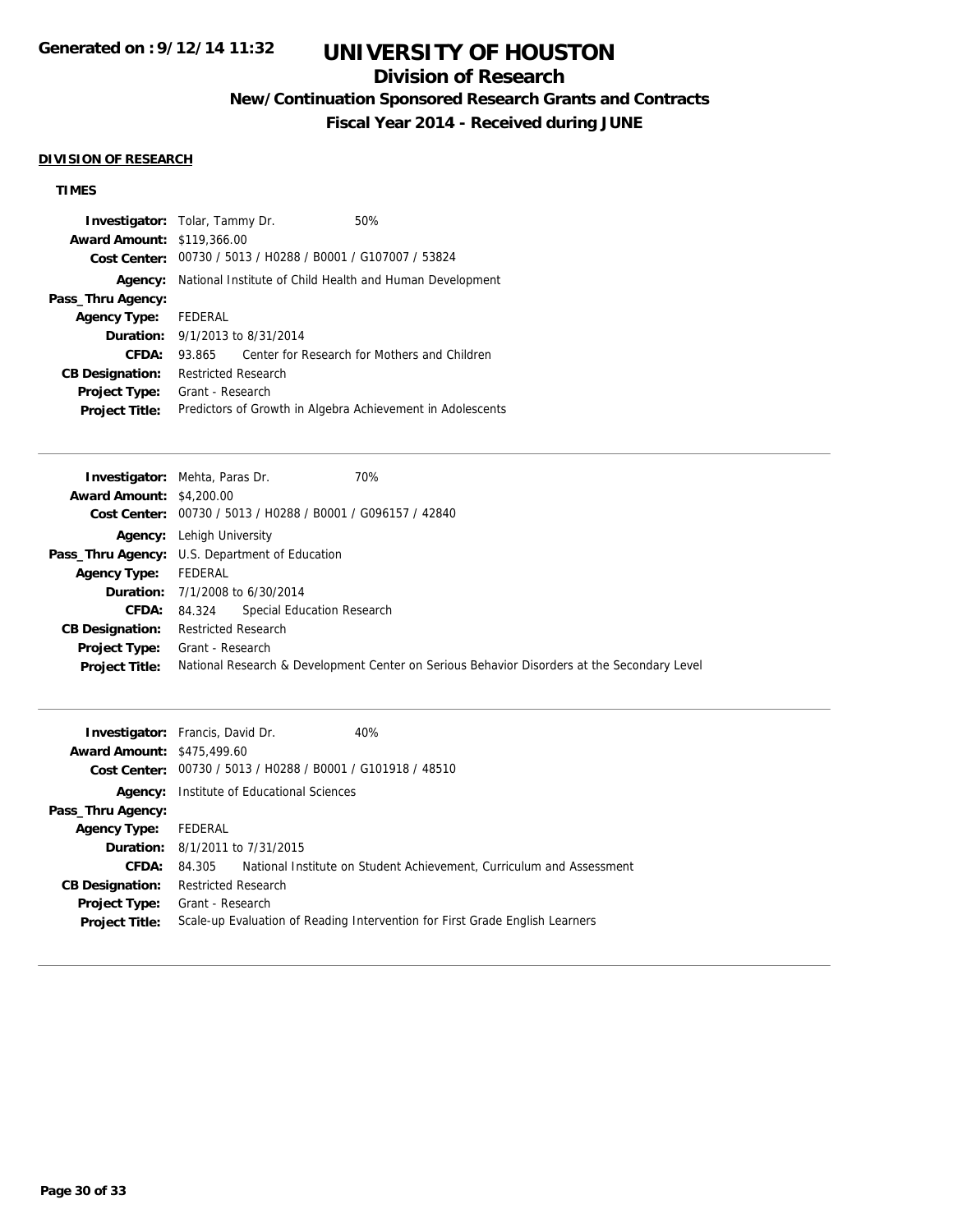## **Division of Research**

**New/Continuation Sponsored Research Grants and Contracts**

**Fiscal Year 2014 - Received during JUNE**

#### **DIVISION OF RESEARCH**

### **TIMES**

|                                   | <b>Investigator:</b> Carlson, Coleen Dr.                    | 40%                                                                          |
|-----------------------------------|-------------------------------------------------------------|------------------------------------------------------------------------------|
| <b>Award Amount: \$475,499.60</b> |                                                             |                                                                              |
|                                   | Cost Center: 00730 / 5013 / H0288 / B0001 / G101918 / 48510 |                                                                              |
| Agency:                           | Institute of Educational Sciences                           |                                                                              |
| Pass_Thru Agency:                 |                                                             |                                                                              |
| <b>Agency Type:</b>               | FEDERAL                                                     |                                                                              |
|                                   | <b>Duration:</b> 8/1/2011 to 7/31/2015                      |                                                                              |
| CFDA:                             | 84.305                                                      | National Institute on Student Achievement, Curriculum and Assessment         |
| <b>CB Designation:</b>            | <b>Restricted Research</b>                                  |                                                                              |
| Project Type:                     | Grant - Research                                            |                                                                              |
| <b>Project Title:</b>             |                                                             | Scale-up Evaluation of Reading Intervention for First Grade English Learners |
|                                   |                                                             |                                                                              |

#### **GRADUATE COLLEGE OF SOCIAL WORK**

#### **Child & Family for Innovative Research**

|                                  | 100%<br><b>Investigator:</b> Torres-Hostos, Luis Dr.                   |
|----------------------------------|------------------------------------------------------------------------|
| <b>Award Amount: \$96,197,00</b> |                                                                        |
|                                  | Cost Center: 00730 / 5013 / H0509 / B0001 / G107885 / 55015            |
| Agency:                          | University of Minnesota                                                |
|                                  | <b>Pass_Thru Agency:</b> National Institute on Drug Abuse              |
| Agency Type:                     | FEDERAL                                                                |
|                                  | <b>Duration:</b> 1/1/2014 to 7/31/2014                                 |
| <b>CFDA:</b>                     | Drug Abuse Research Programs<br>93.279                                 |
| <b>CB Designation:</b>           | <b>Restricted Research</b>                                             |
| <b>Project Type:</b>             | Grant - Research                                                       |
| <b>Project Title:</b>            | Effectiveness of Recovery High Schools as Continuing Care-Houston Site |

|                                  | 100%<br><b>Investigator:</b> Berger Cardoso, Jodi Dr.                                                                                                |
|----------------------------------|------------------------------------------------------------------------------------------------------------------------------------------------------|
| <b>Award Amount: \$19,250.00</b> |                                                                                                                                                      |
|                                  | Cost Center: 00730 / 5021 / H0509 / B0001 / C107835 / 55413                                                                                          |
|                                  | <b>Agency:</b> Hogg Foundation for Mental Health                                                                                                     |
| Pass_Thru Agency:                |                                                                                                                                                      |
| <b>Agency Type:</b>              | FOUNDATION                                                                                                                                           |
|                                  | <b>Duration:</b> $6/1/2014$ to $8/31/2015$                                                                                                           |
| CFDA:                            |                                                                                                                                                      |
| <b>CB Designation:</b>           | <b>Restricted Research</b>                                                                                                                           |
| <b>Project Type:</b>             | Grant - Research                                                                                                                                     |
| <b>Project Title:</b>            | Parenting in the context of deportation risk: An exploratory study of parenting stress and mental health in Latino<br>immigrants and their children. |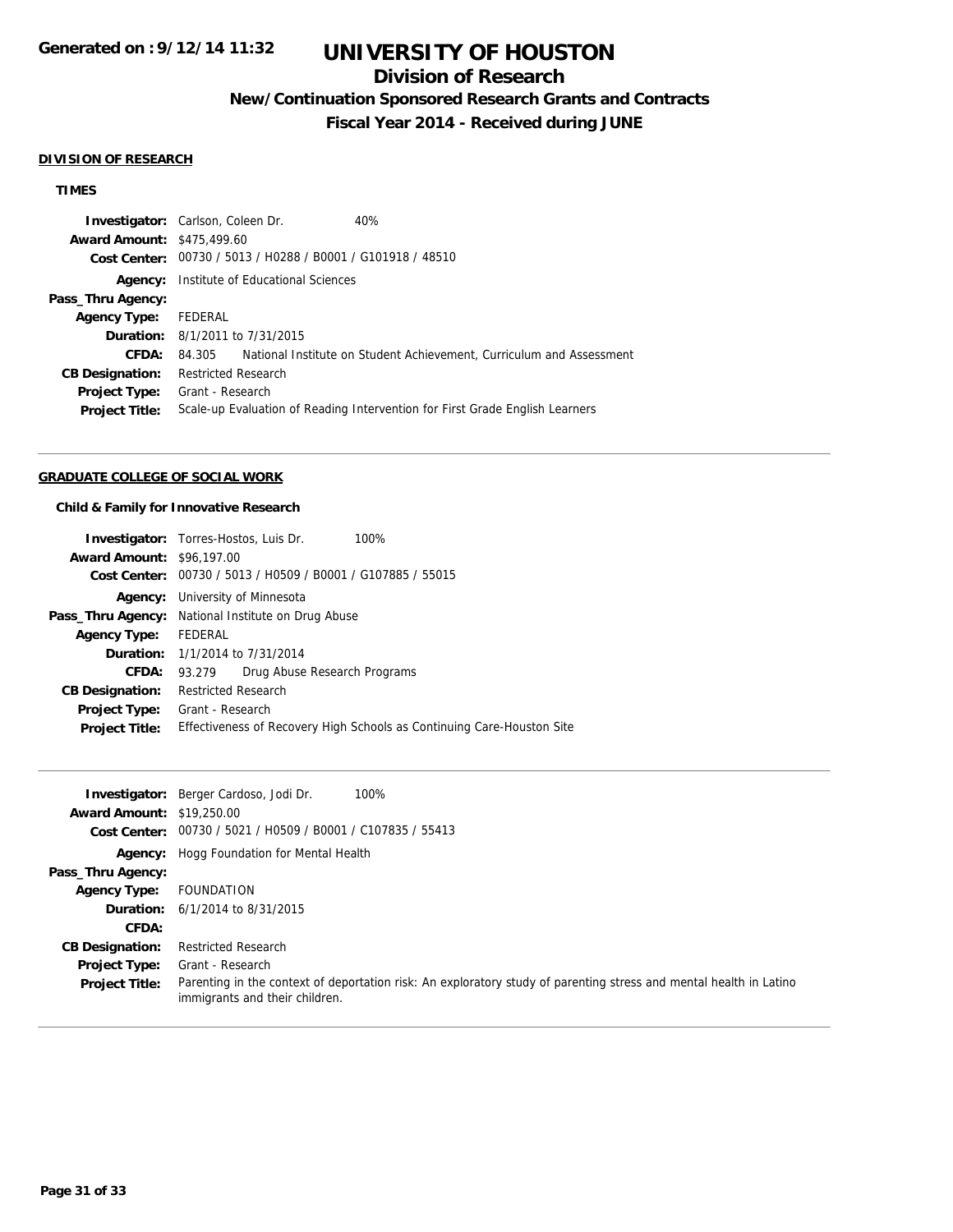## **Division of Research**

**New/Continuation Sponsored Research Grants and Contracts**

**Fiscal Year 2014 - Received during JUNE**

#### **HILTON COLLEGE OF HOTEL AND RESTAURANT MANAGEMENT**

### **Hotel and Restaurant Management**

| <b>Investigator:</b> Neal, Jack Dr. | 60%                                                                                                        |
|-------------------------------------|------------------------------------------------------------------------------------------------------------|
| <b>Award Amount: \$182,497.80</b>   |                                                                                                            |
|                                     | Cost Center: 00730 / 5013 / H0081 / B0100 / G106157 / 54543                                                |
|                                     | <b>Agency:</b> National Institute of Food and Agriculture - USDA                                           |
| Pass_Thru Agency:                   |                                                                                                            |
| <b>Agency Type:</b>                 | FEDERAL                                                                                                    |
|                                     | <b>Duration:</b> 1/1/2014 to 12/31/2015                                                                    |
| CFDA:                               | Agriculture and Food Research Initiative (AFRI)<br>10.310                                                  |
| <b>CB Designation:</b>              | Non Restricted Research                                                                                    |
| <b>Project Type:</b>                | Grant - Research                                                                                           |
| <b>Project Title:</b>               | Development of Effective Behavior Based Standard Operating Procedures for Fresh Cut Leafy Greens in Retail |
|                                     | <b>Foodservice Operations</b>                                                                              |
|                                     |                                                                                                            |
|                                     |                                                                                                            |
|                                     | 40%<br><b>Investigator:</b> Sirsat, Sujata Dr.                                                             |
| <b>Award Amount: \$121,665.20</b>   |                                                                                                            |
| <b>Cost Center:</b>                 | 00730 / 5013 / H0081 / B0100 / G106157 / 54543                                                             |
|                                     | <b>Agency:</b> National Institute of Food and Agriculture - USDA                                           |
| Pass_Thru Agency:                   |                                                                                                            |
| <b>Agency Type:</b>                 | FEDERAL                                                                                                    |
|                                     | <b>Duration:</b> 1/1/2014 to 12/31/2015                                                                    |
| <b>CFDA:</b>                        | Agriculture and Food Research Initiative (AFRI)<br>10.310                                                  |
| <b>CB Designation:</b>              | Non Restricted Research                                                                                    |
| <b>Project Type:</b>                | Grant - Research                                                                                           |